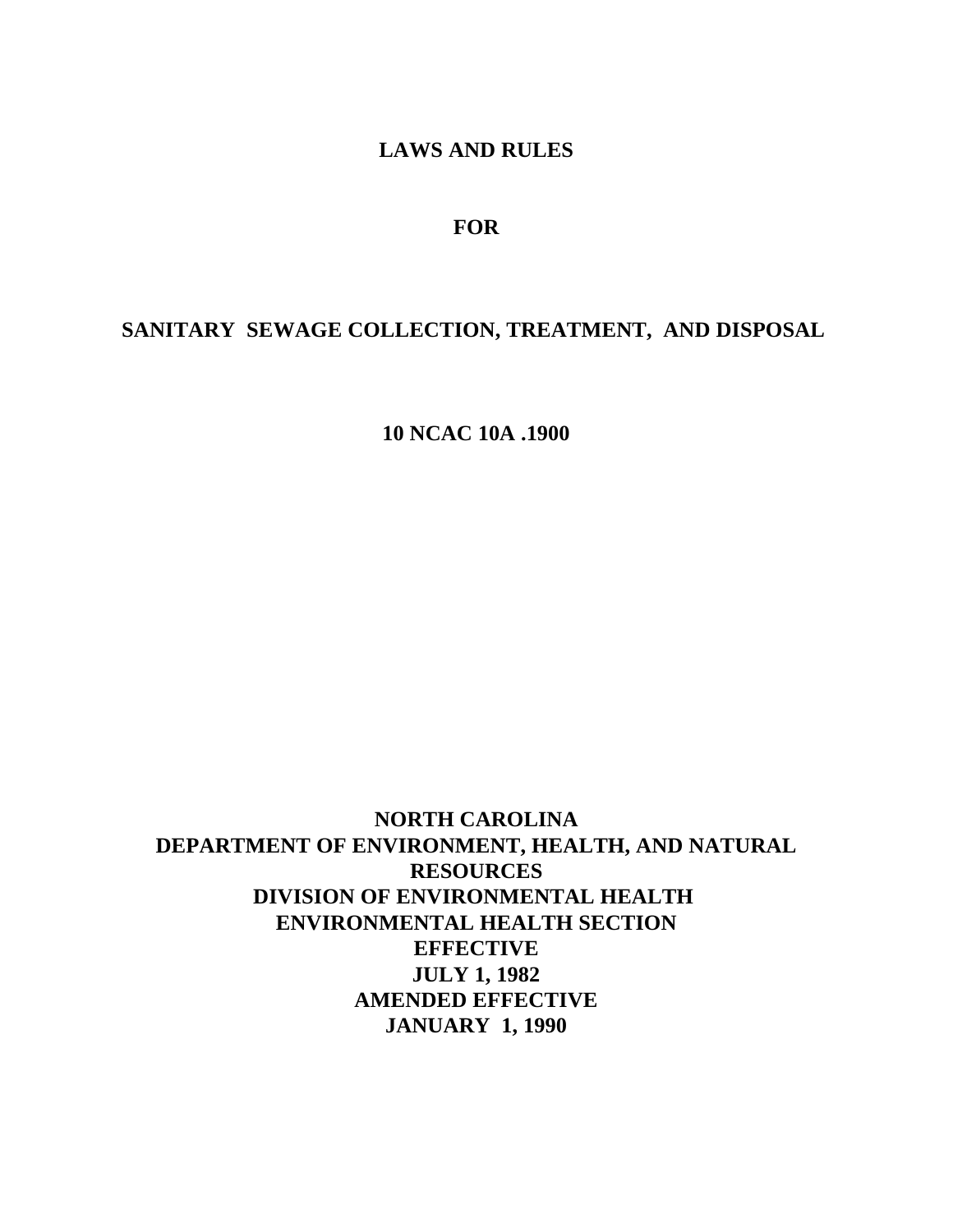## ARTICLE 11 OF CHAPTER 130A OF THE GENERAL STATUTES OF NORTH CAROLINA

#### SANITARY SEWAGE SYSTEMS

 § 130A-333. Purpose. — The General Assembly finds and declares that continued installation, at a rapidly and constantly accelerating rate, of septic tank systems and other types of sanitary sewage systems in a faulty or improper manner and in areas where unsuitable soil and population density adversely affect the efficiency and functioning of these system, has a detrimental affect on the public health and environment through contamination of land, groundwater and surface waters. Recognizing, however, that sewage can be rendered ecologically safe and the public health protected if methods of sewage collection, treatment and disposal are properly regulated and recognizing that sanitary sewage collection, treatment and disposal will continue to be necessary to meet the needs of an expanding population, the General Assembly intends to ensure the regulation of sewage collection, treatment and disposal systems so that these systems may continue to be used, where appropriate, without jeopardizing the public health.

§ 130A-334. Definitions. — The following definitions shall apply throughout this Article:

(1) "Construction" means any work at the site of placement done for the purpose of preparing a residence, place of business or place of public assembly for initial occupancy, or subsequent additions or modifications which increase sewage flow.

(2) Repealed by Session Laws 1985, c. 462, s. 18, effective June 24, 1985.

(3) "Location" means the initial placement for occupancy of a residence, place of business, or place of public assembly.

(4), (5) Repealed by Session Laws 1985, c. 462, s. 18, effective June 24, 1985.

(6) "Place of business" means any store, warehouse, manufacturing establishment, place of amusement or recreation, service station, office building, or any other place where people work.

(7) "Place of public assembly" means a fairground, auditorium, stadium, church, campground, theater, or any other place where people assemble.

(8) "Public or community sewage system" means a single system of sewage collection, treatment, and disposal owned and operated by a sanitary district, a metropolitan sewage district, a water and sewer authority, a county or municipality or a public utility.

(9) "Relocation" means the displacement of a residence or place of business from one site to another.

(10) "Residence" means any private home, dwelling unit in a multiple family structure, hotel, motel, summer camp, labor work camp, mobile home, institution, or any other place where people reside.

(11) "Sanitary sewage system" means a complete system of sewage collection, treatment and disposal including approved privies, septic tank systems, connection to public or community sewage systems, sewage reuse or recycle systems, mechanical or biological treatment systems or other such systems.

Properly managed chemical toilets used only for human waste at mass gatherings, construction sites and labor work camps are considered sanitary sewage systems.

(12) "Septic tank system" means a subsurface sanitary sewage system consisting of a settling tank and a subsurface disposal field.

(13) "Sewage" means the liquid and solid human body waste, and liquid waste generated by water-using fixtures and appliances, including those associated with foodhandling. The term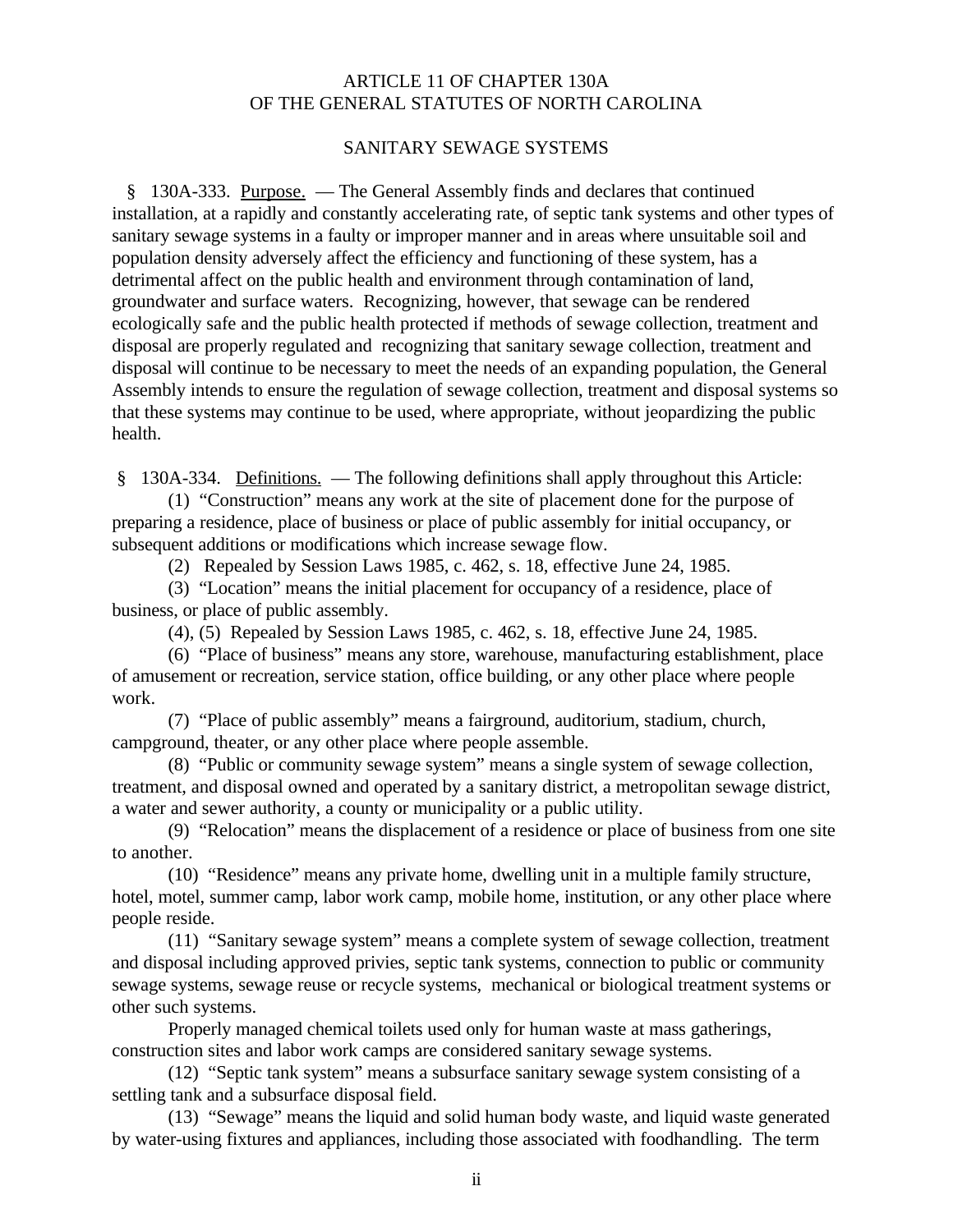does not include industrial process wastewater or sewage that is combined with industrial process wastewater.

§ 130A-335. Sanitary sewage collection, treatment and disposal; rules.

 (a) A person owning or controlling a residence, place of business or a place of public assembly shall provide a sanitary sewage system. A sanitary sewage system may include components for collection, treatment and disposal of sewage.

 (b) Any public or community sanitary sewage system and any sanitary sewage system which is designed to discharge effluent to the land surface or surface waters shall be approved by the Department of Natural Resources and Community Development under rules adopted by the Environmental Management Commission . All other sanitary sewage systems shall be approved by the Department of Human Resources under rules adopted by the Commission for Health Services.

 (c) A sanitary sewage system subject to approval under rules of the Commission shall be reviewed and approved under rules of a local board of health in the following circumstances:

- (1) The local board of health, on its own motion, has requested the Department to review its proposed rules concerning sanitary sewage systems; and
- (2) The Department has found that the rules of the local board of health concerning sanitary sewage collection, treatment and disposal systems are at least as stringent as the Commissions' rules, and are sufficient and necessary to safeguard the public health; and
- (3) The Department has found that the rules of the local board of health concerning sanitary sewage collection, treatment and disposal systems are at least as stringent as the Commission's rules, and are sufficient and necessary to safeguard the public health.

 (d) The Department may, upon its own motion, upon the request of a local board of health or upon the request of a citizen of an affected county, review its findings under subsection (c) of this section. The Department shall review its findings under subsection (c) of this section upon modification of the Commission's sanitary sewage system rules. The Department may deny, suspend, or revoke the approval of local board of health sanitary sewage system rules upon a finding that the local sewage rules are not as stringent as the Commission's rules, are not sufficient and necessary to safeguard the public health, or are not being enforced. Suspension and revocation of approval shall be in accordance with G.S. 130A-23.

 (e) The rules of the Commission and the rules of the local board of health shall address at least the following: Sewage characteristics; Design unit; Design capacity; Design volume; Criteria for the design, installation, operation, maintenance and performance of sanitary sewage collection, treatment and disposal systems; Soil morphology and drainage; Topography and landscape position; Depth to seasonally high water table, rock, and water impeding formations; Proximity to water supply wells, shellfish waters, estuaries, marshes, wetlands, areas subject to frequent flooding, streams, lakes, swamps, and other bodies of surface or ground waters; Density of sanitary sewage collection, treatment and disposal systems in a geographical area; Requirements for issuance, suspension and revocation of permits; and Other factors which affect the effective operation and performance of the sanitary sewage collection, treatment and disposal systems. The rules regarding required design capacity and required design volume for sanitary sewage systems shall provide that exceptions may be granted upon a showing that a system is adequate to meet actual daily water consumption.

 (f) The rules of the Commission and the rules of the local board of health shall classify sanitary systems of sewage collection, treatment and disposal according to size, type of treatment and any other appropriate factors. The rules shall provide construction requirements, standards for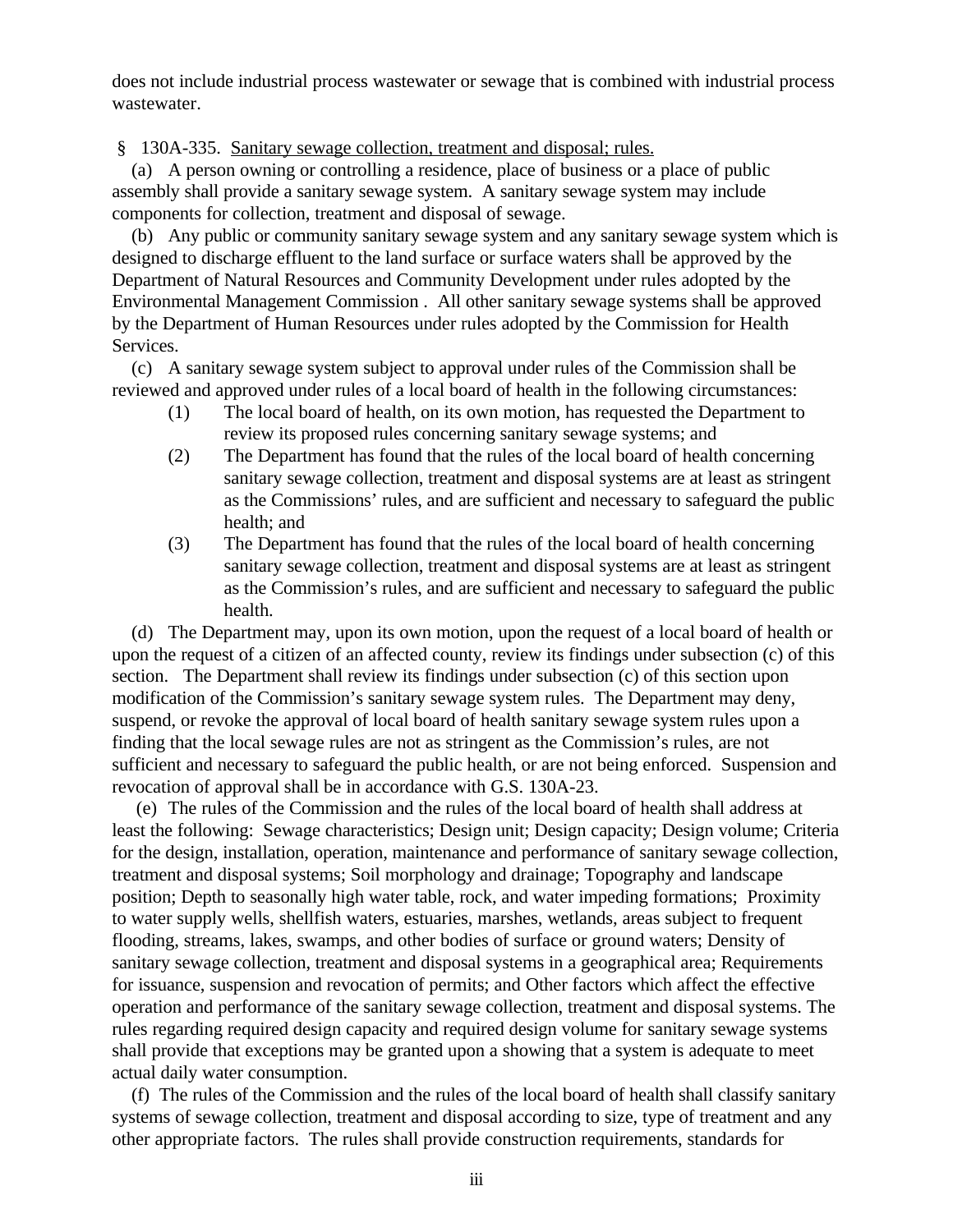operation and ownership requirements for each classification of sanitary systems of sewage collection, treatment and disposal in order to prevent, as far as reasonably possible, any contamination of the land groundwater and surface waters. The Department and local health departments may impose conditions on the issuance of permits and may revoke the permits for failure of the system to satisfy the conditions, the rules or this Article. The permits shall be valid for a period prescribed by the rules, except that improvement permits shall be valid for a period of five years, and may be renewed upon a showing satisfactory to the Department or the local health department that the system is in compliance with the current rules and this Article. The period of time for which the permit is valid and a statement that the permit is subject to revocation if site plans or the intended use change shall be displayed prominently on both the application form for the permit and the permit.

(g) Prior to denial of an improvement permit, the local health department shall advise the applicant of possible site modifications or alternative systems, and shall provide a brief description of those systems. When an improvement permit is denied, the local health department shall issue the site evaluation in writing stating the reasons for the unsuitable classification. The evaluation shall also inform the applicant of the right to an informal review by the Department, the right to appeal under G.S. 130A-24, and to have the appeal held in the county in which the site for which the improvement permit was requested is located.

### § 130A-336. Improvement permit required.

(a) No person shall commence or assist in the construction, location or relocation of a residence, place of business or place of public assembly in an area not served by an approved sanitary sewage system unless an improvement permit is obtained from the local health department. This requirement shall not apply to a residence exhibited for sale or stored for later sale and intended to be located at another site after sale.

(b) The local health department shall issue an improvement permit authorizing work to proceed and the installation or repair of a sanitary sewage system when it has determined after a field investigation that the system can be installed and operated in compliance with the rules and this Article. No person shall commence or assist in the installation, construction, or repair of a sanitary sewage system, other than a connection to an approved public or community sewage system, or a repair or a sanitary sewage system, which repair is not an expansion or improvement of the system and which is made entirely within the property of the person making or contracting for the repair, unless the improvement permit has been obtained from the local health department. The Department and the local health department may impose conditions on the issuance of an improvement permit.

#### § 130A-337. Inspection; operation permit required.

(a) No sanitary system of sewage collection, treatment and disposal shall be covered or placed into use by an person until an inspection by the local health department has determined that the system has been installed or repaired in accordance with any conditions of the improvement permit, the rules and this Article.

(b) Upon determining that the system is properly installed or repaired and that the system is capable of being operated in accordance with the conditions of the improvement permit, the rules, this Article and any conditions to be imposed in the operation permit, the local health department shall issue an operation permit authorizing the residence, place of business or place of public assembly to be occupied and for the system to be placed into use. However, if the system is limited to a single septic tank system without a pump or other appurtenances serving a single one-family dwelling, then a certificate of completion shall be issued instead of an operation permit; also, if the system is limited to a single septic tank system without a pump or other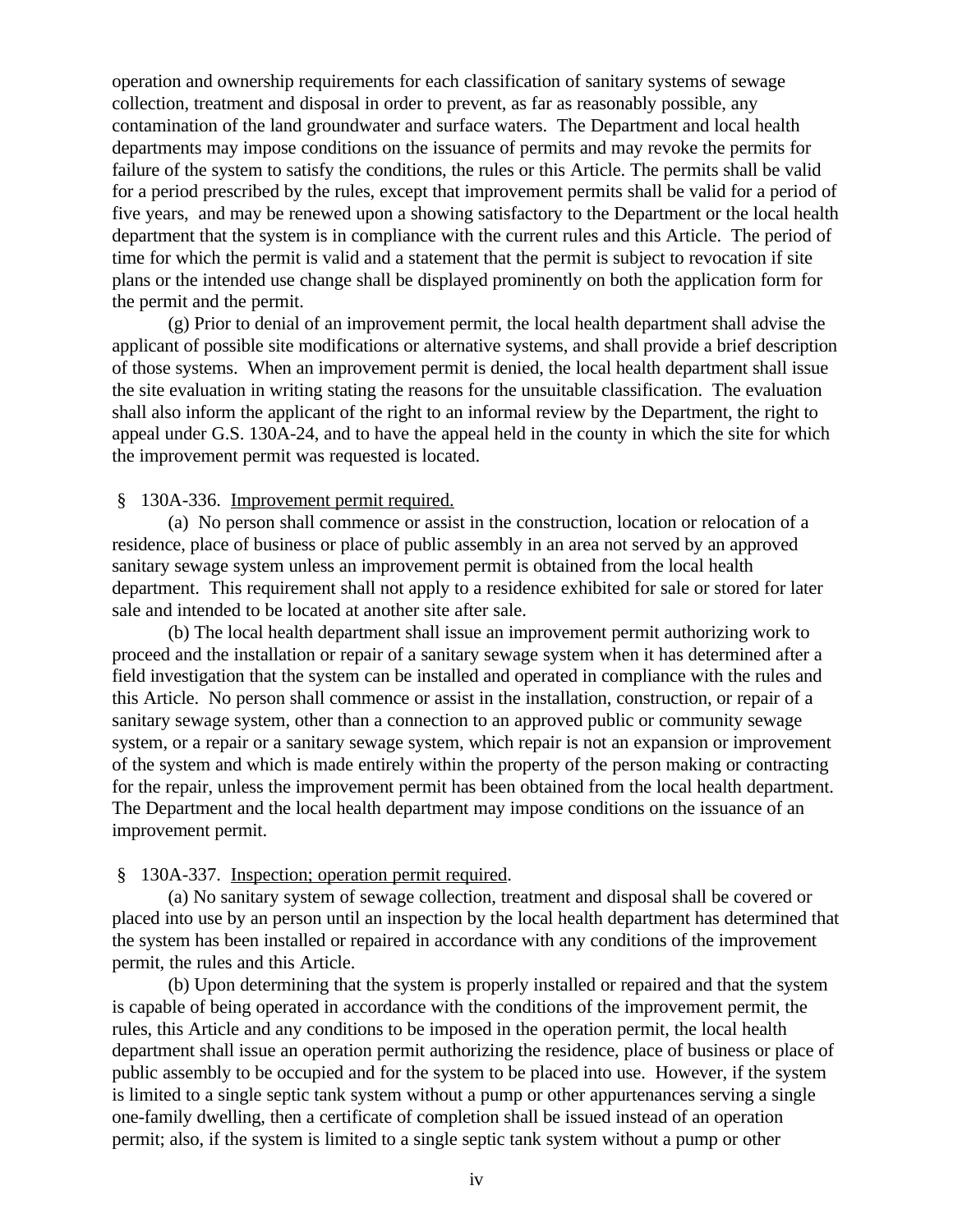appurtenances serving a single residence other than a one-family dwelling, or serving a place of business or a place of public assembly and having a design daily flow of not more than 480 gallons, then a certificate of completion shall be issued instead of an operation permit. A certificate of completion shall be issued when the septic tank system is properly installed or repaired and is capable of being operated in accordance with the conditions of the improvement permit, the rules and this Article.

(c) Upon determination that an existing sanitary sewage system has a valid operation permit or a valid certificate of completion and is operating properly in a manufactured home park, the local health department shall issue authorization in writing for a manufactured home to be connected to the existing system and to be occupied. Notwithstanding G.S. 130A-336, an improvement permit is not required for the connection of a manufactured home to an existing system with a valid operation permit or a valid certificate of completion in a manufactured home park.

(d) No person shall occupy a residence, place of business or place of public assembly, or place a sanitary sewage system into use or reuse for a residence, place of business or place of public assembly until an operation permit or a certificate of completion has been issued or authorization has been obtained pursuant to G.S. 130A-337(c).

 § 130A-338. Improvement permit or authorization required before other permits to be issued. — Where construction, location or relocation is proposed to be done upon a residence, place of business or place of public assembly, no permit required for electrical, plumbing, heating, air conditioning or other construction, location or relocation activity under any provision of general or special law shall be issued until an improvement permit has been issued under G.S. 130A-336 or authorization has been obtained under G.S. 130A-337(c).

 § 130A-339. Limitation on electrical service. — No person shall allow permanent electrical service to a residence, place of business or place of public assembly upon construction, location or relocation until the official electrical inspector with jurisdiction as provided in G.S. 143-143.2 certifies to the electrical supplier that the required improvement permit and an operation permit, a certificate of completion or authorization under G.S. 130A-337(c) has been obtained. Temporary electrical service necessary for constructing a residence, place of business or place of public assembly can be provided under compliance with G.S. 130A-338.

§ 130A-340. Review procedures and appeals. — The Department, upon request by an applicant for an improvement permit, shall provide a technical review of any scientific data and system design submitted by the applicant. The data and system design shall be evaluated by professional peers of those who prepared the data and system design. The results of the technical review shall be available prior to a decision by the local health department and shall not affect an applicant's right to a contested hearing under Chapter 150B of the General Statutes.

 § 130A-341. Consideration of a site with existing fill. — Upon application to the local health department, a site that has existing fill, including one on which fill material was placed prior to July 1, 1977, and that has sand or loamy sand for a depth of at least 36 inches below the existing ground surface, shall be evaluated for an on-site sewage system. The Commission for Health Services shall adopt rules to implement this Section.

## § 130A-342. Aerobic systems.

(a) Individual aerobic sewage treatment plants that are approved and listed in accordance with the standards adopted by the National Sanitation Foundation, Inc. for Class I sewage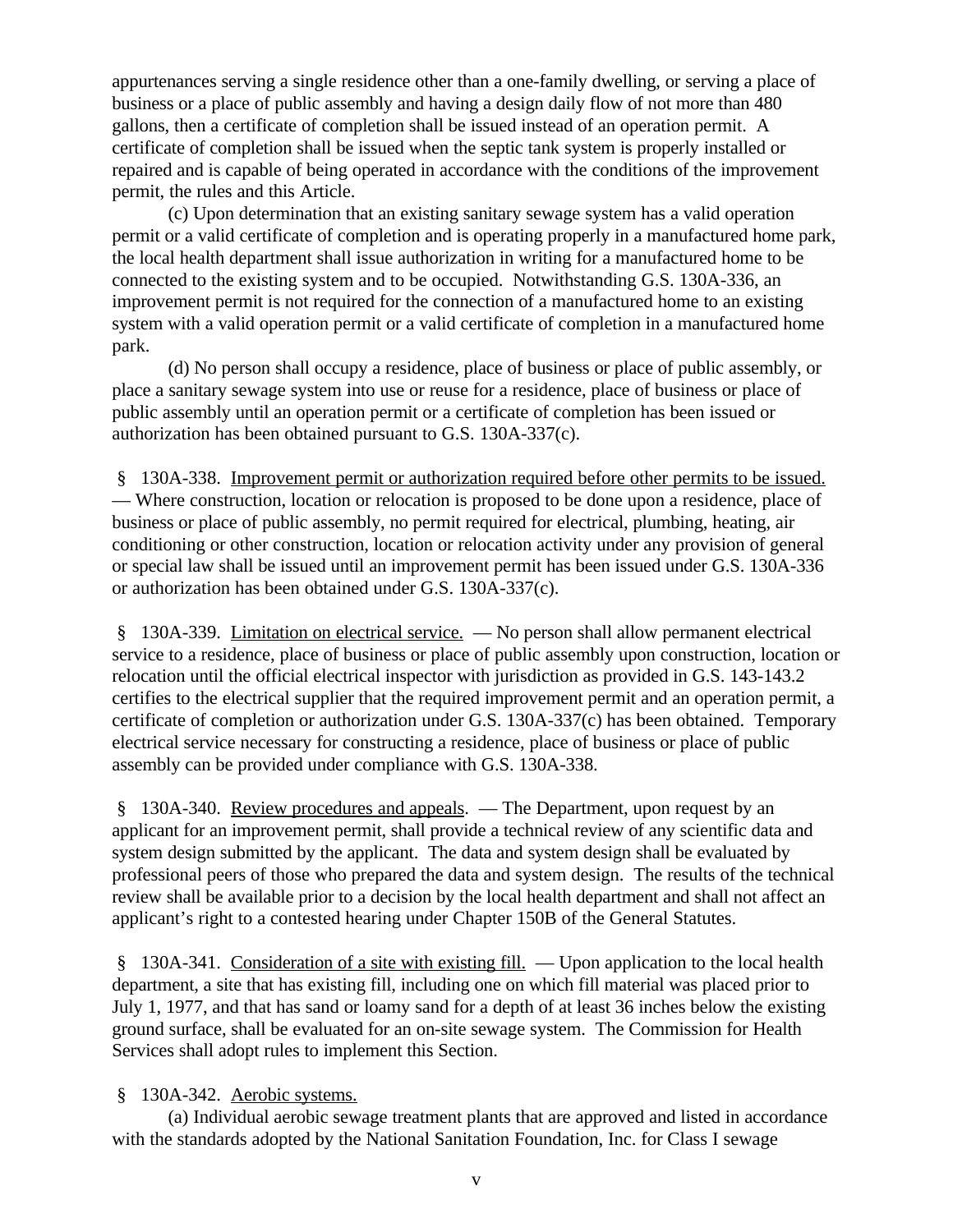treatment plants as set out in Standard 40, as amended, shall be permitted under rules promulgated by the Commission for Health Services. The Commission for Health Services may establish standards in addition to those set by the National Sanitation Foundation, Inc.

(b) A permitted plant shall be operated and maintained by a certified wastewater treatment facility operator employed by or under contract to the county in which the plant is located.

(c) The performance of individual aerobic treatment plans is to be documented by the counties and sent to the Department of Human Resources or the Department of Natural Resources and Community Development as appropriate.

§ 130A-343. Experimental and innovative systems permitted.

(a) The Commission for Health Services shall adopt rules for the approval and permitting of experimental and innovative sanitary sewage systems. The rules shall address the criteria to be considered prior to issuing a permit for such a system, requirements for preliminary design plans and specifications that must be submitted, methodology to be used, standards for monitoring and evaluating the system, research evaluation of the system, the plan of work for monitoring system performance and maintenance, and any additional matters the Commission for Health Services deems appropriate.

(b) The Commission for Health Services shall adopt rules governing the operation and maintenance of experimental and innovative sanitary sewage systems approved and permitted under subsection (a) of this section.

§ 130A-344 to 130A-345: Reserved for future codification purposes.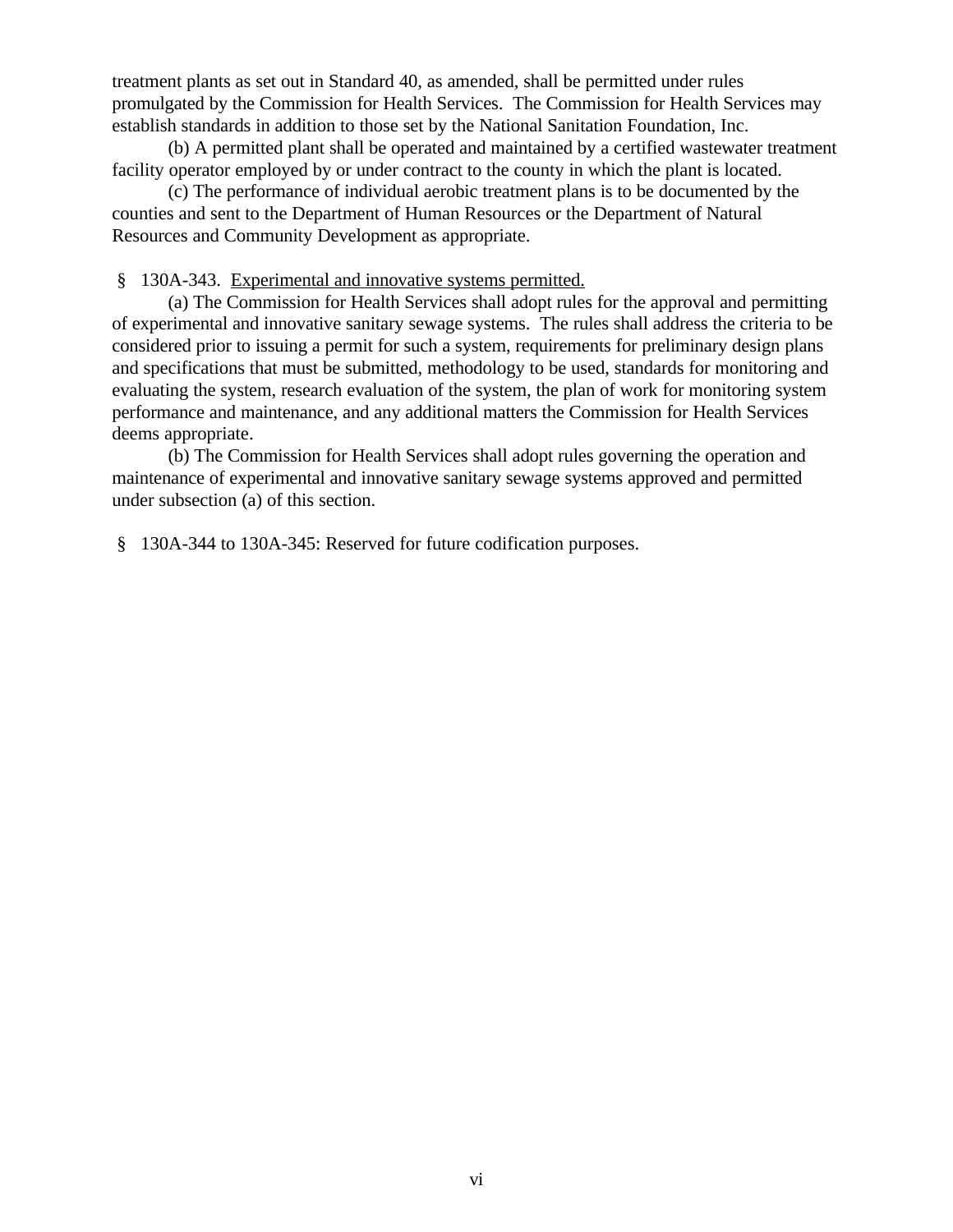## **CONTENTS**

## ARTICLE 11 OF CHAPTER 130A, SANITARY SEWAGE SYSTEMS

| LAW |          |                                               | PAGE            |
|-----|----------|-----------------------------------------------|-----------------|
|     | 130A-333 | Purpose                                       |                 |
|     | 130A-334 | Definitions                                   |                 |
|     | 130A-335 | Sanitary sewage collection, treatment and     |                 |
|     |          | disposal; rules                               | $\mathbf{ii}$   |
|     | 130A-336 | Improvement permit required                   | $\cdots$<br>111 |
|     | 130A-337 | Inspection; operation permit required         | iii             |
|     | 130A-338 | Improvement permit or authorization required  | 1V              |
|     |          | before other permits to be issued             |                 |
|     | 130A-339 | Limitation on electrical service              | iv              |
|     | 130A-340 | Review procedures and appeals                 | iv              |
|     | 130A-341 | Consideration of a site with existing fill    | 1V              |
|     | 130A-342 | Aerobic systems                               | V               |
|     | 130A-343 | Experimental and innovative systems permitted | V               |
|     |          |                                               |                 |

#### SECTION. 1900 SEWAGE COLLECTION, TREATMENT AND DISPOSAL SYSTEMS

| <b>RULE</b>                                                      | <b>PAGE</b>    |    |
|------------------------------------------------------------------|----------------|----|
| .1934 - General                                                  | 3              |    |
| .1935 - Definitions                                              | 3              |    |
| .1936 - Requirements for Sewage Treatment and Disposal           |                |    |
| (Repealed Eff. January 1, 1990)                                  | 7              |    |
| .1937 - Permits                                                  | $\overline{7}$ |    |
| .1938 - Responsibilities                                         |                | 8  |
| .1939 - Site Evaluation                                          | 10             |    |
| .1940 - Topography and Landscape Position                        | 10             |    |
| .1941 - Soil Characteristics (Morphology)                        | 11             |    |
| .1942 - Soil Wetness Conditions                                  |                | 13 |
| .1943 - Soil Depth                                               | 14             |    |
| .1944 - Restrictive Horizons                                     | 14             |    |
| .1945 - Available Space                                          | 14             |    |
| .1946 - Other Applicable Factors                                 | 15             |    |
| .1947 - Determination of Overall Site Suitability                | 16             |    |
| .1948 - Site Classification                                      | 16             |    |
| .1949 - Sewage Flow Rates for Design Units Systems               | 16             |    |
| .1950 - Location of Sanitary Sewage Systems                      | 19             |    |
| .1951 - Applicability of Rules                                   | 22             |    |
| .1952 - Septic Tank, Dosing Tank, and Lift Station Design        | 23             |    |
| .1953 - Prefabricated Septic Tanks and Pump Tanks                | 27             |    |
| .1954 - Minimum Standards for Precast Reinforced Concrete Tanks  | 27             |    |
| .1955 - Design Criteria for Conventional Sewage Systems          | 30             |    |
| .1956 - Modifications to Septic Tank Systems                     | 35             |    |
| .1957 - Design Criteria for Design of Alternative Sewage Systems | 38             |    |
| .1958 - Non-Ground Absorption Sewage Treatment Systems           | 43             |    |
| .1959 - Privy Construction                                       | 44             |    |
| .1960 - Maintenance of Privies                                   | 44             |    |
| .1961 - Maintenance of Sewage Systems and Septage Disposal       | 45             |    |
| .1962 - Exemption                                                | 47             |    |
| .1963 - Disuse of Sewage System                                  | 47             |    |
| (Repealed Eff. August 1, 1988)                                   |                |    |
| .1964 - Interpretation and Technical Assistance                  | 47             |    |
| .1965 - Appeals Procedure                                        | 47             |    |
| .1966 - Severability                                             | 48             |    |
| .1967 - Injunctions                                              | 48             |    |
| .1968 - Penalties                                                | 48             |    |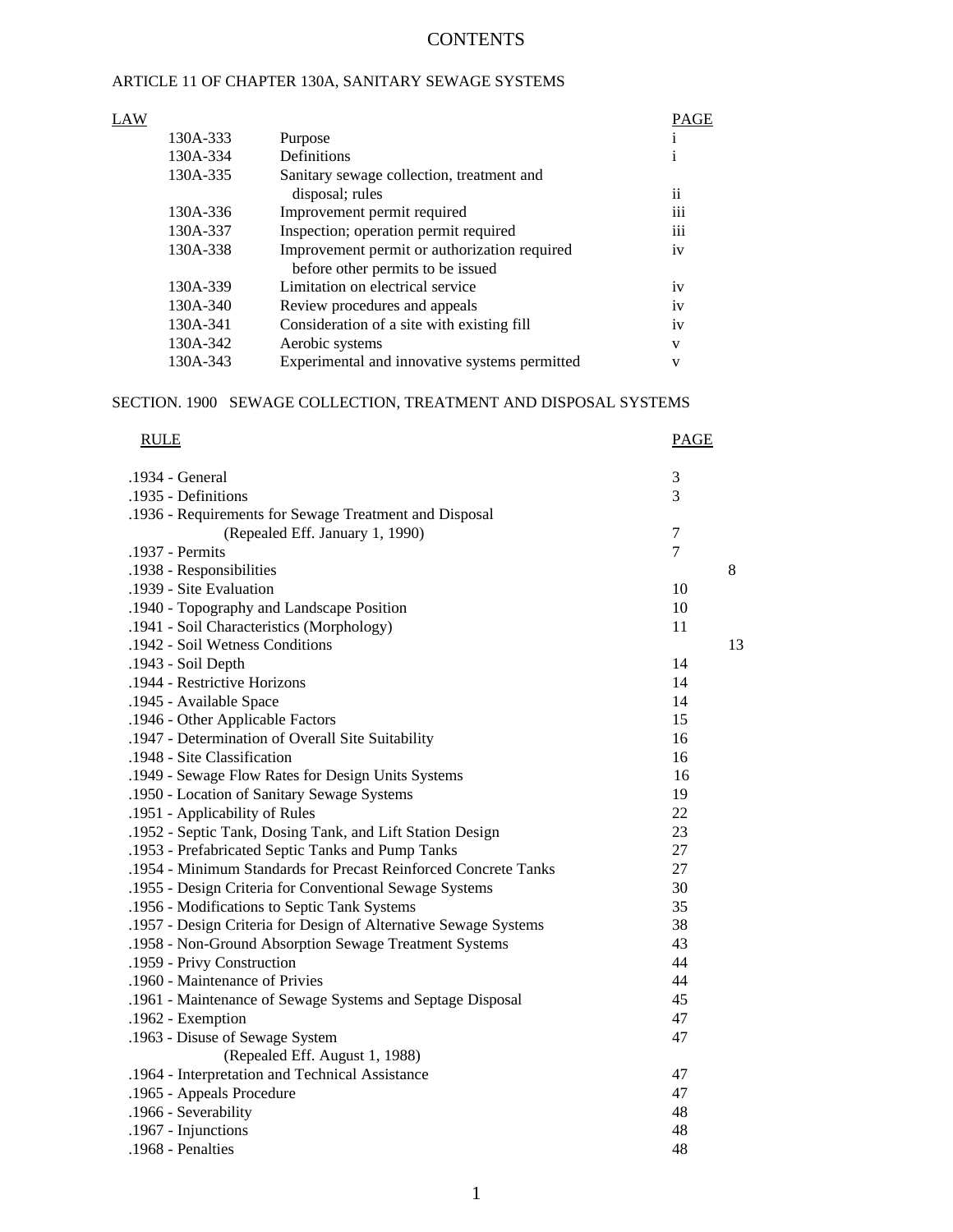## **SECTION .1900 - SEWAGE TREATMENT AND DISPOSAL SYSTEMS**

- .1901 PURPOSE
- .1902 PROPER DISPOSAL
- .1903 DEFINITIONS
- .1904 SEWAGE DISPOSAL REQUIREMENTS
- .1905 PRIVY AND SEPTIC TANK CONSTRUCTION
- .1906 PREFABRICATED TANKS
- .1907 MINIMUM STANDARDS FOR PREFABRICATED SEPTIC TANKS
- .1908 SITE EVALUATION
- .1909 APPLICATION RATES
- .1910 SITE CLASSIFICATION
- .1911 SPACE REQUIREMENTS
- .1912 LOCATION OF SEPTIC TANK SYSTEMS AND PRIVIES
- .1913 MAINTENANCE OF PRIVIES
- .1914 MAINTENANCE OF SEPTIC TANK SYSTEMS
- .1915 PERMITS
- .1916 RESPONSIBILITIES
- .1917 TECHNICAL GUIDE
- .1918 SITE FACTORS
- .1919 TOPOGRAPHY
- .1920 SOIL CHARACTERISTICS
- .1921 PERCOLATION TESTS
- .1922 DETERMINATION OF SOIL SUITABILITY
- .1923 AVAILABLE SPACE
- .1924 OTHER APPLICABLE FACTORS
- .1925 ESTIMATES OF SEWAGE QUANTITIES
- .1926 POSSIBLE MODIFICATIONS OF INITIAL CLASSIFICATIONS
- .1927 INTERPRETATION AND TECHNICAL ASSISTANCE
- .1928 APPLICABILITY OF RULES
- .1929 EXEMPTION
- .1930 DISUSE OF SEWAGE SYSTEM
- .1931 VIOLATIONS
- .1932 CONFLICTING RULES REPEALED
- .1933 SEVERABILITY

*History Note: Statutory Authority G. S. 130-160; 166.23 through 166.28; Eff. July 1, 1977; Readopted Eff. December 5, 1977; Amended Eff. July 1, 1982; March 31, 1981; June 30, 1980; Repealed Eff. July 1, 1982.*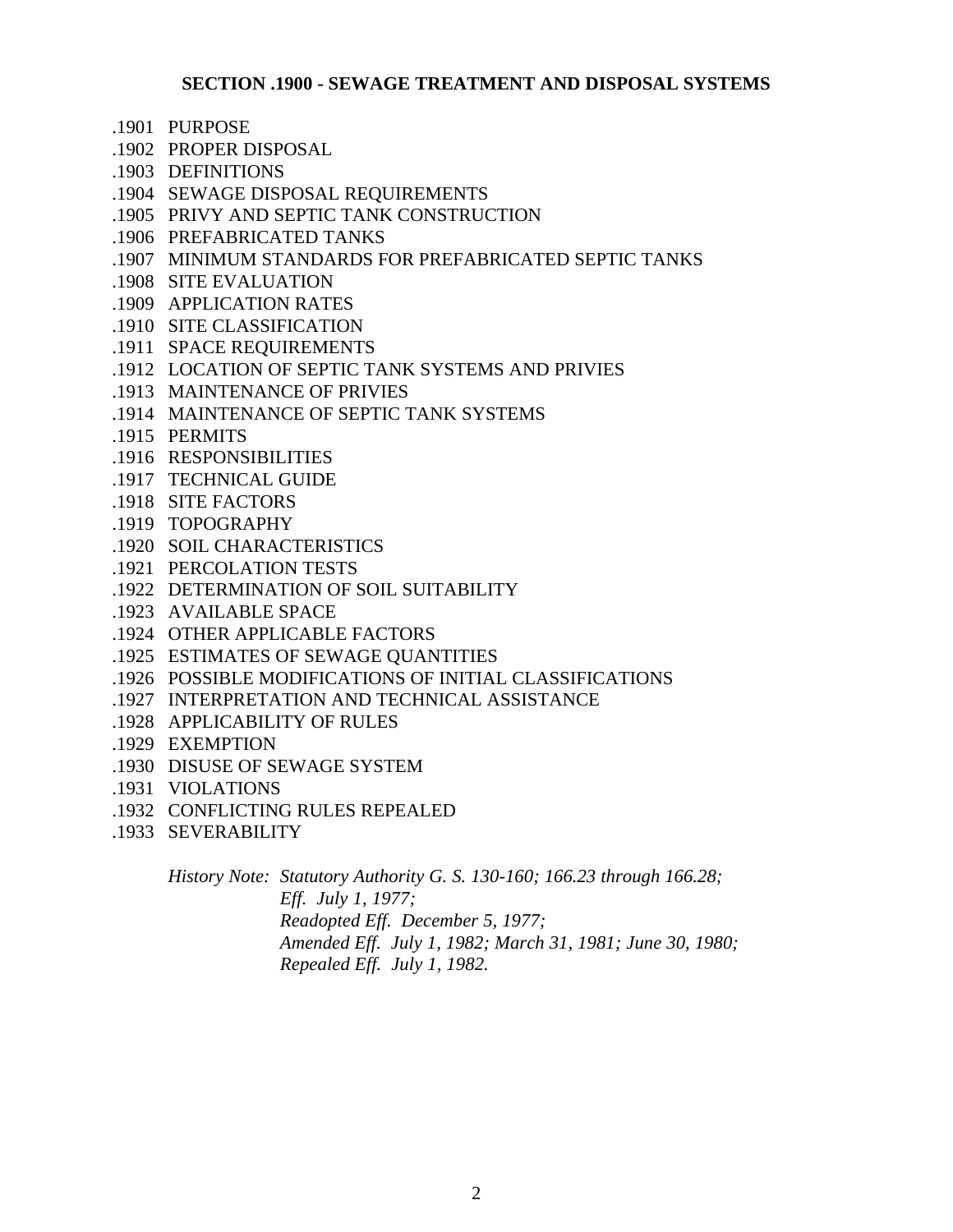## **.1934 GENERAL**

 (a) The rules contained in this Section shall govern the treatment and disposal of domestic type sewage from septic tank systems, privies, incinerating toilets, mechanical toilets, composting toilets, recycling toilets, or other such systems serving single or multiple-family residences, places of business, or places of public assembly, the effluent from which is designed not to discharge to the land surface or surface waters. The purpose of these Rules is to:

- (1) insure that sewage, as defined in this Section, shall be collected, treated, and disposed of in a manner to protect the health, environment, and well-being of the general public;
- (2) provide minimum requirements for the design, installation, and use of ground absorption sewage treatment and disposal systems, including septic tank systems and other on-site systems, which serve any residence, place of business, or place of public assembly;
- (3) provide the State and local public health agencies with minimum standards to be used in determining whether a site or system can be utilized for the treatment and disposal of sewage, and
- (4) provide the public with the minimum requirements necessary to secure a permit for a sewage treatment and disposal system.

 (b) Any public or community sewage system and any system which discharges to the land surface or surface waters shall be approved by the Department of Natural Resources and Community Development under rules promulgated by the Environmental Management Commission.

*History Note: Statutory Authority G.S. 130-335(e); Eff. July 1, 1982.*

## **.1935 DEFINITIONS**

The following definitions shall apply throughout this Section:

- (1) "Alluvial soils" means stratified soils without distinct horizons, deposited by flood waters.
- (2) "Alternative system" means any approved ground absorption sewage treatment and disposal system other than an approved privy or an approved septic tank system.
- (3) "Approved" means that which has been considered acceptable to the State or local health department.
- (4) "Approved Privy" means a fly-tight structure consisting of a pit, floor slab, and seat riser constructed in accordance with Rule .1959 of the Section.
- (5) "Approved Public or Community Sewage System" means a single system of sewage collection, treatment, and disposal owned and operated by a sanitary district, a metropolitan sewage district, a water and sewer authority, a county or municipality, or a public utility, constructed and operated in compliance with applicable requirements of the Department of Natural Resources and Community Development.
- (6) "Areas subject to frequent flooding" means those areas inundated at a ten-year or less frequency and includes alluvial soils and areas subject to tidal or storm overwash.
- (7) "Collection sewer" means gravity flow pipelines, force mains, effluent supply lines, and appliances appurtenant thereto, used for conducting wastes from building drains to a treatment system or to a ground absorption sewage treatment and disposal system.
- (8) "Designated wetland" means an area on the land surface established under the provisions of the Coastal Area Management Act or the Federal Clean Water Act.
- (9) "Design unit" means one or more dwelling units, places of business, or places of public assembly on:
	- (a) a single lot or tract of land;
	- (b) multiple lots or tracts of land served by a common ground absorption sewage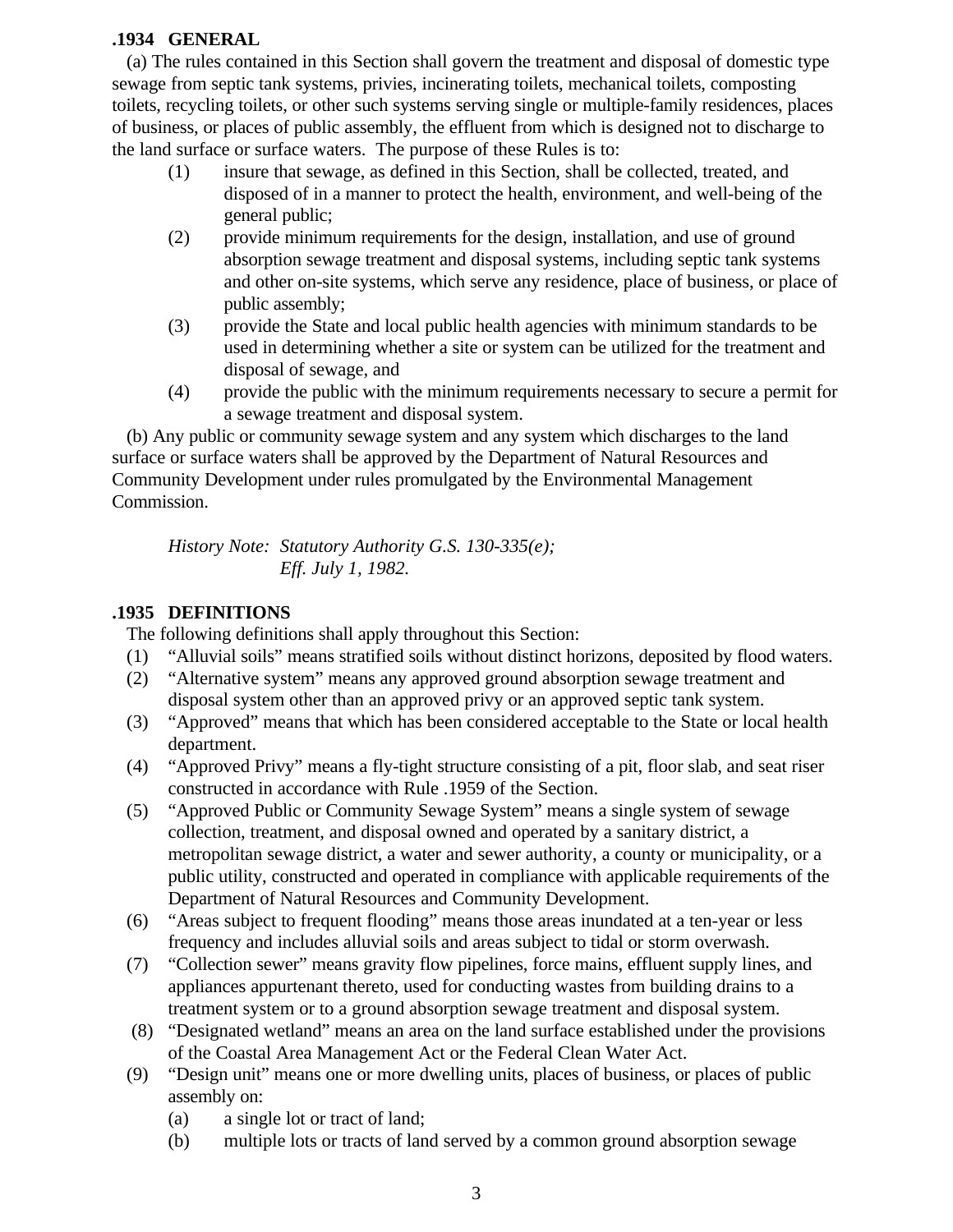treatment and disposal system; or

- (c) a single lot or tract of land or multiple lots or tracts of land where the dwelling units, places of business or place of public assembly are under multiple ownership (e.g. condominiums) and are served by a ground absorption system or multiple ground absorption systems which are under common or joint ownership or control.
- (10) "Dwelling unit" means any room or group of rooms located within a structure and forming a single, habitable unit with facilities which are used or intended to be used for living, sleeping, bathing, toilet usage, cooking, and eating.
- (11) "Effluent" means the liquid discharge of a septic tank or other sewage treatment device.
- (12) "Ground absorption sewage treatment and disposal system" means a system that utilizes the soil for the subsurface disposal of partially treated or treated sewage effluent.
- (13) "Horizon" means a layer of soil, approximately parallel to the surface, that has distinct characteristics produced by soil forming processes.
- (14) "Local health department" means any county, district, or other health department authorized to be organized under the General Statutes of North Carolina.
- (15) "Mean high water mark" means, for coastal waters having six inches or more lunar tidal influence, the average height of the high water over a 19 year period as may be ascertained from National Ocean Survey or U.S. Army Corps of Engineers tide stations data or as otherwise determined under the provisions of the Coastal Area Management Act.
- (16) "Naturally occurring soil" means soil formed in place due to natural weathering processes and being unaltered by filling, removal, or other man-induced changes other than tillage.
- (17) "Nitrification field" means the area in which the nitrification lines are located.
- (18) "Nitrification lines" means approved pipe, specially designed porous blocks, or other approved materials which receive partially treated sewage effluent for distribution and absorption into the soil beneath the ground surface.
- (19) "Nitrification trench", also referred to as a sewage absorption trench, means a ditch into which a single nitrification line is laid and covered by soil.
- (20) "Non-ground absorption sewage treatment system" means a facility for waste treatment designed not to discharge to the soil, land surface, or surface waters, including but not limited to, approved vault privies, incinerating toilets, mechanical toilets, composting toilets, chemical toilets, and recycling systems.
- (21) "Organic soils" means those organic mucks and peats consisting of more than 20 percent organic matter (by dry weight) and 18 inches or greater in thickness.
- (22) "Parent material" means the mineral matter that is in its present position through deposition by water, wind, gravity or by decomposition of rock and exposed at the land surface or overlain by soil or saprolite.
- (23) "Ped" means a unit of soil structure, such as an aggregate, crumb, prism, block, or granule formed by natural processes.
- (24) "Perched water table" means a saturated zone, generally above the natural water table, as identified by drainage mottles caused by a restrictive horizon.
- (25) "Person" means any individual, firm, association, organization, partnership, business trust, corporation, company, or unit of local government.
- (26) "Place of business" means any store, warehouse, manufacturing establishment, place of amusement or recreation, service station, foodhandling establishment, or any other place where people work or are served.
- (27) "Place of public assembly" means any fairground, auditorium, stadium, church, campground, theater, school, or any other place where people gather or congregate.
- (28) "Privy building" means and includes any and all buildings which are used for privacy in the acts of urination and defecation which are constructed over pit privies and are not connected to a ground absorption sewage treatment and disposal system or a public or community sewage system.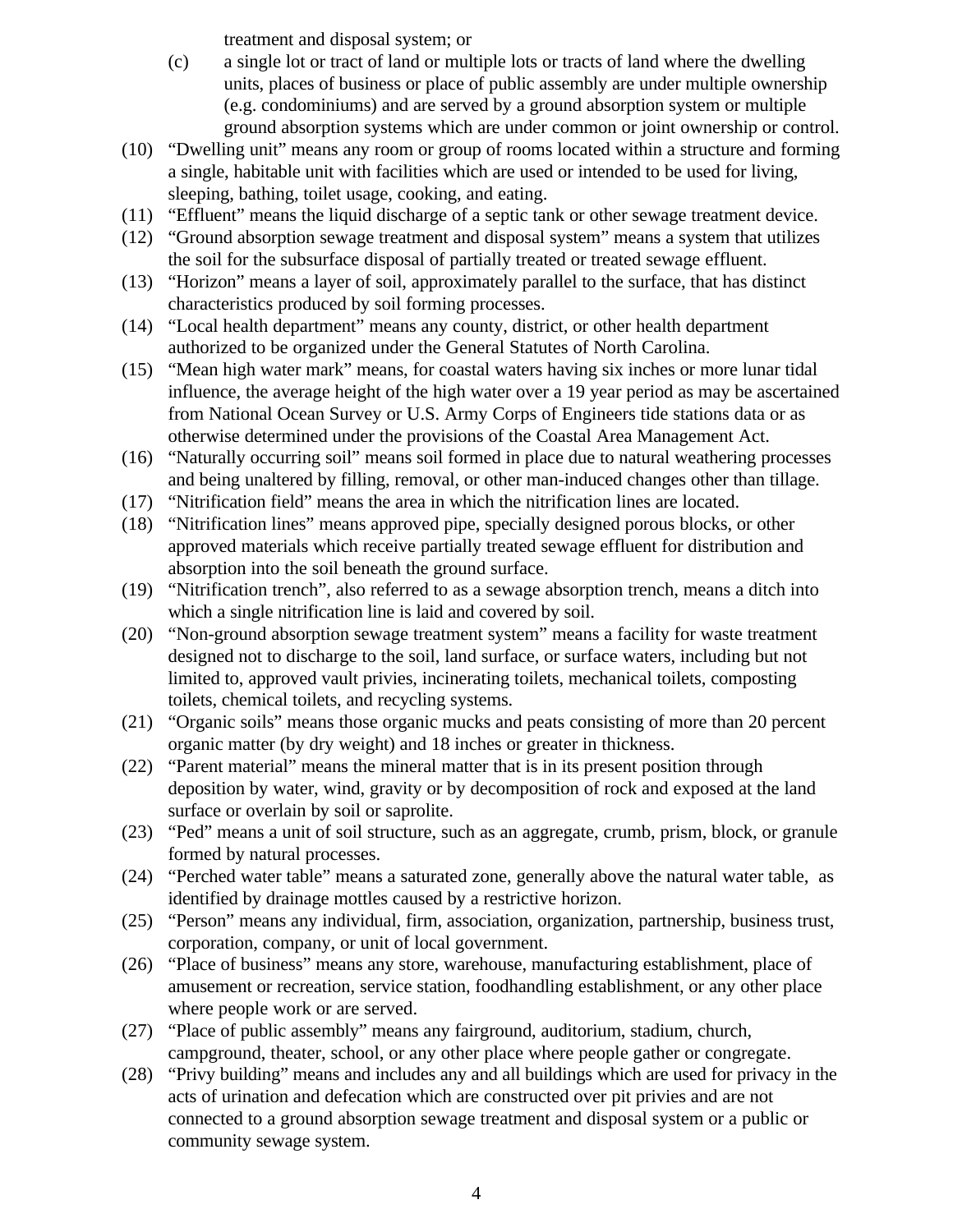- (29) "Public management entity" means a city (G.S. 160A, Article 16), county (G.S. 153A, Article 15), interlocal contract (G.S. 153A, Article 16), joint management agency (G.S. 160A-461 -462), county service district (G.S. 153A, Article 16), county water and sewer district (G.S. 162A, Article 6), sanitary district (G.S. 130A, Article 2), water and sewer authority (G.S. 162A, Article 1), metropolitan water district (G.S. 162A, Article 4), metropolitan sewerage district (G.S. 162A, Article 5), public utility [G.S. 62-3(23)], county or district health department (G.S. 130A, Article 2), or other public entity legally authorized to operate and maintain on-site sewage systems.
- (30) "Relocation" means the displacement of a residence, place of business, or place of public assembly from one location to another.
- (31) "Repair area" means an area, either in its natural state or which is capable of being modified, consistent with these Rules, which is reserved for the installation of additional nitrification fields and is not covered with structures or impervious materials.
- (32) "Residence" means any home, hotel, motel, summer camp, labor work camp, mobile home, dwelling unit in a multiple-family structure, or any other place where people reside.
- (33) "Restrictive horizon" means a soil horizon that is capable of perching ground water or sewage effluent and that is brittle and strongly compacted or strongly cemented with iron, aluminum, silica, organic matter, or other compounds. Restrictive horizons may occur as fragipans, iron pans or organic pans, and are recognized by their resistance in excavation or in using a soil auger.
- (34) "Rock" means the consolidated or partially consolidated mineral matter or aggregate, including bedrock or weathered rock, not exhibiting the properties of soil and exposed at the land surface or overlain by soil or saprolite.
- (35) "Sanitary system of sewage treatment and disposal" means a complete system of sewage collection, treatment and disposal, including approved privies, septic tank systems, connection to public or community sewage systems, incinerators, mechanical toilets, composting toilets, recycling toilets, mechanical aeration systems, or other such systems.
- (36) "Saprolite" means thoroughly decomposed earthy mineral matter, weathered in place from igneous or metamorphic rock and usually overlain by soil and exhibiting some properties of rock.
- (37) "Septic tank" means a water-tight, covered receptacle designed for primary treatment of sewage and constructed to:.
	- (a) receive the discharge of sewage from a building;
	- (b) separate settleable and floating solids from the liquid;
	- (c) digest organic matter by anaerobic bacterial action;
	- (d) store digested solids through a period of detention; and
	- (e) allow clarified liquids to discharge for additional treatment and final disposal.
- (38) "Septic tank system" means a subsurface sanitary sewage system consisting of a septic tank and a subsurface disposal field.
- (39) "Sewage" means the liquid and solid human waste and liquid waste generated by waterusing fixtures and appliances, including those associated with food handling. The term does not include industrial process wastewater or sewage that is combined with industrial process wastewater.
- (40) "Site" means the area in which the sewage treatment and disposal system is to be located and the area required to accommodate repairs and replacement of nitrification field and permit proper functioning of the system.
- (41) "Soil," mean the naturally occurring, unconsolidated mineral and organic material of the land surface developed from rock or other parent material and consists of sand, silt, and clay-sized particles and variable amount of organic materials. Soil does not exhibit properties of rock or parent material. However, zones of transition in which soil characteristics predominate shall be considered soil.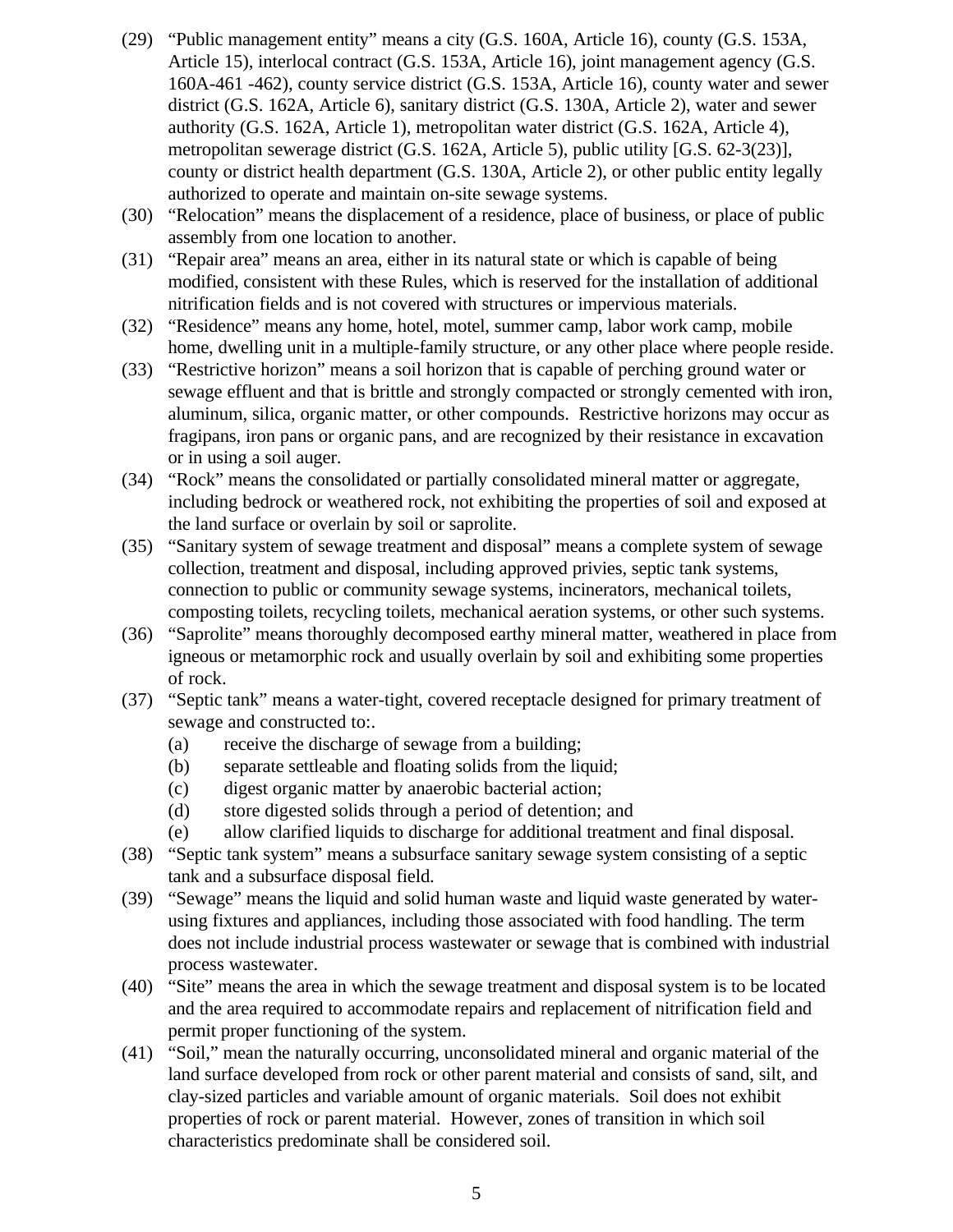- (42) "Soil structure" means the arrangement of primary soil particles into compound particles, peds, or clusters that separated by natural planes of weakness from adjoining aggregates.
- (43) "Soil textural classes" means soil classification based upon size distribution of mineral particles in the fine-earth fraction less than two millimeters in diameter. The fine-earth fraction includes sand (2.0 - 0.05 mm in size), silt (less than 0.05 mm - 0.002 mm or greater in size), and clay (less than 0.002 mm in size) particles. The specific teaxtural classes are defined as follows and as shown in Soil Taxonomy, Appendix I, which is hereby adopted by reference in accordance with G.S. 150B-14(c).
- (a) "Sand" means soil material that contains 85 percent or more of sand; the percentage of silt plus 1.5 times the percentage of clay should not exceed 15.
- (b) "Loamy sand" means soil material that contains at the upper limit 85 to 90 percent sand, and the percentage silt plus 1.5 times the percentage of clay is not less than 15; at the lower limit it contains not less than 70 to 85 percent sand, and the percentage of silt plus twice the percentage of silt plus twice the percentage of clay does not exceed 30.
- (c) "Sandy loam" mean soil material that contains either 20 percent clay or less, and the percentage of silt plus twice the percentage of clay exceeds 30, and contains 52 percent or more sand; or less than seven percent clay, less that 50 percent silt, and between 43 and 52 percent sand.
- (d) "Loam" means soil material that contains seven to 27 percent clay, 28 to 50 percent silt, and less than 52 percent sand.
- (e) "Silt loam" means soil material that contains 50 percent or more silt and 12 to 27 percent clay; or contains 50 to 80 percent silt and less than 12 percent clay.
- (f) "silt" means soil material that contains 80 percent or more silt and less than 12 percent clay.
- (g) "Sandy clay loam" means soil material that contains 20 to 35 percent clay, less than 28 percent silt, and 45 percent or more sand.
- (h) "Clay loam" means soil material that contains 27 to 40 percent clay and 20 to 45 percent sand.
- (i) "Silty clay loam" means soil material that contains 27 to 40 percent clay and less than 20 percent sand.
- (j) "Sandy clay" means soil material that contains 35 percent or more clay and 45 percent or more sand.
- (k) "Silty clay" means soil material that contains 40 percent or more clay and 40 percent or more silt.
- (l) "Clay" means soil material that contains 40 percent or more clay, less than 45 percent sand, and less than 40 percent silt.
- (44) "State" means the Department of Environment, Health, and Natural Resources, Division of Environmental Health.
- (45) "Stream," means a natural or manmade channel, including groundwater lowering ditches and devices, in which water flows or stands most of the year.
- (46) "Subsurface disposal" means the application of sewage effluent beneath the surface of the ground by distribution through approved nitrification lines.

*History Note: Statutory Authority G.S. 130A-335(e) and (f); Eff. July 1, 1982; Amended Eff. January 1, 1990; August 1, 1988; April 1, 1985; January 1, 1984.*

## **.1936 REQUIREMENTS FOR SEWAGE TREATMENT AND DISPOSAL**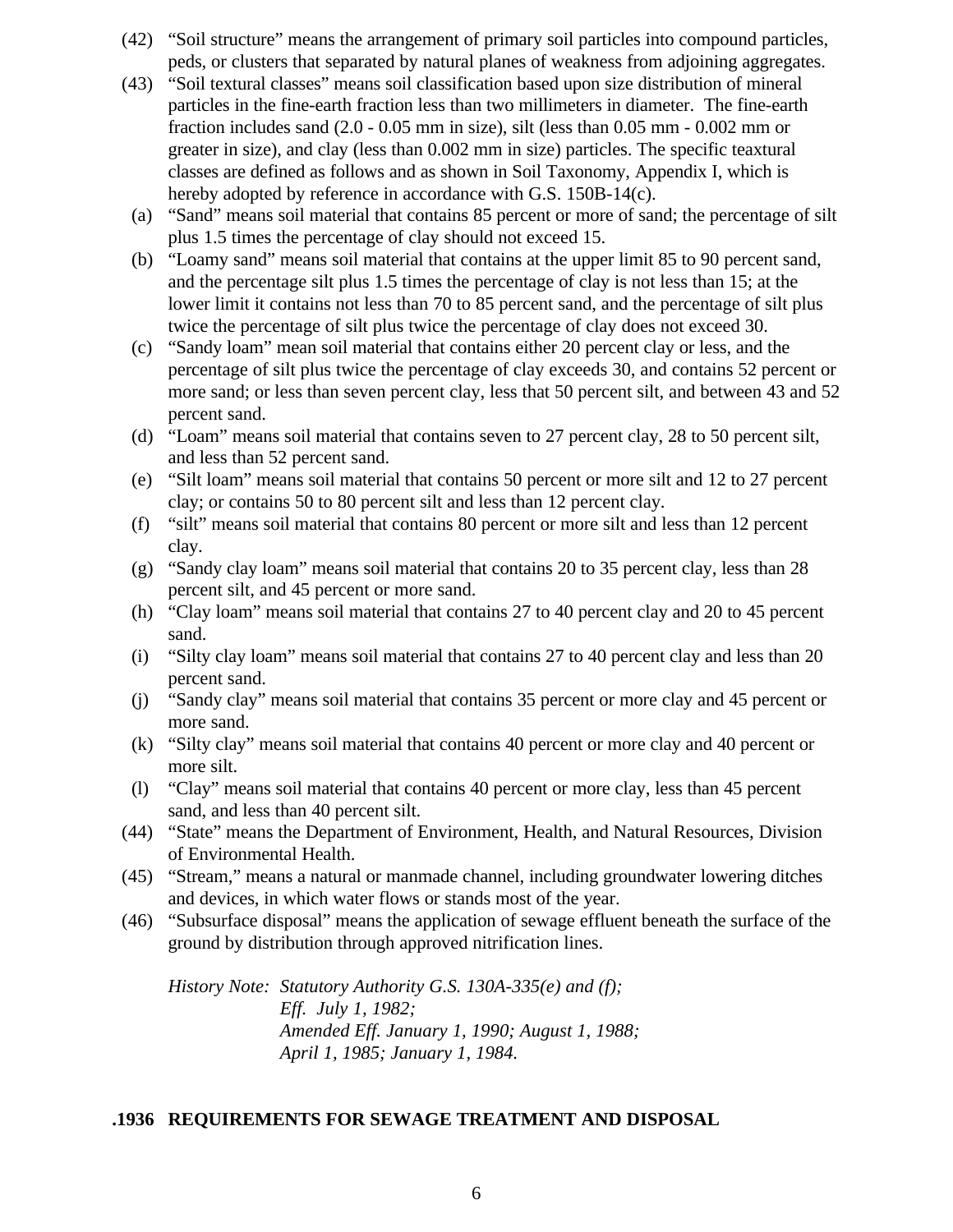*History Note: Statutory Authority G.S. 130A-335(e); Eff. July 1, 1982. Repealed Eff. January 1, 1990.*

#### **.1937 PERMITS**

 (a) An Improvement Permit shall be required in accordance with G.S. 130A-336. Rule .1949 of this Section shall be used to determine whether subsequent additions or modifications increase sewage flow.

 (b) The local health department shall issued an Improvement Permit only after it has determined that the system is designed and can be installed so as to meet the provisions of these Rules. An Improvement Permit shall be valid for 60 months from the date of issue. If the installation has not been completed during that time period, the information submitted in the application for an Improvement Permit is falsified or changed, or the site is altered, the permit shall become invalid. When an Improvement Permit has become invalid, the installation shall not be commenced or completed until a new Improvement Permit has been obtained.

 (c) Application for an Improvement Permit shall be submitted to the local health department. The application shall contain at least the following information: name of owner, mailing address, location of property, plat of property (if not readily available to local health department), type of facility, estimated sewage flow based on number of bedrooms or number of persons served, type of water supply, and signature of owner or authorized agent. The applicant shall be responsible for notifying the local health department of any designated wetland.

 (d) Prior to the issuance of an Improvement Permit for a sanitary sewage system to serve a condominium or other multiple-ownership development where the system will be under common or joint control, a properly executed agreement (tri-party) among the local health department, developer, and a non-profit, incorporated owners association shall be submitted to the local health department and filed with the local register of deeds. The tri-party agreement shall address ownership, transfer of ownership, maintenance, repairs, operation, and the necessary funds for the continued satisfactory performance of the sanitary sewage system, including collection, treatment, disposal, and other appurtenances.

 (e) No residence, place of business, or place of public assembly shall be occupied nor shall any sanitary sewage system be covered or placed into use until the local health department finds that the system is in compliance with Article 11 of G. S. Chapter 130A, these Rules and all conditions prescribed by the Improvement Permit, and issues a Certification of Completion or an Operation Permit. At the review frequency specified in Rule .1961, Table V(a) of this Section, the local health department shall determine whether a system with an Operation Permit is operating properly and complies with the conditions of the Operation Permit. The local health department may suspend or revoke the Operation Permit if it is determined that the system is not operating properly or is not in compliance with Article 11 of G.S. Chapter 130A, these Rules, and all conditions imposed by the Operation Permit.

 (f) Upon determining that an existing sanitary sewage system has a valid Operation Permit or a valid Certificate of Completion and is operating satisfactorily in a mobile home park, the local health department shall issue a written authorization for a mobile home to be connected to the existing system and to be occupied.

 (g) Any person other than the owner or controller of a residence, place of business, or place of public assembly, who engages in the business of constructing, installing, or repairing sanitary sewage systems shall register with the local health department in each county where he operates before constructing, installing, or repairing sanitary sewage systems.

 (h) Systems which exceed 3,000 gallons per day and other systems which are required to be designed by a professional engineer shall be reinspected annually.

 (i) The local health department shall prepare a written report with reference to the site and soil conditions required to be evaluated pursuant to this Section. When a permit is denied, the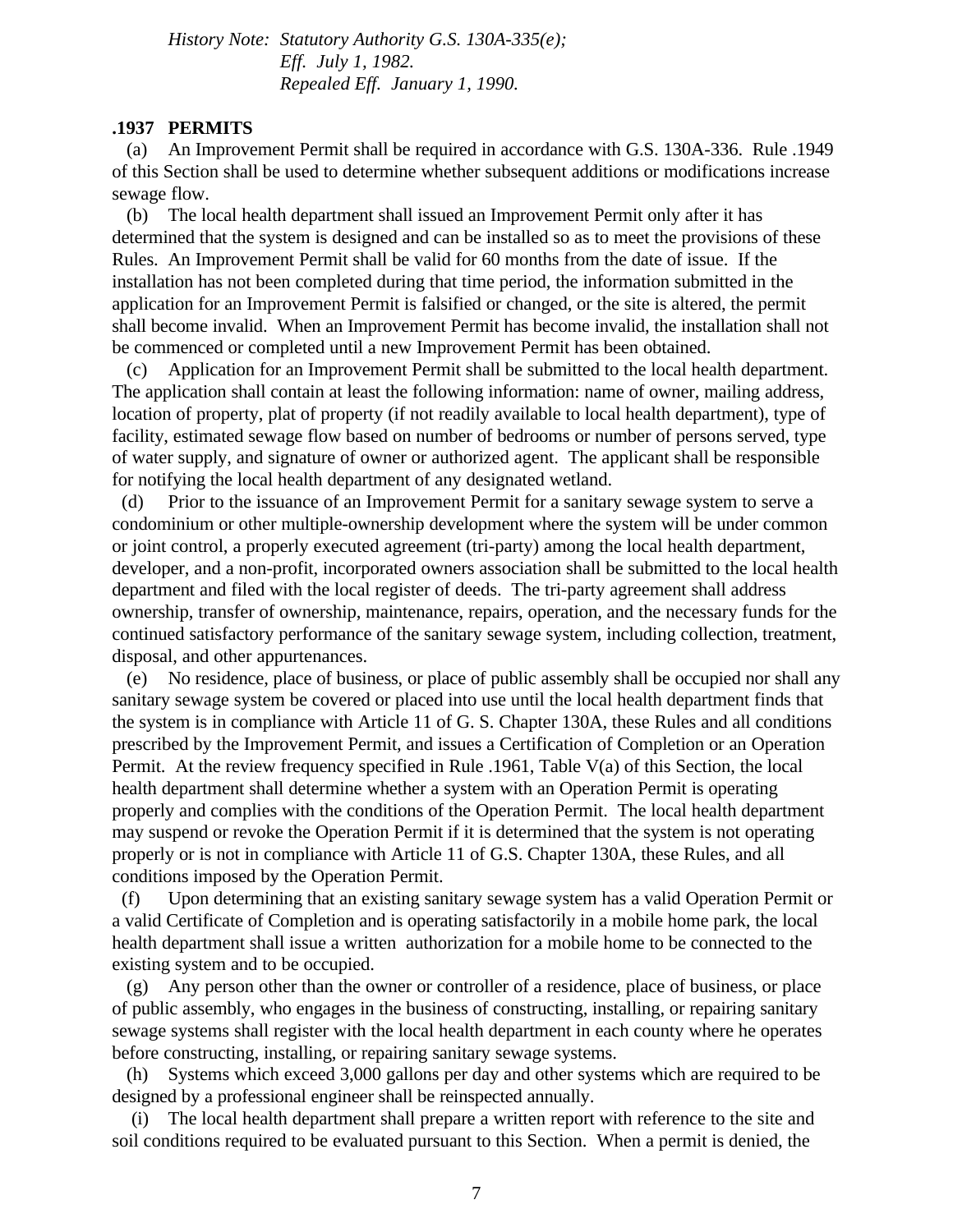report shall be provided to the applicant. If modifications or alternatives are available, information shall be provided to the applicant. The report shall be signed and dated by the local (authorized) sanitarian.

*History Note: Statutory Authority G.S. 130A-335(e) and (f); Eff. July 1, 1982; Amended Eff. January 1, 1990; January 1, 1984.*

#### **.1938 RESPONSIBILITIES**

 (a) The design, construction, operation, and maintenance of sewage treatment and disposal systems, whether septic tank systems, privies or alternative systems, shall be the responsibility of the designer, owner, developer, installer, or user of the system as applicable.

 (b) Actions of representatives of local health departments or the State engaged in the evaluation and determination of measures required to effect compliance with the provisions of this Section shall in no way be taken as a guarantee or warranty that sewage treatment and disposal systems approved and permitted will function in a satisfactory manner for any given period of time. Due to the development of clogging mats which adversely impact the life expectancy of normally functioning ground absorption sewage treatment and disposal systems and variables influencing system function which are beyond the scope of these rules, no guarantee or warranty is implied or given that a sewage treatment and disposal system will function in a satisfactory manner for any specific period of time.

 (c) Prior to issuance of an Improvement Permit, plans and specifications prepared by a person with a demonstrated knowledge of sanitary sewage collection, treatment, and disposal systems, soil and rock characteristics, ground-water hydrology, and drainage systems may be required for review and approval by the local health department when there is an unsuitable soil or unsuitable characteristic and shall be required for:

- (1) alternative systems not specifically described in this Section, and
- (2) drainage systems serving two or more lots.

 (d) Any sanitary sewage system which meets one or more of the following conditions shall be designed by a registered professional engineer:

- (1) The system is designed to handle over 3,000 gallons per day, as determined in Rule .1949(a) or (b) of this Section, except where the system is limited to an individual septic tank system serving an individual dwelling unit or several individual septic tank systems, each serving an individual dwelling unit.
- (2) The system requires pretreatment, other than by a conventional septic tank, before disposal.
- (3) The system requires use of sewage pumps prior to the septic tank or other pretreatment system, except for systems subject to the North Carolina Plumbing Code.
- (4) The system requires use of more than one pump or siphon.
- (5) The system includes a collection sewer, prior to the septic tank or other pretreatment system, which serves two or more buildings, except for systems subject to the North Carolina Plumbing Code.
- (6) The system includes structures which have not been pre-engineered.
- (7) Any other system serving a business or multi-family dwelling so specified by the local health department.

 (e) An improvement permit shall not be issued unless the plans and specifications, including methods of operation and maintenance, are approved. The state shall review and approve plans and specifications for all systems serving a design unit with a design flow greater than 3,000 gallons per day, as determined in Rule .1949 (a) or (b) of this Section, except where the system is limited to an individual septic tank system serving an individual dwelling unit or several individual septic tank systems, each serving an individual dwelling unit. The state shall also review and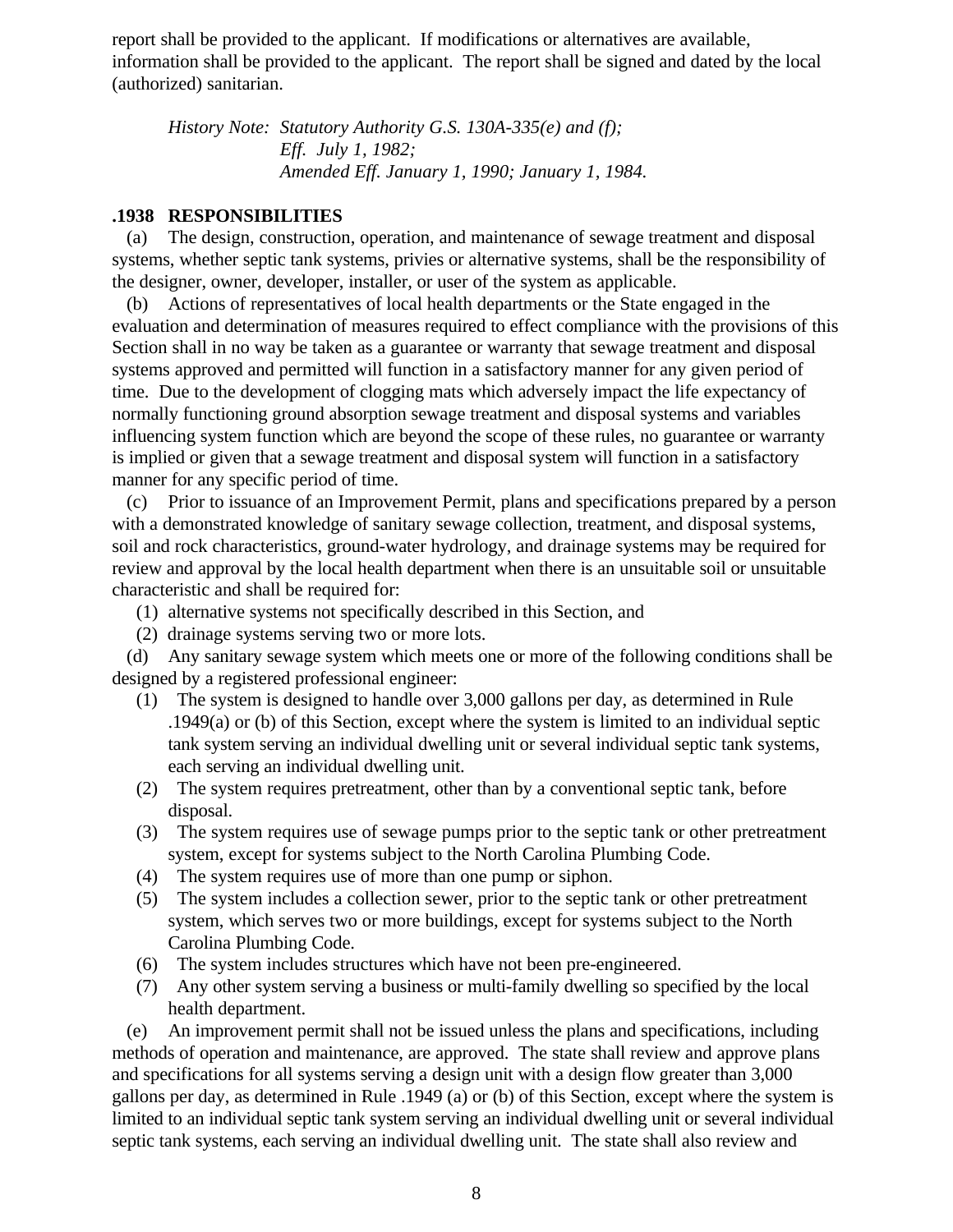approve any other system so specified by the local health department. Prior to issuance of the operation permit for a system designed by a registered professional engineer, the owner shall submit to the local health department a statement signed by a registered professional engineer stating that construction is complete and in accordance with approved plans and specifications and approved modifications. Periodic observations of construction and a final inspection for design compliance by the certifying registered professional engineer or his representative shall be required for this statement. The statement shall be affixed with the registered professional engineer's seal.

 (f) Plans and specifications required to be prepared by a registered professional engineer shall contain all necessary information for construction of the system in accordance with applicable rules and laws and shall include at least one or more of the following, as determined to be applicable by the local health department or the State:

- (1) the engineer's seal, signature, and the date on all plans and the first sheet of specifications;
- (2) a description of the facilities served and the calculations and basis for the design flow proposed;
- (3) a site plan based on a surveyed plat showing all system components, public water supply sources within 500 feet, private water supplies and surface water supplies within 200 feet, water lines serving the project and within ten feet of all components, building foundations, basements, property lines, embankments, or cuts of two feet or more in vertical height, swimming pools, storm sewers, interceptor drains, surface drainage ditches, and adjacent nitrification fields;
- (4) specifications describing all materials to be used, methods of construction, means for assuring the quality and integrity of the finished product, and operation and maintenance procedures addressing requirements for the system operator, inspection schedules, residuals management provisions, process and performance monitoring schedules, and provisions for maintaining mechanical components and nitrification field vegetative cover;
- (5) plan and profile drawings for collection sewers, force mains and supply lines, showing pipe diameter, depth of cover, cleanout and manhole locations, invert and ground surface elevations, valves and other appurtenances, lateral connections, proximity to utilities and pertinent features such as well, water lines, storm drains, surface waters, structures, roads, and other trafficked areas;
- (6) plans for all tanks, showing capacity, invert and ground elevations, access manholes, inlet and outlet details and plans for built-in-place or nonstate-approved, precast tanks, also showing dimensions, reinforcement details, liquid depth, and other pertinent construction features;
- (7) calculations for pump or siphon sizing, pump curves, and plan and profile drawings for lift stations and effluent dosing tanks, showing anti-buoyancy provisions, pump or siphon locations, discharge piping, valves, vents, pump controls, pump removal system, electrical connection details, and activation levels for pumps or siphons and high-water alarms;
- (8) plan and profile drawings for wastewater treatment plans and other pretreatment systems, including cross-section views of all relevant system components, and data and contact lists from comparable facilities for any non-standard systems.
- (9) plans for nitrification field and repair area, showing the following:
- (A) field locations with existing and final relative contour lines based on field measurements at intervals not exceeding two feet or spot elevations if field areas are essentially flat or of uniform grade;
- (B) field layout, pipe sizes, length, spacing, connection and cleanout details, invert elevations of flow distribution devices and laterals, valves, and appurtenances;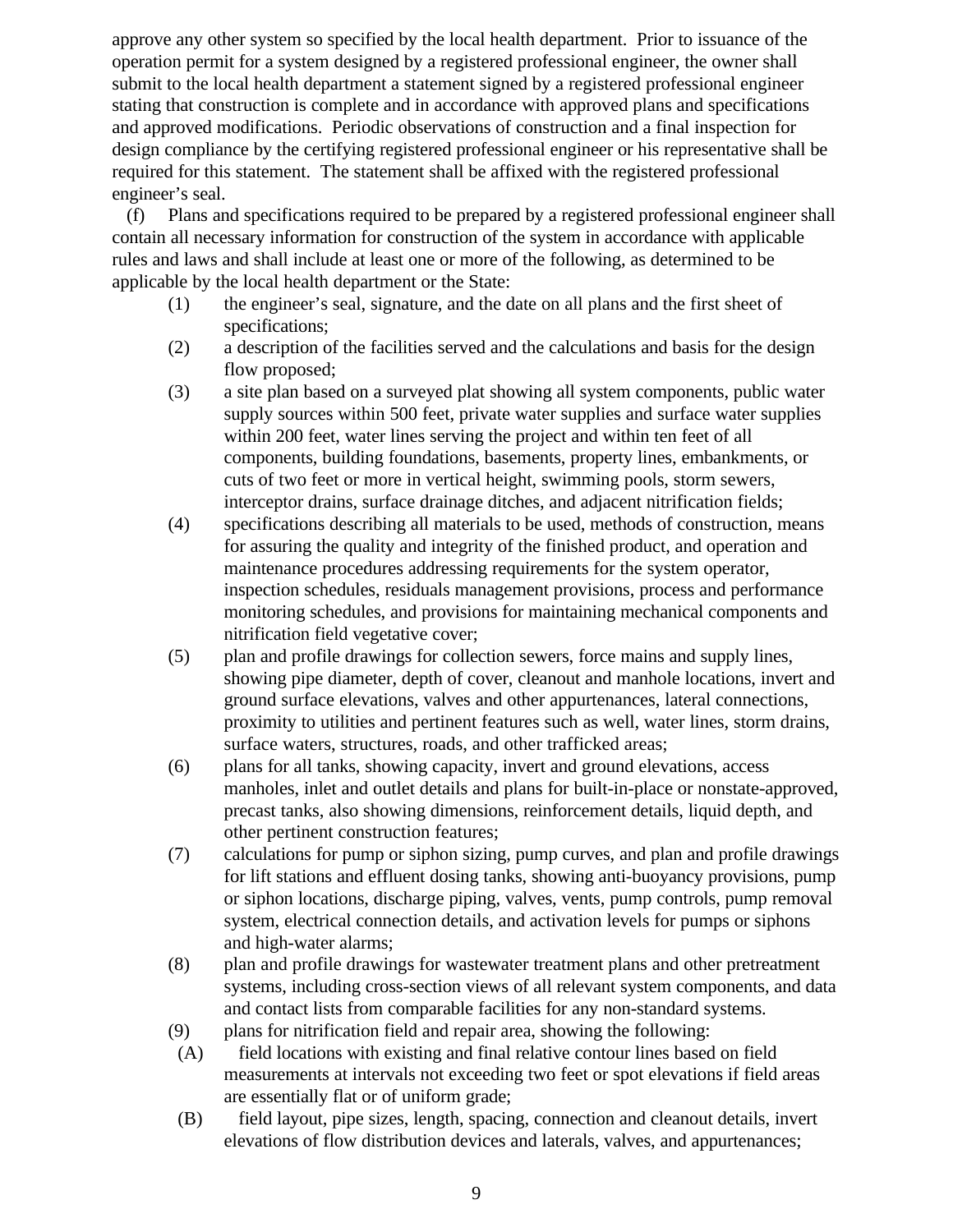- (C) trench plan and profile drawings and flow distribution device details;
- (D) location and design of associated surface and groundwater drainage systems; and
- (10) any other information required by the local health department or the State.

 (g) The entire sanitary sewage system shall be on property owned or controlled by the person owning or controlling the system. Necessary easements shall be obtained permitting the use and unlimited access for inspection and maintenance of all portions of the system to which the owner and operator do not hold undisputed title. Easements shall remain valid as long as the system is required and shall be recorded with the county register of deeds.

*History Note: Statutory Authority G.S. 130A-335(e) and (f); Eff. July 1, 1982; Amended Eff. January 1, 1990; April 1, 1985.*

## **.1939 SITE EVALUATION**

 (a) The local health department shall investigate each proposed site. The investigation shall include the evaluation of the following factors:

(1) topography and landscape position;

- (2) soil characteristics (morphology);
- (3) soil wetness;
- (4) soil depth;
- (5) restrictive horizons; and
- (6) available space.

 (b) Soil profiles shall be evaluated at the site by borings or other means of excavation to at least 48 inches or to an UNSUITABLE characteristic and a determination shall be made as to the suitability of the soil to treat and absorb septic tank effluent. Applicants may be required to dig pits when necessary for proper evaluation of the soil at the site.

 (c) Site evaluations shall be made in accordance with Rules .1940-.1948 of this Section. Based on this evaluation, each of the factors listed in Paragraph (a) of this Rule shall be classified as SUITABLE (S), PROVISIONALLY SUITABLE (PS), or UNSUITABLE (U).

 (d) The local health department shall determine the long-term acceptance rate to be used for sites classified SUITABLE OR PROVISIONALLY SUITABLE in accordance with these rules.

*History Note: Statutory Authority G.S. 130A-335(e); Eff. July 1, 1982. Amended Eff. January 1, 1990.*

## **.1940 TOPOGRAPHY AND LANDSCAPE POSITION**

 (a) Uniform slopes under 15 percent shall be considered SUITABLE with respect to topography.

 (b) Uniform slopes between 15 percent and 30 percent shall be considered PROVISIONALLY SUITABLE with respect to topography.

 (c) Slopes greater than 30 percent shall be considered UNSUITABLE as to topography. Slopes greater than 30 percent may be reclassified as PROVISIONALLY SUITABLE after an investigation indicates that a modified system may be installed in accordance with Rule .1956 of this Section; however, slopes greater than 65 percent shall not be reclassified as PROVISIONALLY SUITABLE.

 (d) Complex slope patterns and slopes dissected by gullies and ravines shall be considered UNSUITABLE with respect to topography.

 (e) Depressions shall be considered UNSUITABLE with respect to landscape position except when the site complies essentially with the requirements of this Section and is specifically approved by the local health department.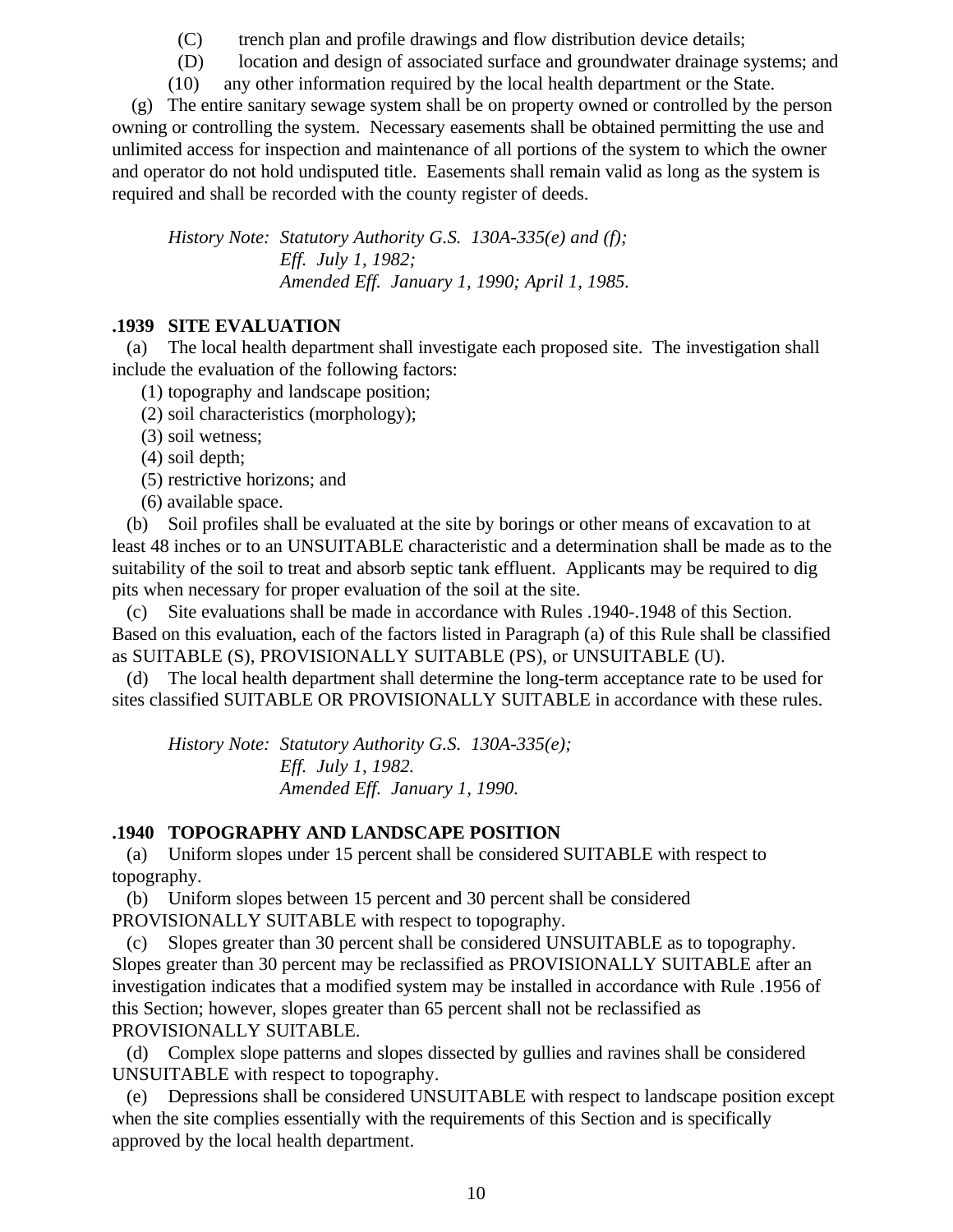(f) The surface area on or around a ground absorption sewage treatment and disposal system shall be landscaped to provide adequate drainage if directed by the local health department. The interception of perched or lateral ground-water movement shall be provided where necessary to prevent soil saturation on or around the ground absorption sewage treatment and disposal system.

 (g) A designated wetland shall be considered UNSUITABLE with respect to landscape position, unless the proposed use is specifically approved in writing by the U.S. Army Corps of Engineers or the North Carolina Division of Coastal Management.

*History Note: Statutory Authority G.S. 130A-335(e); Eff. July 1, 1982; Amended Eff. January 1, 1990.*

## **.1941 SOIL CHARACTERISTICS (MORPHOLOGY)**

 (a) The soil characteristics which shall be evaluated by the local health department are as follows:

- (1) Texture The relative proportions of sand, silt, and clay sized mineral particles in the fineearth fraction of the soil are referred to as soil texture. The texture of the different horizons of soils shall be classified into four general groups and 12 soil textural classes based upon the relative proportions of sand, silt, and clay sized mineral particles.
	- (A) SOIL GROUP I SANDY TEXTURE SOILS. The sandy group includes the sand and loamy sand soil textural classes and shall be considered SUITABLE with respect to texture.
	- (B) SOIL GROUP II COARSE LOAMY TEXTURE SOILS. The coarse loamy group includes sandy loam and loam soil textural classes and shall be considered SUITABLE with respect to texture.
	- (C) SOIL GROUP III FINE LOAMY TEXTURE SOILS. The fine loamy group includes silt, silt loam, sandy clay loam, clay loam, and silty clay loam textural classes and shall be considered PROVISIONALLY SUITABLE with respect to texture.
	- (D) SOIL GROUP IV CLAYEY TEXTURE SOILS. The clayey group include sandy clay, silty clay, and clay textural classes and shall be considered PROVISIONALLY SUITABLE with respect to texture.
	- (E) The soil textural class shall be determined in the field by hand texturing samples of each soil horizon in the soil profile using the following criteria:

 (i) Sand: Sand has a gritty feel, does not stain the fingers, and does not form a ribbon or ball when wet or moist.

 (ii) Loamy Sand: Loamy sand has a gritty feel, stains the fingers (silt and clay), forms a weak ball, and cannot be handled without breaking.

 (iii) Sandy Loam: Sandy loam has a gritty feel and forms a ball that can be picked up with the fingers and handled with care without breaking.

 (iv) Loam: Loam may have a sticky gritty feel but does not show a fingerprint and forms only short ribbons of from 0.25 inch to 0.50 inch in length. Loam will form a ball that can be handled without breaking.

 (v) Silt Loam: Silt loam has a floury feel when moist and will show a fingerprint but will not ribbon and forms only a weak ball.

(vi) Silt: Silt has a floury feel when moist and sticky when wet but will not ribbon and forms a ball that will tolerate some handling.

(vii) Sandy Clay Loam: Sandy clay loam has a gritty feel but contains enough clay to form a firm ball and may ribbon to form 0.75-inch to one-inch long pieces.

(viii) Silty Clay Loam: Silty clay loam is sticky when moist and will ribbon from one to two inches. Rubbing silty clay loam with the thumbnail produces a moderate sheen. Silty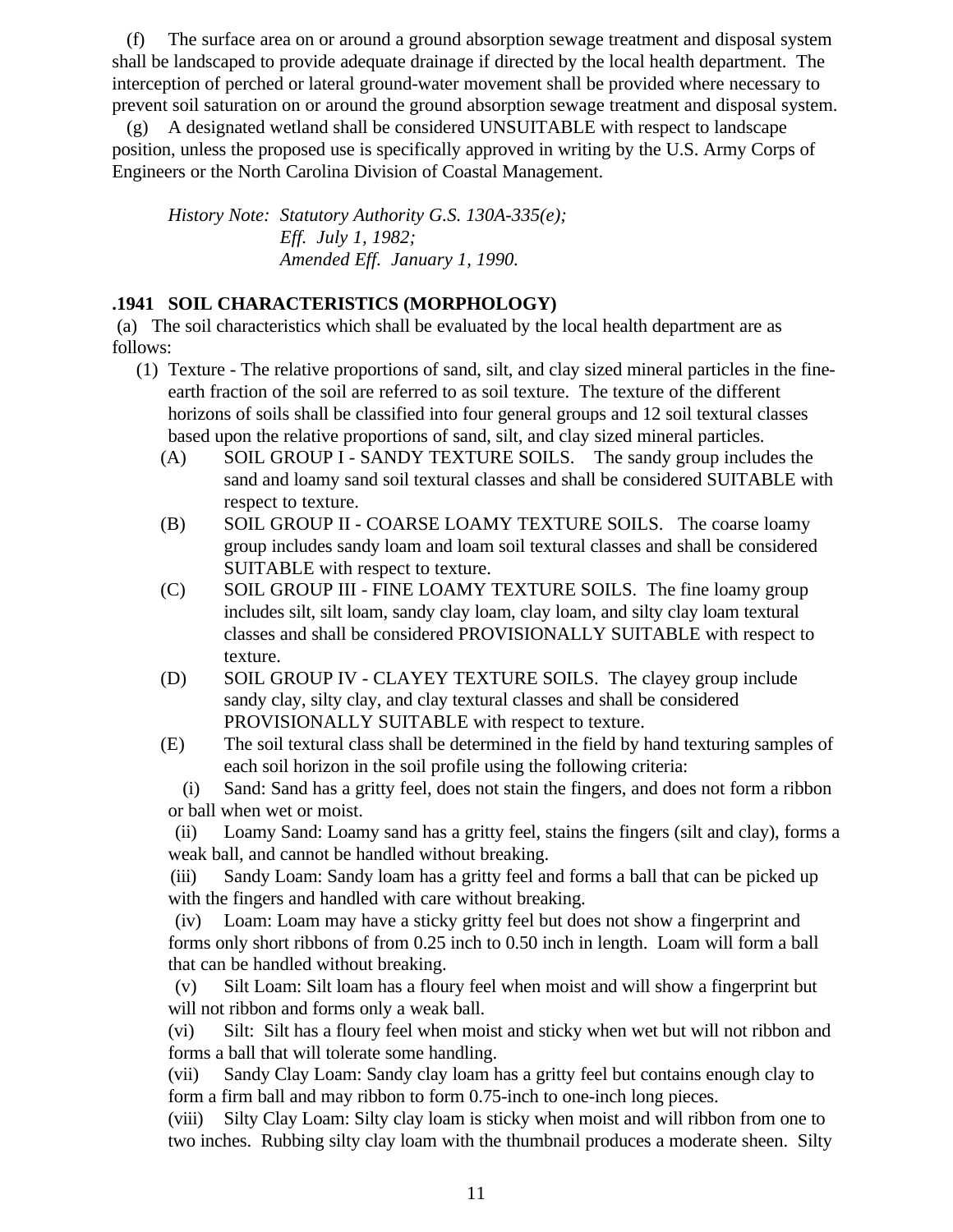clay loam produces a distinct fingerprint.

(ix) Clay Loam: Clay loam is sticky when moist. Clay loam forms a thin ribbon of one to two inches in length and produces a slight sheen when rubbed with the thumbnail. Clay loam produced a nondistinct fingerprint.

(x) Sandy Clay: Sandy clay is plastic, gritty, and sticky when moist and forms a firm ball and produces a thin ribbon to over two inches in length.

(xi) Silty Clay: Silty clay is both plastic and sticky when moist and lacks any gritty feeling. Silty clay forms a firm ball and readily ribbons to over two inches in length. (xii) Clay: Clay is both sticky and plastic when moist, produces a thin ribbon over two inches in length, produces a high sheen when rubbed with the thumbnail, and forms a strong ball resistant to breaking.

(F) The Department may substitute laboratory determination of the soil textural class as defined in these rules by particle-size analysis of the fine-earth fraction (less than 2.0 mm in size) using the sand, silt, and clay particle sizes as defined in these rules for field testing when conducted in accordance with ASTM (American Society for Testing and Materials) D-422 procedures for sieve and hydrometer analyses which are hereby adopted by reference in accordance with G.S. 150B-14(c). For fine loamy and clayey soils (Groups III and IV), the dispersion time shall be increased to 12 hours. Copies may be inspected in and copies obtained from the Department of Environment, Health, and Natural Resources, Division of Environmental Health, P.O. Box 27687, Raleigh, North Carolina 27611-7687.

- (2) Soil Structure The following types of soil structure shall be evaluated: (A) CRUMB AND GRANULAR SOIL STRUCTURE - Soils which have crumb or granular structure shall be considered SUITABLE as to structure.
	- (B) BLOCK-LIKE SOIL STRUCTURE Block-like Soil Structure with peds 2.5 cm (1 inch) or less in size shall be considered PROVISIONALLY SUITABLE as to structure. Block-like soil structure with peds greater than 2.5 cm (1 inch) in size within 36 inches of the naturally occurring soil surface shall be considered UNSUITABLE as to structure.
	- (C) PLATY SOIL STRUCTURE soils which have platy soil structure within 36 inches of the naturally occurring soil surface shall be considered UNSUITABLE as to structure.
	- (D) PRISMATIC SOIL STRUCTURE Soils which have prismatic soil structure within 36 inches of the naturally occurring soil surface shall be considered UNSUITABLE as to structure.
	- (E) ABSENCE OF SOIL STRUCTURE Soils which are single grained and exhibit no structural aggregates shall be considered SUITABLE as to structure. Soils which are massive and exhibit no structural peds within 36 inches from the naturally occurring soil surface shall be considered UNSUITABLE as to structure.
	- (F) Structure shall be evaluated using Soil Taxonomy, Appendix I, which is hereby adopted by reference in accordance with G.S.  $150B-14(c)$ . Copes may be inspected in, and copies obtained from, the Department of Environment, Health and Natural Resources, Division of Environmental Health, P. O. Box 27687, Raleigh, NC 27611-7687.
- (3) Clay Mineralogy Along with soil texture, the mineralogy of the clay-sized fraction determines the degree to which some soils swell when wetted and thereby affects the size and number of pores available for movement of sewage effluent through the soil. There are two major types of clays, including the 1:1 clays, such as Kaolinite, which do not shrink or swell extensively when dried or wetted; and the 2:1 clays, including mixed mineralogy clays, such as clays containing both Kaolinite and Montmorillonite that will shrink and swell when dried and wetted. The type of clay minerals in the clay-sized fraction shall be determined by a field evaluation of moist soil consistence or of wet soil consistence using Soil Taxonomy, Appendix I, which is hereby adopted by reference in accordance with G.S. 150B-14(c). The Department may substitute laboratory determination of the expansive clay mineralogy as defined in these rules for field testing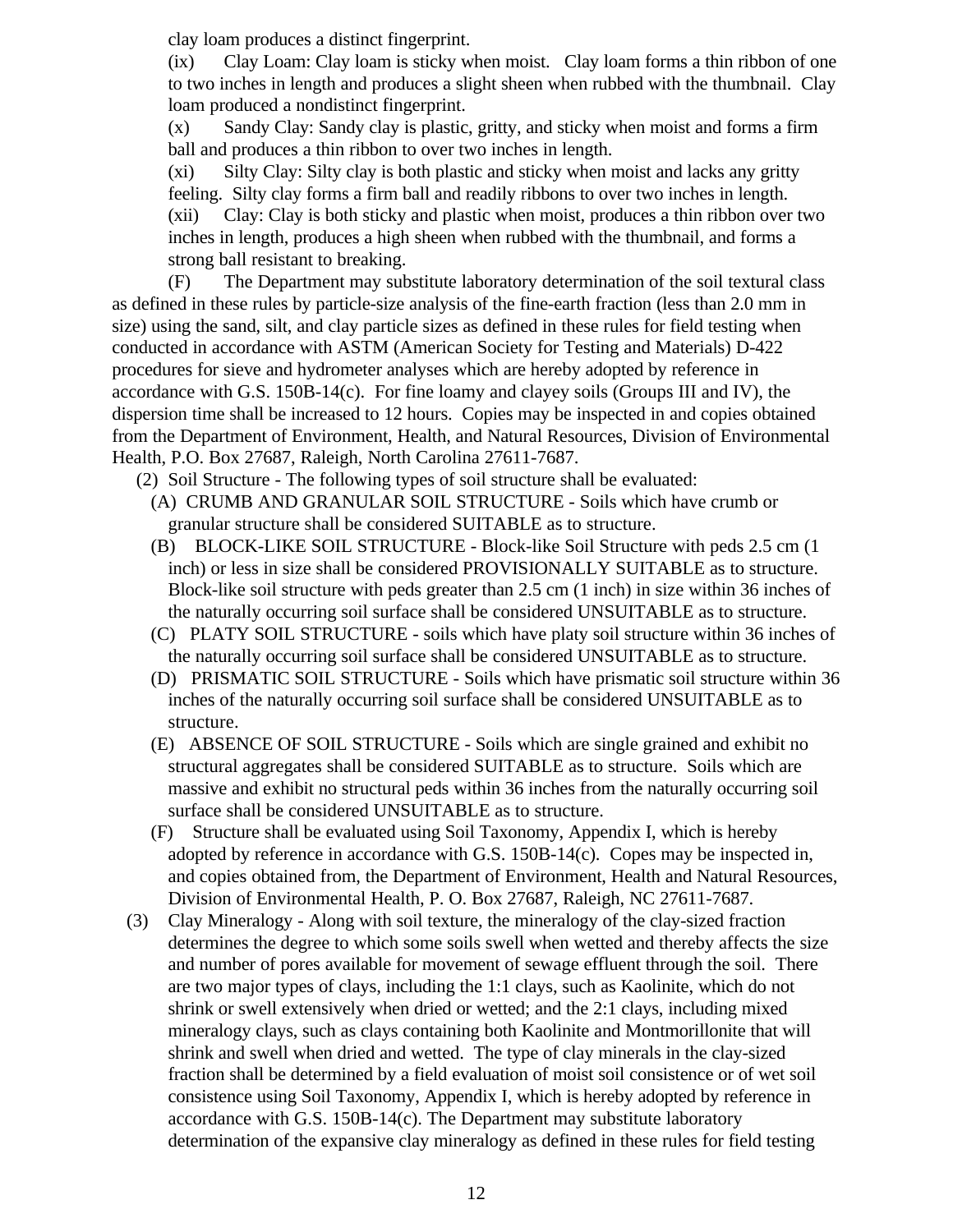when conducted in accordance with ASTM D-4318, procedures A and B, for the determination of liquid limit, plastic limit, and plasticity index of soils. These procedures are hereby adopted by reference in accordance with G.S. 150B-14(c). If the liquid limit exceeds 50 percent and the plasticity index exceeds 30, the soil shall be considered as having an expansive clay mineralogy. Copies may be inspected in, and copies obtained from, the Department of Environment, Health, and Natural Resources, Division of Environmental Health, P. O. Box 27687, Raleigh, NC 27611-7687.

- (A) SLIGHTLY EXPANSIVE CLAY MINERALOGY Soils which have loose, very friable, friable or firm moist soil consistence, or have slightly sticky to sticky or nonplastic, slightly plastic to plastic wet soil consistence, are considered to have predominantly 1:1 clay minerals and shall be considered SUITABLE as to clay mineralogy.
- (B) EXPANSIVE CLAY MINERALOGY Soils which have either very firm or extremely firm moist soil consistence, or have either very sticky or very plastic wet soil consistence, are considered to have predominantly 2:1 clay minerals (including mixed mineralogy clays) and shall be considered UNSUITABLE as to clay mineralogy.

(4) Organic Soils - Organic soils shall be considered UNSUITABLE.

 (b) Where the site is UNSUITABLE with respect to structure or clay mineralogy, it may be reclassified PROVISIONALLY SUITABLE after an investigation indicates that a modified or alternative system may be installed in accordance with Rule .1956 or Rule .1957 of this Section.

*History Note: Statutory Authority G.S. 130A-335(e); Eff. July 1, 1982. Amended Eff. January 1, 1990.*

## **.1942 SOIL WETNESS CONDITIONS**

 (a) Soil wetness conditions caused by a seasonal high water table, perched water table, tidal water, seasonally saturated soils or by lateral water movement shall be determined by observation of colors of chroma 2 or less (Munsell color chart) in mottles or a solid mass. If drainage modifications have been made, the Department may make a determination of the soil wetness conditions by direct observation of the water surface during periods of typically high water elevations. However, colors of chroma 2 or less which are relic from minerals of the parent material shall not be considered indicative of a soil wetness condition. Sites where soil wetness conditions are greater than 48 inches below the naturally occurring soil surface shall be considered SUITABLE with respect to soil wetness. Sites where soil wetness conditions are between 36 inches and 48 inches below the naturally occurring soil surface shall be considered PROVISIONALLY SUITABLE with respect to soil wetness. Sites where soil wetness conditions are less than 36 inches below the naturally occurring soil surface shall be considered UNSUITABLE with respect to soil wetness.

 (b) Where the site is UNSUITABLE with respect to soil wetness conditions, it may be reclassified PROVISIONALLY SUITABLE after an investigation indicates that a modified or alternative system can be installed in accordance with Rule .1956 or Rule .1957 of this Section.

*History Note: Statutory Authority G.S. 130A-335(e); Eff. July 1, 1982. Amended Eff. January 1, 1990.*

#### **.1943 SOIL DEPTH**

 (a) Soil depths to saprolite, rock, or parent material greater than 48 inches shall be considered SUITABLE as to soil depth. Soil depths to saprolite, rock, or parent material between 36 inches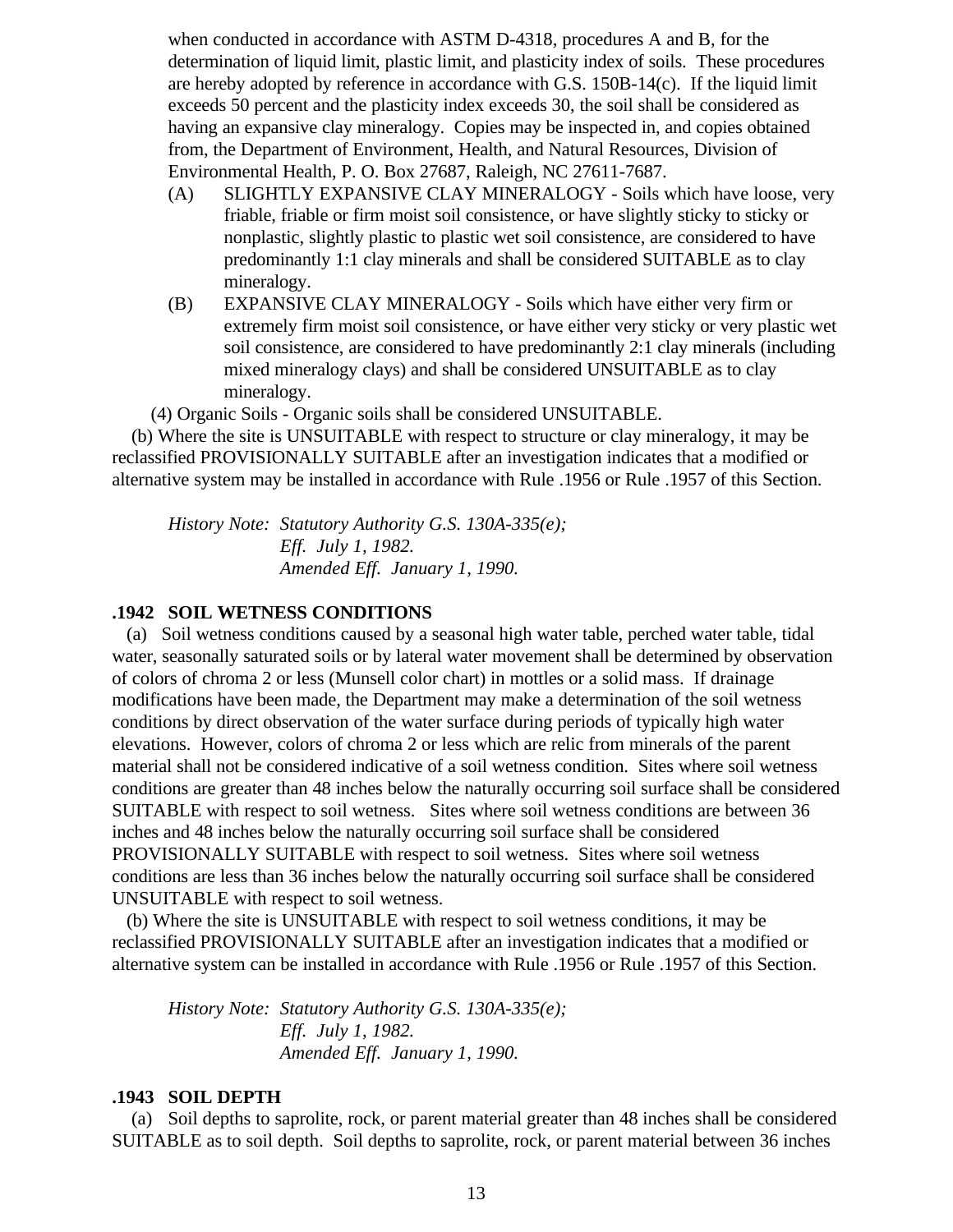and 48 inches shall be considered PROVISIONALLY SUITABLE as to soil depth. Soil depths to saprolite, rock, or parent material less than 36 inches shall be classified UNSUITABLE as to soil depth.

 (b) Where the site is UNSUITABLE with respect to depth, it may be reclassified PROVISIONALLY SUITABLE after a special investigation indicates that a modified or alternative system can be installed in accordance with Rule .1956 or Rule .1957 of this Section.

*History Note: Statutory Authority G.S. 130A-335(e); Eff. July 1, 1982. Amended Eff. August 1, 1988.*

## **.1944 RESTRICTIVE HORIZONS**

 (a) Soils in which restrictive horizons are three inches or more in thickness and at depths greater than 48 inches below the naturally occurring soil surface shall be considered SUITABLE as to depth to restrictive horizons. Soils in which restrictive horizons are three inches or more in thickness and at depths between 36 inches and 48 inches shall be considered PROVISIONALLY SUITABLE as to depth to restrictive horizons. Soils in which restrictive horizons are three inches or more in thickness and at depths less than 36 inches shall be considered UNSUITABLE as to depth to restrictive horizons.

 (b) Where the site is UNSUITABLE with respect to restrictive horizons, it may be reclassified PROVISIONALLY SUITABLE after an investigation indicates that a modified or alternative system can be installed in accordance with Rules .1956 or .1957 of this Section..

*History Note: Statutory Authority G.S. 130A-335(e); Eff. July 1, 1982; Amended Eff. January 1, 1990; October 1, 1983.*

# **.1945 AVAILABLE SPACE**

 (a) Sites shall have sufficient available space to permit the installation and proper functioning of ground absorption sewage treatment and disposal systems, based upon the square footage of nitrification field required for the application rate determined in accordance with these Rules.

 (b) Sites shall have sufficient available space for a repair area equal to the area determined in Rule .1945(a) of this Section.

 (c) The repair area requirement of Paragraph (b) of this Rule shall not apply to a lot or tract of land:

- (1) which is specifically described in a document on file with the local health department on July 1, 1982, or which is specifically described in a recorded deed or a recorded plat on January 1, 1983; and
- (2) which is of insufficient size to satisfy the repair area requirement of Paragraph (b) of this Rule, as determined by the local health department; and
- (3) on which a ground absorption swage treatment and disposal system with a design daily flow of:
	- (A) no more than 480 gallons is to be installed; or
	- (B) more than 480 gallons is to be installed if application for an improvements permit which meets the requirements of Rule .1937(c) of this Subchapter is received by the local health department on or before April 1, 1983.

 (d) Although a lot or tract of land is exempted under Paragraph (c) from the repair area requirement of Paragraph (b), the maximum feasible area, as determined by the local health department, shall be allocated for a repair area.

*History Note: Statutory Authority G.S. 130A-335(e);*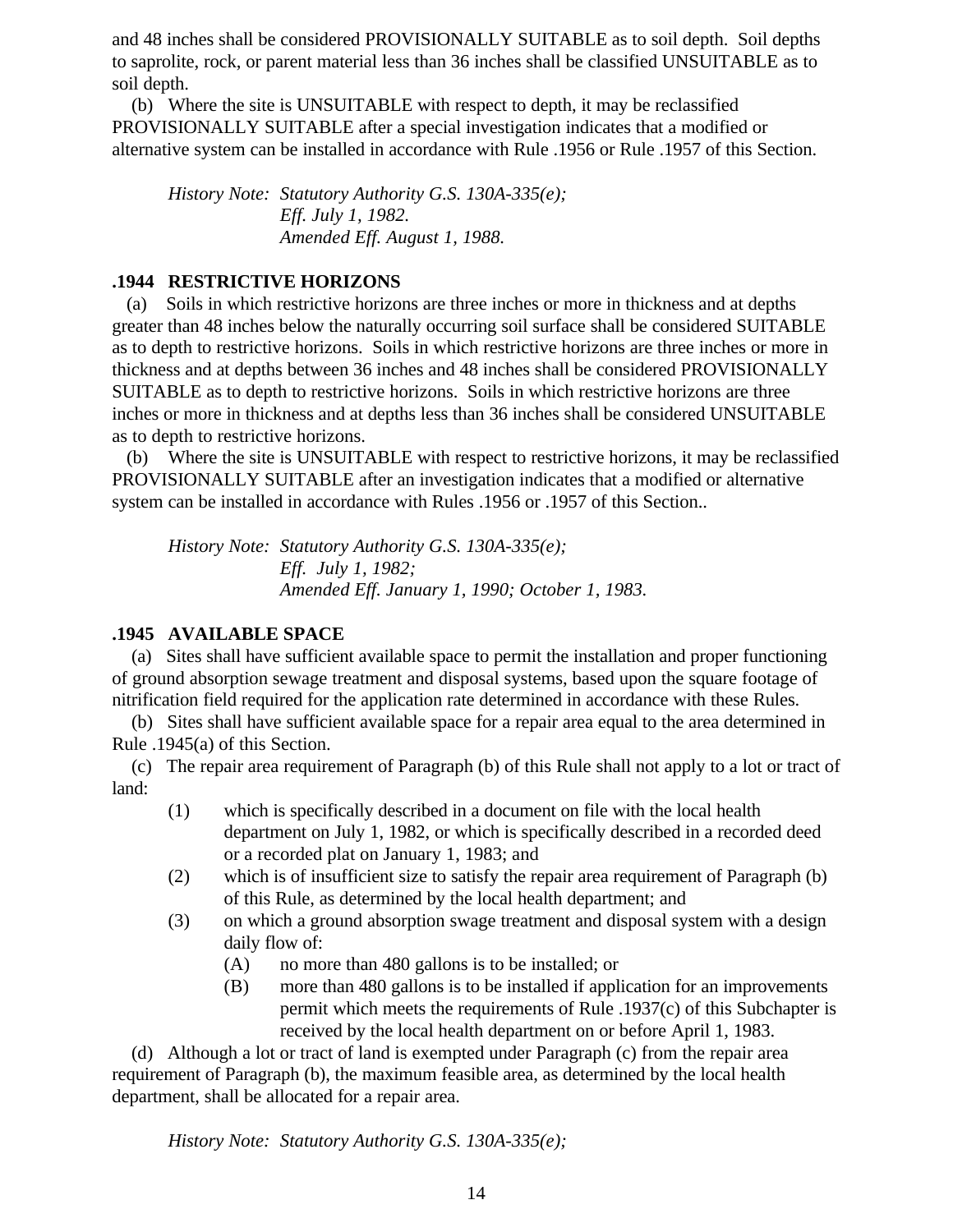*Eff. July 1, 1982. Amended Eff. July 1, 1983; January 1, 1983.*

## **.1946 OTHER APPLICABLE FACTORS**

 The site evaluation should include consideration of any other applicable factors involving accepted public health principles, such as, but need not be limited to:

- (1) The proximity of a large-capacity water-supply well, the cone of influence of which would dictate a larger separation distance than the minimum distance specified in Rule .1950 of this Section;
- (2) The potential public health hazard due to possible failures of soil absorption systems when specifically identified, would dictate larger separation distances than the minimums specified in Rule .1950 and Rule .1955(m) of this Section;
- (3) The potential public health hazard of possible massive failures of soil absorption systems proposed to serve large numbers of residences, as in residential subdivisions or mobile home parks;
- (4) For sites serving systems designed to handle over 3,00 gallons per day, as determined in Rule .1949(a) or (b) of this Section, which include one or more nitrification fields with a design flow of greater than 1500 gallons per day, the applicant shall submit sufficient site-specific data to predict the height of the water table mound that will develop beneath the field (level sites) and the rate of lateral and vertical flow away from the nitrification trenches (sloping sites). The data submitted may include soil borings to depths greater than 48 inches, permeability and hydraulic conductivity measurements, water level readings, and other information determined to be necessary by the local health department or the State. The site shall be considered UNSUITABLE if the data indicate that the groundwater mound which will develop beneath the site cannot be maintained two feet or more below the bottom of the nitrification trenches or it is determined that effluent is likely to become exposed on the ground surface within, or adjacent to, the nitrification field.

*History Note: Statutory Authority G.S. 130A-335(e); Eff. July 1, 1982; Amended Eff. January 1, 1990.*

### **.1947 DETERMINATION OF OVERALL SITE SUITABILITY**

 All of the criteria in Rule .1940 through .1946 of this Section shall be determined to be SUITABLE, PROVISIONALLY SUITABLE, or UNSUITABLE, as indicated. If all criteria are classified the same, that classification will prevail. Where there is a variation in classification of the several criteria, the most limiting uncorrectable characteristics shall be used to determine the overall site

classification.

*History Note: Statutory Authority G.S. 130A-335(e); Eff. July 1, 1982; Amended Eff. January 1, 1990.*

### **.1948 SITE CLASSIFICATION**

 (a) Sites classified as SUITABLE may be utilized for a ground absorption sewage treatment and disposal system consistent with these Rules. A suitable classification generally indicates soil and site conditions favorable for the operation of a ground absorption sewage treatment and disposal system or have slight limitations that are readily overcome by proper design and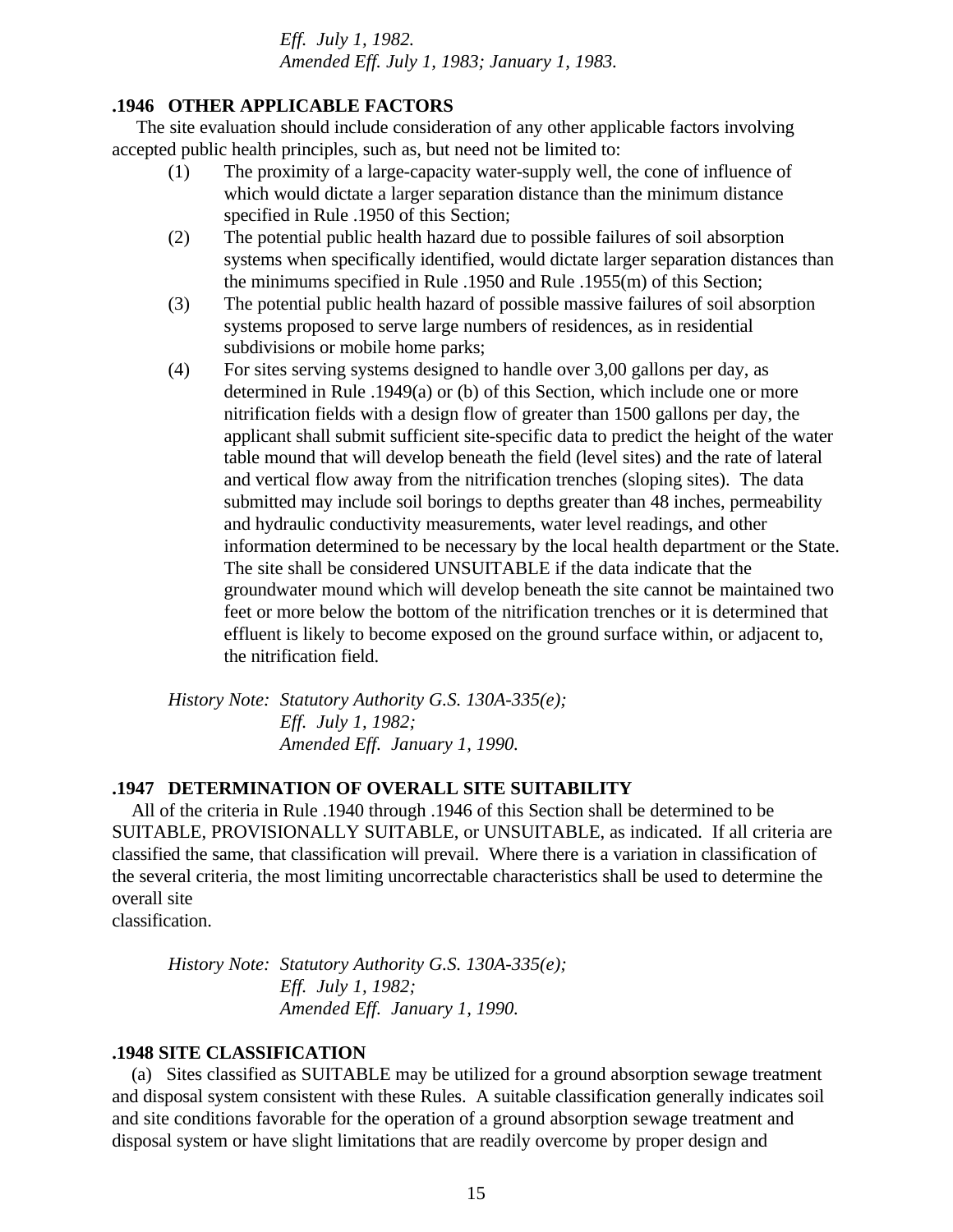installation.

 (b) Sites classified as PROVISIONALLY SUITABLE may be utilized for a ground absorption sewage treatment and disposal system consistent with these Rules but have moderate limitations. Sites classified Provisionally Suitable require some modifications and careful planning, design, and installation in order for a ground absorption sewage treatment and disposal system to function satisfactorily.

 (c) Sites classified UNSUITABLE have severe limitations for the installation and use of a properly functioning ground absorption sewage treatment and disposal system. An improvement permit shall not be issued for a site which is classified as UNSUITABLE. However, where a site is UNSUITABLE, it may be reclassified PROVISIONALLY SUITABLE if a special investigation indicates that a modified or alternative system can be installed in accordance with Rules .1956 or .1957 of this Section.

*History Note: Statutory Authority G.S. 130A-335(e); Eff. July 1, 1982; Amended Eff. January 1, 1990.*

## .**1949 SEWAGE FLOW RATES FOR DESIGN UNITS**

 (a) In determining the volume of sewage from dwelling units, the flow rate shall be 120 gallons per day per bedroom. The minimum volume of sewage from each dwelling unit shall be 240 gallons per day and each additional bedroom above two bedrooms shall increase the volume of sewage by 120 gallons per day. In determining the number of bedrooms in a dwelling unit, each bedroom and any other room or addition that can reasonably be expected to function as a bedroom shall be considered a bedroom for design purposes. When the occupancy of a dwelling unit exceeds two persons per bedroom, the volume of sewage shall be determined by the maximum occupancy at a rate of 60 gallons per person per day.

 (b) Table No. I shall be used to determine the minimum design daily flow of sewage required in calculating the design volume of sanitary sewage systems to serve selected types of establishments. The minimum design volume of sewage from any establishment shall be 100 gallons per day. Design of sewage treatment and disposal systems for establishments not identified in this Rule shall be determined using available flow data, water-using fixtures, occupancy or operation patterns, and other measured data.

| TYPE OF ESTABLISHMENT                                                          | <b>DAILY FLOW FOR DESIGN</b>   |
|--------------------------------------------------------------------------------|--------------------------------|
|                                                                                | 5 gal/passenger                |
| (Also R.R. stations, bus terminals - Not including food<br>service facilities) |                                |
|                                                                                | 50 gal/chair                   |
|                                                                                | 20 gal/seat                    |
| (Not including food service)                                                   |                                |
|                                                                                | 125 gal/chair                  |
|                                                                                | 50 gal/lane                    |
| Businesses (other than those listed                                            |                                |
|                                                                                | 25 gal/employee                |
| Camps                                                                          |                                |
|                                                                                | 60 gal/person<br>40 gal/person |
|                                                                                | (With chemical toilets)        |
|                                                                                | 60 gal/person                  |
| <b>Campgrounds</b> (with Comfort Station)                                      |                                |

TABLE NO. I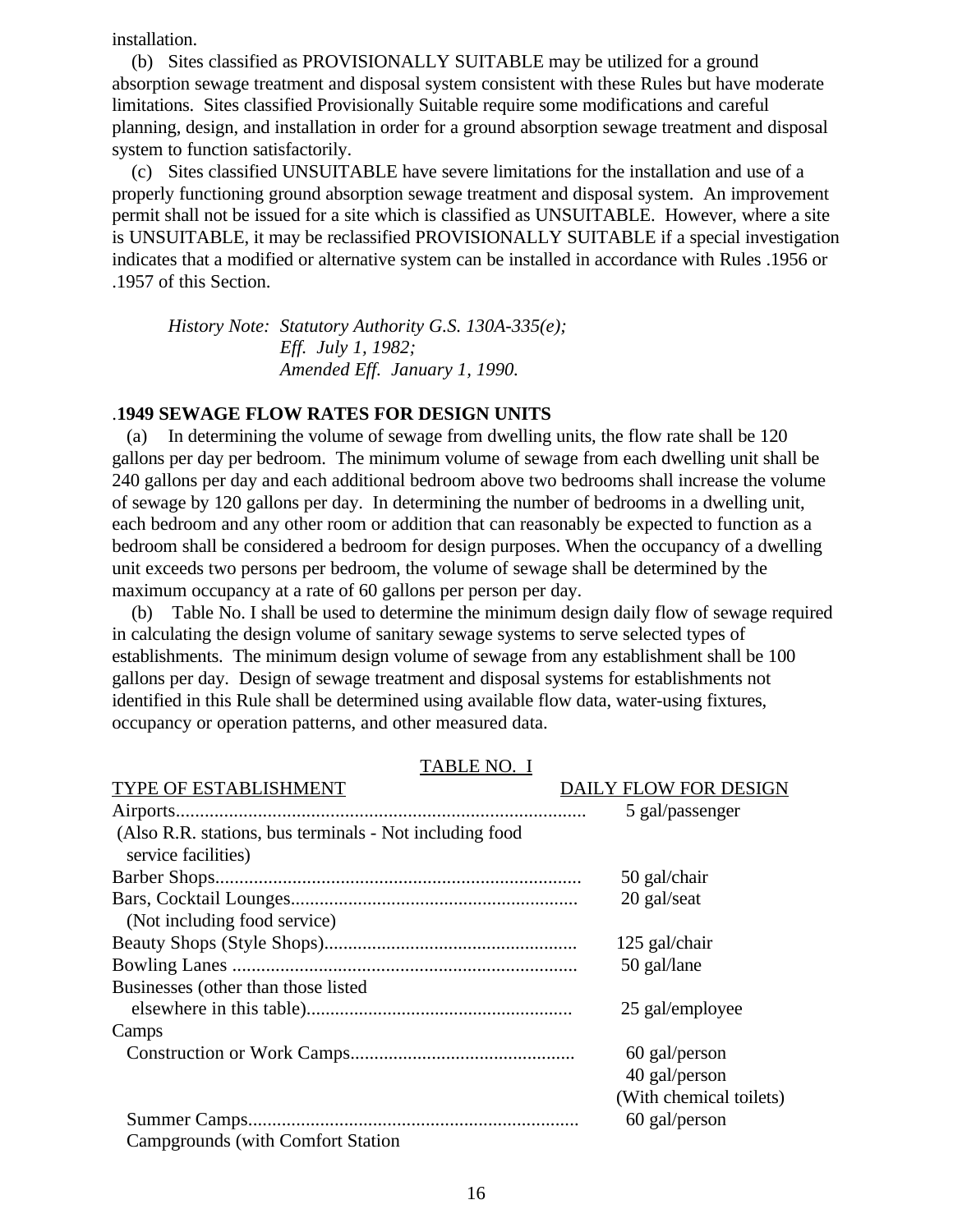| <b>Travel Trailer/Recreational Vehicle Park</b>    | 100 gal/campsite               |
|----------------------------------------------------|--------------------------------|
| Churches (Not including a Kitchen, Food            | 120 gal/space                  |
| Churches (With a Kitchen but, not including a Food | 3 gal/seat                     |
|                                                    | 5 gal/seat                     |
|                                                    | 20 gal/member                  |
|                                                    | 15 gal/person                  |
|                                                    | 25 gal/person/shift            |
|                                                    | 10 gal/person/shift            |
| <b>Food Service Facilities</b>                     |                                |
|                                                    | 40 gal/seat or                 |
|                                                    | 40 gal/15 ft $^2$              |
|                                                    | of dining area, whichever      |
|                                                    | is greater                     |
|                                                    | 75 gal/seat                    |
| Food Stands                                        |                                |
| (1) Per 100 square feet of food stand floor space  | 50 gal                         |
|                                                    | 25 gal                         |
|                                                    | 5 gal/meal                     |
|                                                    | 300 gal/bed                    |
|                                                    | 10 gal/boat slip               |
|                                                    | 30 gal/boat slip               |
| <b>Meat Markets</b>                                |                                |
| (1) Per 100 square feet of market floor space      | 50 gal                         |
|                                                    | 25 gal                         |
|                                                    | 120 gal/room                   |
|                                                    | 175 gal/room                   |
|                                                    | 25 gal/person                  |
|                                                    | 60 gal/person                  |
| <b>Rest Homes and Nursing Homes</b>                |                                |
|                                                    | 120 gal/bed                    |
|                                                    | 60 gal/bed                     |
| Schools                                            |                                |
| Day Schools                                        |                                |
|                                                    | 15 gal/student                 |
|                                                    | 12 gal/student                 |
|                                                    | 10 gal/student                 |
|                                                    | 60 gal/person                  |
|                                                    | 250 gal/water closet or urinal |
|                                                    | 325 gal/water closet           |
| Stores, Shopping Centers, and Malls                |                                |
|                                                    | 120 gal/1000 ft <sup>2</sup>   |
|                                                    | of retail sales area           |
|                                                    | 5 gal/seat or space            |
|                                                    | 10 gal/person                  |

 (c) An adjusted design daily sewage flow may be granted by the local health department upon a showing as specified in Subparagraphs (c)(1) through (c)(2) that a sewage system is adequate to meet actual daily water consumption from a facility included in Paragraph (b) of this Rule.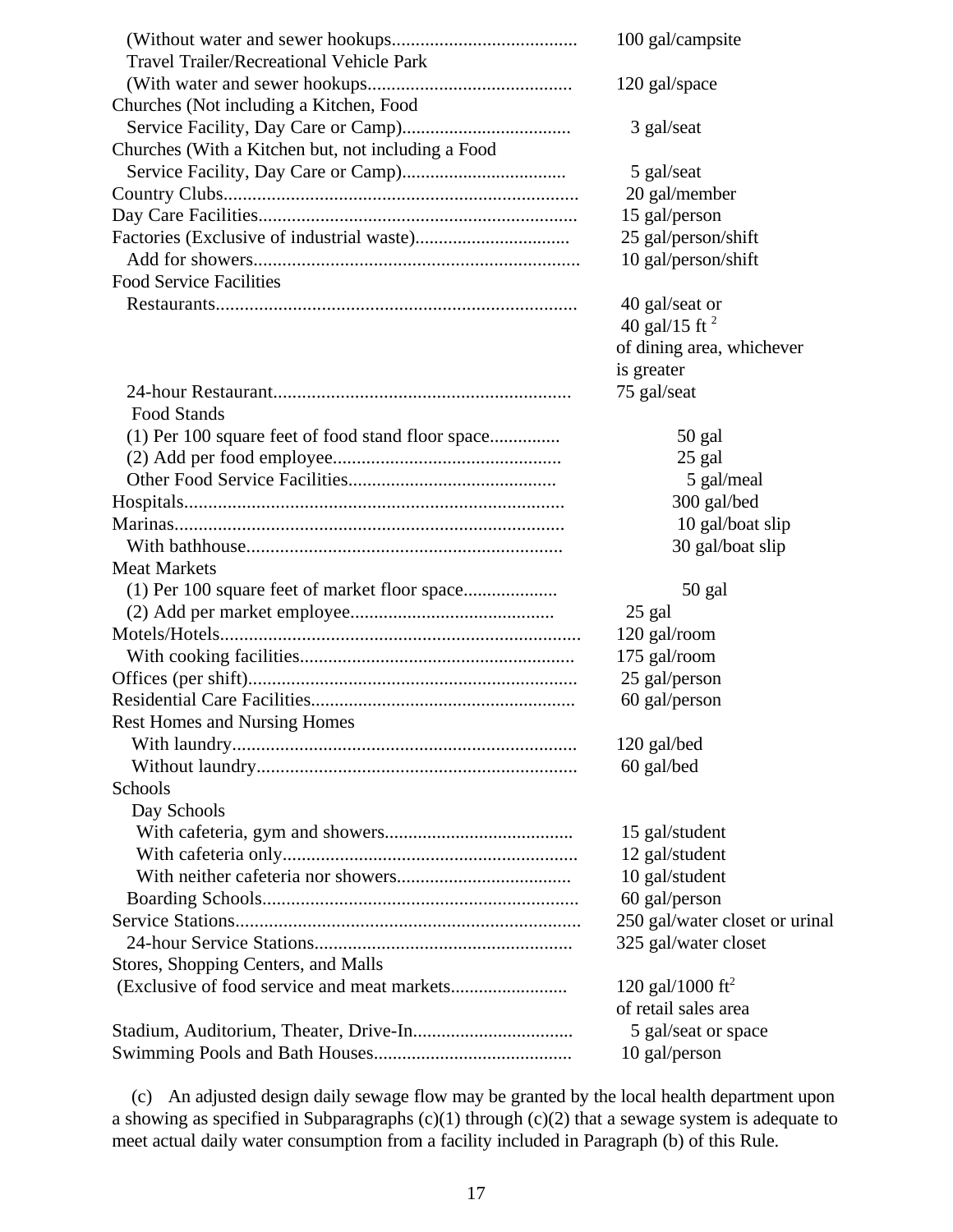- (1) Documented data from that facility or a comparable facility justifying a flow rate reduction shall be submitted to the local health department and the State. The submitted data shall consist of at least 12 previous consecutive monthly total water consumption readings and at least 30 consecutive daily water consumption readings. The daily readings shall be taken during a projected normal or above normal sewage flow month. A peaking factor shall be derived by dividing the highest monthly flow as indicated from the 12 monthly readings by the sum of the 30 consecutive daily water consumption readings. The adjusted design daily sewage flow shall be determined by taking the numerical average of the greatest ten percent of the daily readings and multiplying by the peaking factor. Further adjustments shall be made in design sewage flow rate used for sizing nitrification fields and pretreatment systems when the sampled or projected wastewater characteristics exceed those of domestic sewage, such as wastewater from restaurants or meat markets.
- (2) An adjusted daily sewage flow rate may be granted contingent upon use of extreme water-conserving fixtures, such as toilets which use 1.6 gallons per flush or less, spring-loaded faucets with flow rates of one gallon per minute or less, and showerheads with flow rates of two gallons per minute or less. The amount of sewage flow rate reduction shall be determined by the local health department and the State based upon the type of fixtures and documentation of the amount of flow reduction to be expected from the proposed facility. Adjusted daily flow rates based upon use of water-conserving fixtures shall apply only to design capacity requirements of dosing and distribution systems and nitrification fields. Minimum pretreatment capacities shall be determined by the design flow rate of Table I of this Rule.

*History Note: Statutory authority G.S. 130A-335(e); Eff. July 1, 1982; Amended Eff. January 1, 1990; January 1, 1984.*

## **.1950 LOCATION OF SANITARY SEWAGE SYSTEMS**

 (a) Every sanitary sewage and disposal system shall be located at least the minimum horizontal distance from the following:

| (1) | Any private water supply source, including any well or spring | 100 feet;                                 |
|-----|---------------------------------------------------------------|-------------------------------------------|
| (2) | Any public water supply source                                | 100 feet;                                 |
| (3) | Streams classified as WS-I                                    | 50 feet;                                  |
| (4) | Waters classified as S.A.                                     | 100 feet from<br>mean high                |
| (5) | Other coastal waters                                          | water mark;<br>50 feet; from<br>mean high |
| (6) | Any other stream, canal, marsh, or other surface waters       | water mark;<br>50 feet                    |
| (7) | Any Class I or Class II reservoir                             | 100 feet from<br>normal pool              |
| (8) | Any permanent storm water retention pond                      | elevation;<br>50 feet; from               |
| (9) | Any other lake or pond                                        | flood pool<br>elevation;<br>50 feet; from |
|     |                                                               | normal pool                               |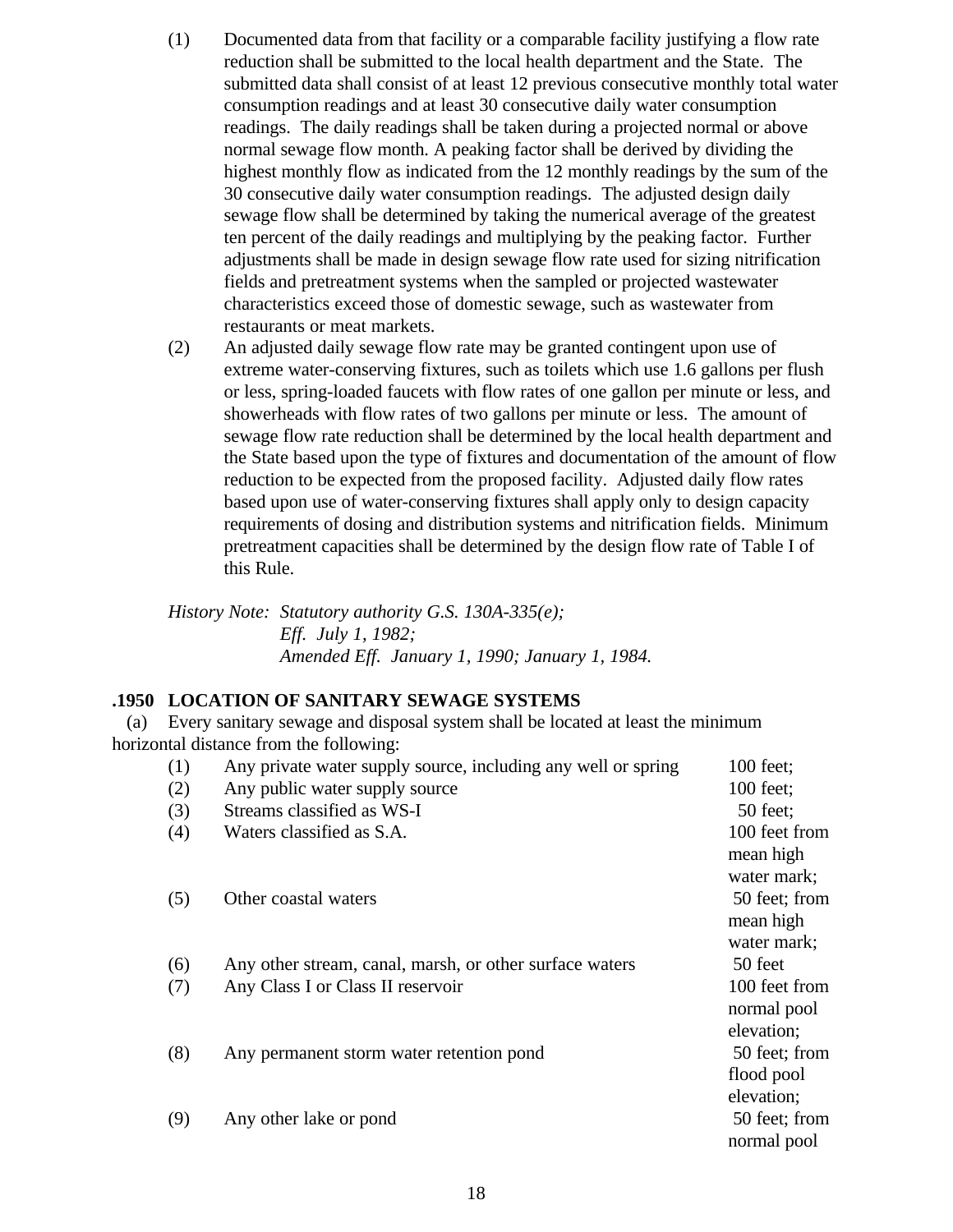|      |                                                                         |                   |                                               | elevation;   |
|------|-------------------------------------------------------------------------|-------------------|-----------------------------------------------|--------------|
| (10) |                                                                         |                   | Any building foundation                       | 5 feet;      |
| (11) |                                                                         | Any basement      |                                               | 15 feet;     |
| (12) |                                                                         | Any property line |                                               | $10$ feet;   |
| (13) |                                                                         |                   | Top of slope of embankments or cuts of 2 feet |              |
|      |                                                                         |                   | or more vertical height                       | $15$ feet;   |
| (14) | Any water line                                                          |                   |                                               | $10$ feet;   |
| (15) | Drainage Systems:                                                       |                   |                                               |              |
|      | Interceptor drains, foundation drains and storm water diversions<br>(A) |                   |                                               |              |
|      |                                                                         | (i)               | upslope                                       | $10$ feet;   |
|      |                                                                         | (ii)              | sideslope                                     | 15 feet; and |
|      |                                                                         | (iii)             | downslope                                     | $25$ feet;   |
|      | (B)                                                                     |                   | Groundwater lowering and devices              | 25 feet;     |
| (16) |                                                                         | Any swimming pool |                                               | 15 feet:     |

(17) Any other nitrification field (except repair area) 20 feet;

 (b) Ground absorption sewage treatment and disposal systems may be located closer than 100 feet from a private water supply, except springs and uncased wells located downslope and used as a source of drinking water, for repairs, space limitations, and other site-planning considerations but shall be located the maximum feasible distance and in no case less than 50 feet.

 (c) Nitrification fields and repair areas shall not be located under paved areas or areas subject to vehicular traffic. If effluent is to be conveyed under areas subject to vehicular traffic, ductile iron or its equivalent pipe shall be used. However, pipe specified in Rule .1955 (e) may be used if a minimum of 30 inches of compacted cover is provided over the pipe.

 (d) In addition to the requirements of Paragraph (a) of this Rule, sites to be used for subsurface disposal for design units with flows over 3,000 gallons per day, as determined in Rule .1949 (a) or (b) of this Section, which include one or more nitrification fields with individual capacities of greater than 1,500 gallons per day, shall be located at least the minimum horizontal distance from the following:

| (1) | Any Class I or II reservoir or any public water supply source |                |
|-----|---------------------------------------------------------------|----------------|
|     | utilizing a shallow (under 50 feet) groundwater aquifer       | 500 feet;      |
| (2) | Any other public water supply source, unless determined to    |                |
|     | utilize a confined aquifer                                    | $200$ feet;    |
| (3) | Any private water supply source, unless determined to         |                |
|     | utilize a confined aquifer                                    | $100$ feet;    |
| (4) | Waters classified as SA                                       | 200 feet, from |
|     |                                                               | mean high      |
|     |                                                               | water mark;    |
| (5) | Any waters classified as WS-I                                 | 200 feet;      |
| (6) | Any surface waters classified as WS-II, WS-III,               |                |
|     | B or SB                                                       | 100 feet; and  |
| (7) | Any property line                                             | 25 feet.       |
|     |                                                               |                |

 (e) Collection sewers, force mains, and supply lines shall be located at least the minimum horizontal distance from the following:

| (1) | Any public water supply source, including wells, springs, |                                    |  |  |
|-----|-----------------------------------------------------------|------------------------------------|--|--|
|     | and Class I or Class II reservoirs                        | 100 feet, unless<br>constructed of |  |  |
|     |                                                           |                                    |  |  |
|     |                                                           | leakproof pipe, such               |  |  |
|     |                                                           | as ductile iron pipe               |  |  |
|     |                                                           | with mechanical joints             |  |  |
|     |                                                           | equivalent to water                |  |  |

main standards, in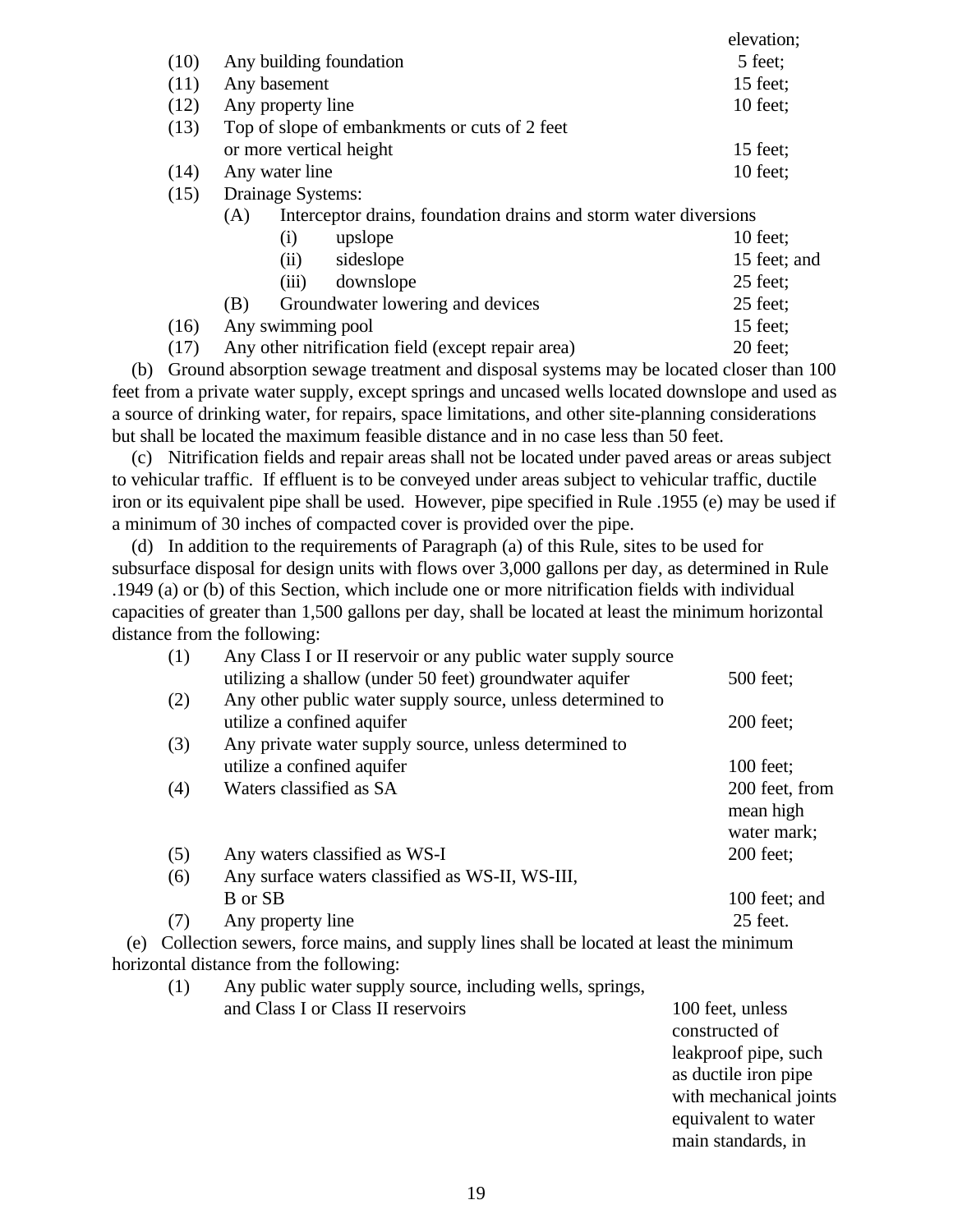|      |                                                                       | minimum setback may    |
|------|-----------------------------------------------------------------------|------------------------|
|      |                                                                       | be reduced to 50 feet; |
| (2)  | Any private water supply source, including                            |                        |
|      | wells and springs                                                     | 50 feet, unless        |
|      |                                                                       | constructed of similar |
|      |                                                                       | leakproof pipe, such   |
|      |                                                                       | as ductile iron pipe   |
|      |                                                                       | with mechanical joints |
|      |                                                                       | equivalent to water    |
|      |                                                                       | main standards, in     |
|      |                                                                       | which case the         |
|      |                                                                       | minimum setback may    |
|      |                                                                       | be reduced to 25 feet; |
| (3)  | Any waters classified as WS-I, WS-II,                                 |                        |
|      | WS-III, B, SA, or SB                                                  | 50 feet, unless        |
|      |                                                                       | constructed of similar |
|      |                                                                       | leakproof pipe, such   |
|      |                                                                       | as ductile iron pipe   |
|      |                                                                       | with mechanical joints |
|      |                                                                       | equivalent to water    |
|      |                                                                       | main standards, in     |
|      |                                                                       | which case the         |
|      |                                                                       | minimum setback may    |
|      |                                                                       | be reduced to 10 feet; |
| (4)  | Any other stream, canal, marsh, coastal waters,                       |                        |
|      | lakes, and other impoundments, or other surface                       |                        |
|      | waters                                                                | 10 feet;               |
| (5)  | Any basement                                                          | 10 feet;               |
| (6)  | Any property line                                                     | 5 feet;                |
| (7)  | Top of slope of embankments or cuts of two feet                       |                        |
|      | or more vertical height                                               | 10 feet;               |
| (8)  | Drainage Systems:                                                     |                        |
|      | Interceptor drains, storm drains, and<br>(A)                          |                        |
|      | storm water diversions                                                | 5 feet;                |
|      | Ground-water lowering ditches and devices<br>(B)<br>Any swimming pool | 10 feet;<br>10 feet;   |
| (9)  | Any other nitrification field                                         | 5 feet.                |
| (10) |                                                                       |                        |

which case the

 (f) Sewer lines may cross a water line if 18 inches clear separation distance is maintained, with the sewer line passing under the water line. When conditions prevent an 18-inch clear separation from being maintained or whenever it is necessary for the water line to cross under the sewer, the sewer line shall be constructed of ductile iron pipe or its equivalent and the water line shall be constructed of ferrous materials equivalent to water main standards for a distance of at least ten feet on each side of the point of crossing, with full sections of pipe centered at the point of crossing.

- (g) Sewer lines may cross a storm drain if:
	- (1) 12 inches clear separation distance is maintained; or
	- (2) the sewer is of ductile iron pipe or encased in concrete or ductile iron pipe for at least five feet on either side of the crossing.

 (h) Sewer lines may cross a stream if at least three feet of stable cover can be maintained or the sewer line is of ductile iron pipe or encased in concrete or ductile iron pipe for at least ten feet on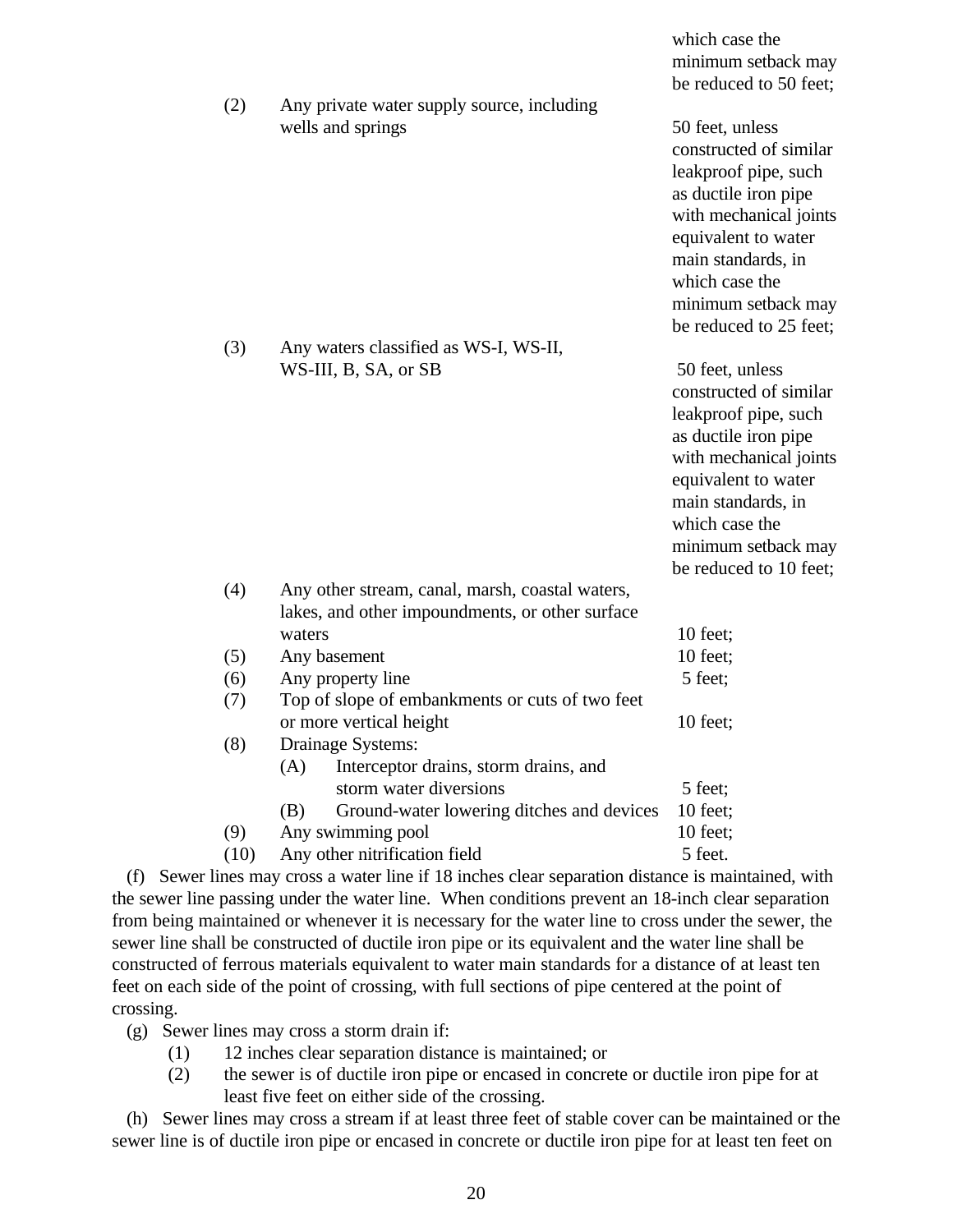either side of the crossing and protected against the normal range of high and low water conditions, including the 100-year flood/wave action. Aerial crossings shall be by ductile iron pipe with mechanical joints or steel pipe. Pipe shall be anchored for at least ten feet on either side of the crossing.

 (i) Septic tanks, lift stations, wastewater treatment plants, sand filters, and other pretreatment systems shall not be located in areas subject to frequent flooding (areas inundated at a ten-year or less frequency) unless designed and installed to be watertight and to remain operable during a tenyear storm. Mechanical or electrical components of treatment systems shall be above the 100 year flood level or otherwise protected against a 100-year flood.

*History Note: Statutory Authority G.S. 130A-335(e) and (f); Eff. July 1, 1982; Amended Eff. January 1, 1990; October 1, 1982.*

## **.1951 APPLICABILITY OF RULES**

 (a) Except as required in Paragraph (b) of this Rule, the minimum horizontal distance requirements in Rule .1950(a)(4), (11), (12), or (13) shall not apply to the installation of a single septic tank system serving a single-family residence not to exceed four bedrooms on a lot or tract of land:

- (1) which, on July 1, 1977, is specifically described in a deed, contract, or other instrument conveying fee title or which is specifically described in a recorded plat; and
- (2) which, on July 1, 1977, is of insufficient size to satisfy the minimum horizontal distance requirements in Rule .1950(a)(4), (11), (12), or (13) of this Section; and
- (3) which, on the date system construction is proposed to begin, is not capable of being served by a community or public sewerage system.

 (b) For those lots or tracts of land described in Rule .1951(a) of this Section, where any of the minimum horizontal distance requirements prescribed in Rule .1950(a) (4), (11, (12), or (13) of this Section can be met, such minimum horizontal distances shall be required.

 (c) For those lots or tracts of land described in Rule .1951(a) of this Section, where a specific minimum horizontal distance requirement prescribed in Rule .1950(a)(4), (11), (12), or (13) of this Section cannot be met, the maximum feasible horizontal distance, as determined by the local agency, shall be required. Provided, however, that at least the following minimum horizontal distances shall be required in all cases:

- (1) Rule .1950(a)(4) of this Section, the minimum horizontal distance shall be not less than 50 feet;
- (2) Rule .1950(a)(11) of this Section, the minimum horizontal distance shall be not less than 8 feet;
- (3) Rule .1950(a)(12) and (13) of this Section, the minimum horizontal distance shall be not less than 5 feet.

 (d) All other provisions of this Section except as exempted by this Rule shall apply to the lots or tracts of land described in Rule .1951(a) of this Section. Any rules and regulations of the Commission for Health Services or any local board of health in effect on June 30, 1977, which establish greater minimum distance requirements than those provided for in this Section, shall remain in effect and shall apply to a lot or tract of land to which Rule .1950(a)(4),(11, (12), or (13) of this Section do not apply.

 (e) It shall be the responsibility of any owner of a lot or tract of land, who applies for a permit required by Rule .1937 of this Section, and who seeks, under the provisions of Rule .1951(a) of this Section, to exempt his lot or tract of land from any of the minimum horizontal distance requirements of Rule .1950(a)(4), (11), (12), or (13) of this Section to provide to the local health department necessary records of title to the lot or tract of land for which the exemption is sought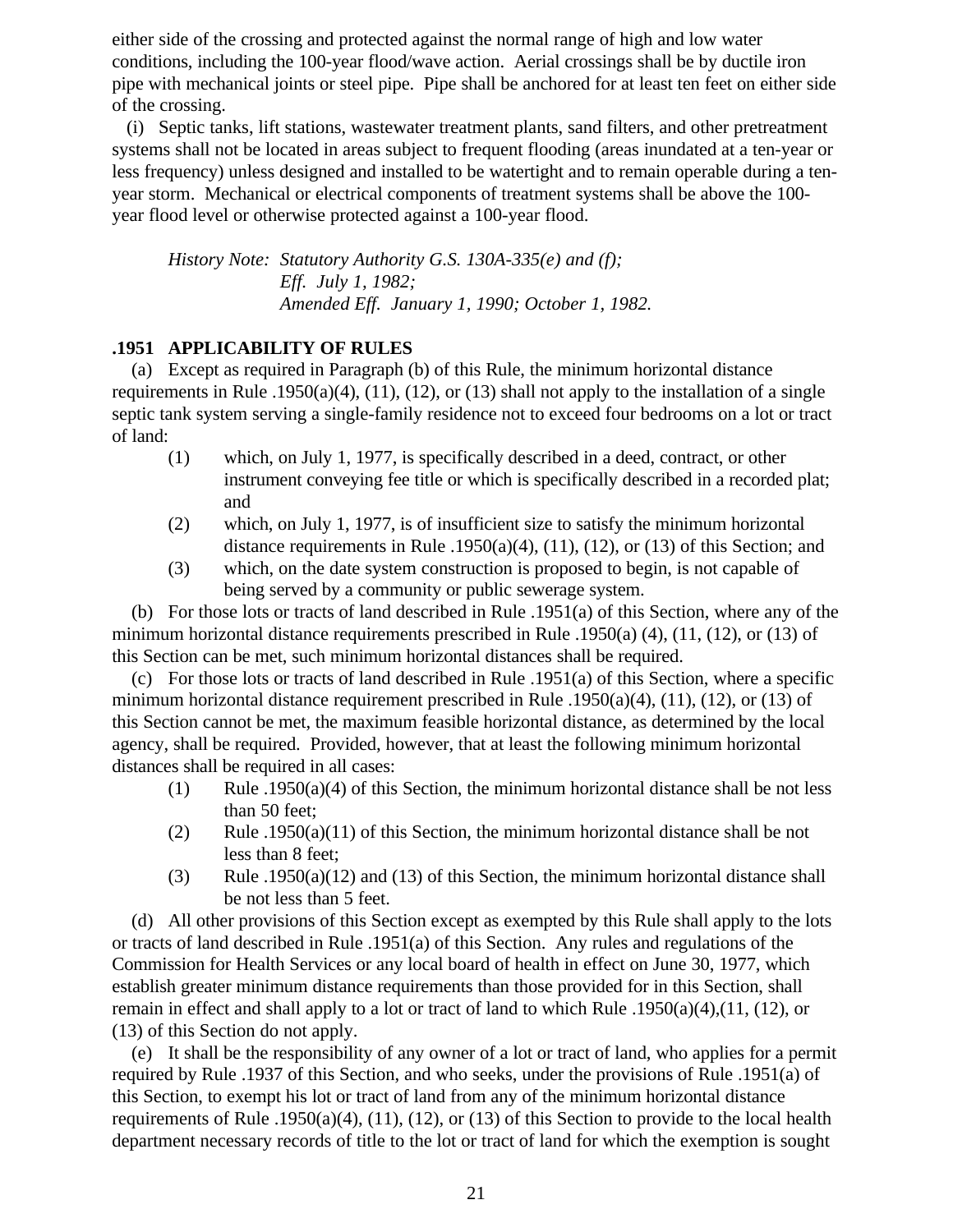in order that the local agency may determine whether the applicant is entitled to any such exemption.

 (f) For those lots or tracts of land which, on the effective date of this Section, are specifically described in a deed or recorded plat, and the minimum horizontal distance requirements prescribed in Rule .1950(a)(15)(B) cannot be met, the maximum feasible horizontal distance, as determined by the local health department, shall be required, but shall not be less than ten feet.

*History Note: Statutory Authority G.S. 130A-335(e); Eff. July 1, 1982; Amended Eff. January 1, 1990.*

### **.1952 SEPTIC TANK, DOSING TANK, AND LIFT STATION DESIGN**

 (a) A septic tank or dosing tank shall be watertight, structurally sound, and not subject to excessive corrosion or decay. Septic tanks shall be of two-compartment design. The inlet compartment of a two-compartment tank shall hold between two-thirds and three-fourths of the total tank capacity. A properly designed dosing siphon or pump shall be used for discharging sewage effluent into nitrification lines when the total length of such lines exceeds 750 linear feet in a single system and as required for any pressure-dosed system. When the design daily flow from a single system exceeds 3,000 gallons per day or when the total length of nitrification lines exceeds 2,000 linear feet in a single system, alternating siphons or pumps shall be used which shall discharge to separate nitrification fields. The dose volume from pump or siphon systems shall be of such design so as to fill the nitrification lines from 66 percent to 75 percent of their capacity at each discharge except as required for low-pressure distribution systems. The discharge rate from dosing systems shall be designed to maximize the distribution of the effluent throughout the nitrification field. Septic tanks installed where the top will be deeper than 30 inches below the finished grade shall have an access manhole, with cover, extending to within six inches of the finished grade, having a minimum opening adequate to accommodate the installation or removal of the septic tank lid. Any system serving a design unit with a design sewage flow greater than 3,000 gallons per day shall have access manholes over each compartment and over the outlet sanitary tee. The access manholes shall extend at least to finished grade and be designed and maintained to prevent surface water inflow. The manholes shall be sized to allow proper inspection and maintenance. All dosing tanks shall have a properly functioning high-water alarm. The alarm shall be audible and visible by system users and weatherproof if installed outdoors. The alarm circuit shall be provided with a manual disconnect in a watertight, corrosion-resistant outside enclosure (NEMA 4X or equivalent) adjacent to the dosing tank.

(b) Minimum liquid capacities for septic tanks shall be in accordance with the following:

(1) Residential Septic Tanks (for each individual residence or dwelling unit):

| Number of | Minimum Liquid  | <b>Equivalent Capacity</b> |
|-----------|-----------------|----------------------------|
| Bedrooms  | <b>Capacity</b> | Per Bedroom                |
| 3 or less | 900 gallons     | 300 gallons                |
|           | $1,000$ gallons | 250 gallons                |
| $\leq$    | $1,250$ gallons | 250 gallons                |

- (2) Septic tanks for large residences, multiple dwelling units, or places of business or public assembly shall be in accordance with the following:
	- (A) The minimum liquid capacity of septic tanks for places of business or places of public assembly with a design sewage flow of 600 gallons per day or less shall be determined in accordance with the following:  $V = 2Q$ ; where V is the liquid capacity of the septic tank and Q is the design daily sewage flow.
	- (B) Individual residences with more than five bedrooms, multiple-family residences, individual septic tank systems serving two or more residences,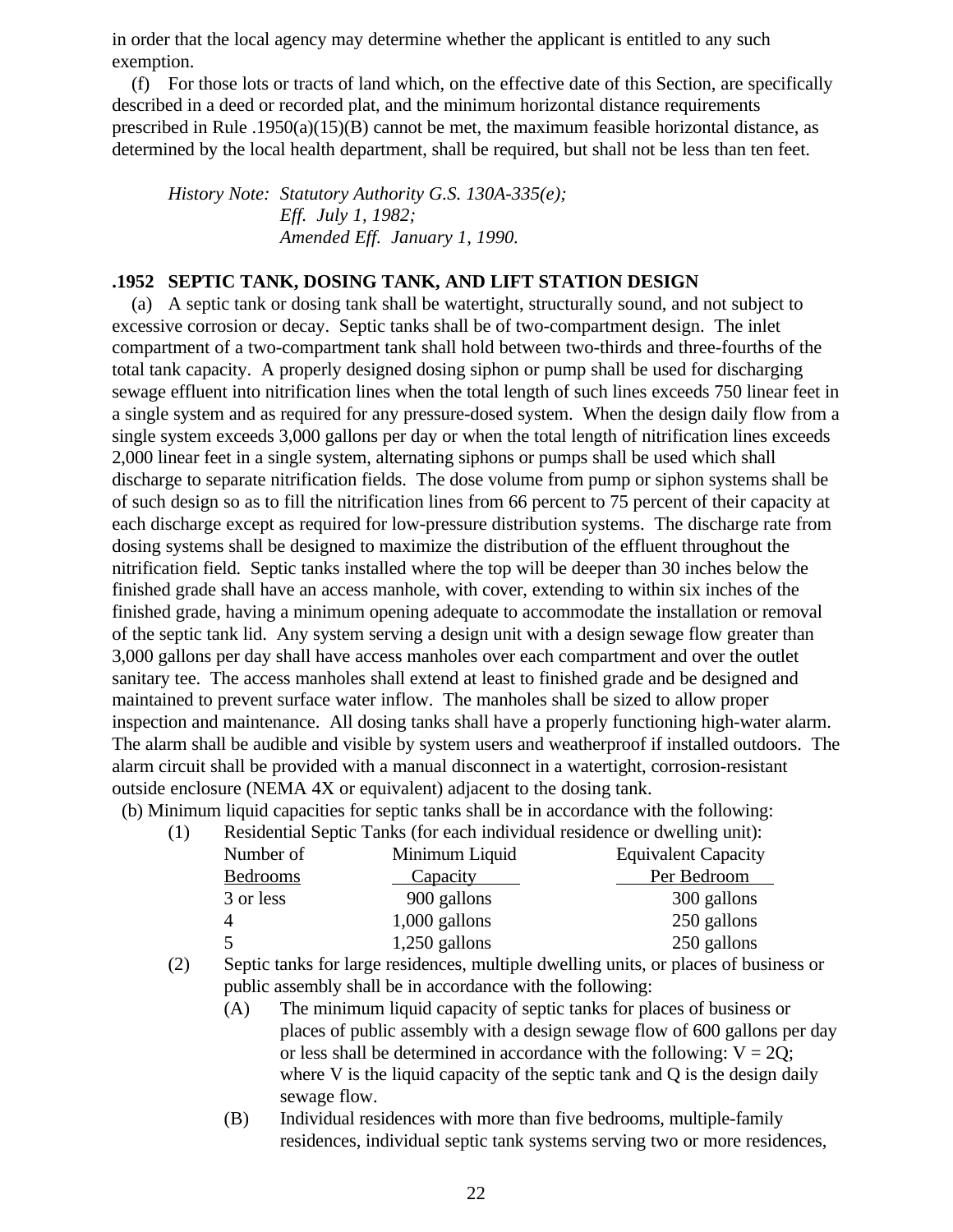or any place of business or public assembly where the design sewage flow is greater than 600 gallons per day, but less than 1,500 gallons per day, the liquid capacity of the septic tank shall be designed in accordance with the following:  $V = 1.17Q + 500$ ; where V is the liquid capacity of the septic tank and Q is the design daily sewage flow. The minimum liquid capacity of a septic tank serving two or more residences shall be 1,500 gallons.

- (C) Where the design sewage flow is between 1,500 gallons per day and 4,500 gallons per day, the liquid capacity of the septic tank shall be designed in accordance with the following:  $V = 0.75Q + 1.125$ ; where V is the liquid capacity of the septic tank and Q is the design daily sewage flow.
- (D) Where the design sewage flow exceeds 4,500 gallons per day, the septic tank shall be designed in accordance with the following:  $V = Q$ ; where V is the liquid capacity of the septic tank and Q is the design daily sewage flow.
- (E) The minimum liquid capacity requirements of Subparagraph (b)(2) of this Rule shall be met by use of a single two-compartment septic tank or by two tanks installed in series, provided the first tank is constructed without a baffle wall and contains at least two-thirds of the total required liquid capacity.

(3) The minimum capacity of any septic tank shall be 750 gallons.

 (c) The following are minimum standards of design and construction of pump tanks and pump dosing systems:

- (1) The liquid capacity of a pump tank shall be considered as the entire internal volume with no additional requirement for freeboard. Pump tanks shall have a minimum liquid capacity in accordance with the following:
- (A) Pump tanks for systems with nitrification fields installed in Soil Group I, II, or III soils, as defined in these rules, shall have a minimum liquid capacity equal to twothirds of the required septic tank liquid capacity.
- (B) Pump tanks for systems installed in Group IV soils shall have a minimum liquid capacity equal to the required septic tank liquid capacity.
- (C) The minimum liquid capacity of any pump tank shall be 750 gallons.
- (D) An alternate method to determine minimum liquid capacity of a pump tank shall be to provide for the minimum pump submergence requirements (Subparagraph  $(c)(5)$ ) of this Rule), the minimum dose volume requirement (Paragraph (a) of this Rule), and the minimum emergency storage capacity requirement. The emergency storage capacity requirement is determined based on the type of facility served, the classification of surface waters which would be impacted by a pump tank failure, and the availability of standby power devices and emergency maintenance personnel. The emergency storage capacity shall be the freeboard space in the pump tank above the high-water alarm activation level plus the available freeboard space in previous tankage and in the collection system below the lowest ground elevation between the pump tank and the lowest connected building drain invert. The minimum emergency storage capacity for residential systems and other systems in full-time use on sites draining into WS-I, WS-II, WS-III, SA, SB and B waters shall be 24 hours, without standby power, or 12 hours with standby power manually activated, or four hours with standby power automatically activated or with a high-water alarm automatically contacting a 24-hour maintenance service. The minimum emergency storage capacity for systems not in full-time use and for all systems at sites draining into all other surface waters shall be 12 hours without standby power, or eight hours with standby power manually activated, or four hours with standby power automatically activated or with a high-water alarm automatically contacting a 24-hour maintenance service.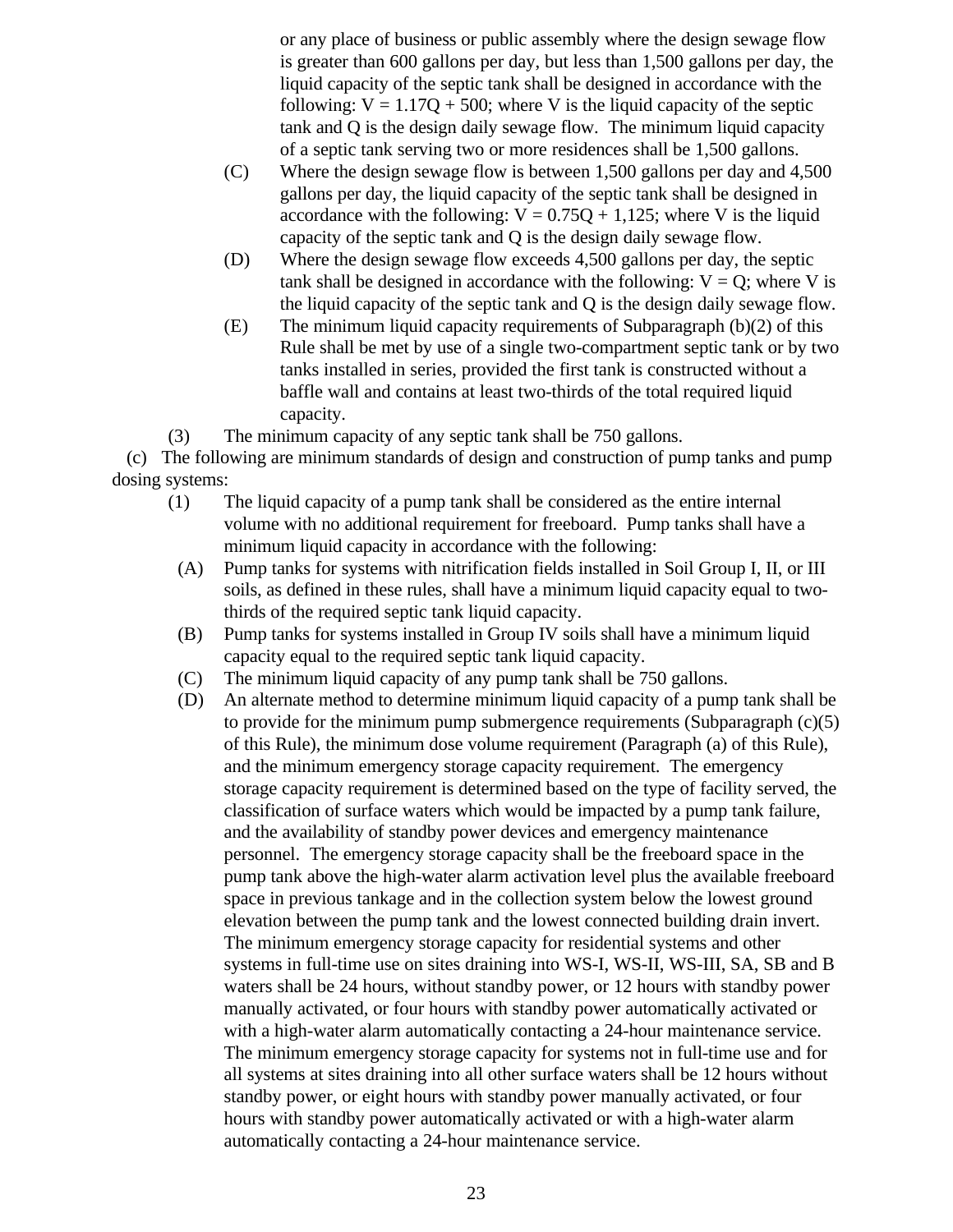- (E) Notwithstanding Paragraphs (c) (1) (A)-(D), other criteria for pump tank capacity may be approved by the local health department and the State for raw sewage lift stations, pressure sewer systems, and systems with design flows exceeding 3,000 gallons per day.
- (2) The effluent pump shall be capable of handling at least one-half inch solids and designed to meet the discharge rate and total dynamic head requirements of the effluent distribution system. The pump shall be listed by Underwriter's Laboratory or an equivalent third party electrical testing and listing agency.
- (3) Pump discharge piping shall be of Schedule 40 PVC or stronger material and adequately secured. Fittings and valves shall be of compatible corrosion-resistant material. A threaded union, flange, or similar disconnect device shall be provided in each pump discharge line. All submersible pumps shall be provided with a corrosion-resistant rope or chain attached to each pump enabling pump removal from the ground surface without requiring dewatering or entrance into the tank. Valves shall also be readily accessible from the ground surface.
- (4) Antisiphon holes (three-sixteenth inch) shall be provided when the discharge or invert elevation of the distribution system is below the high-water alarm elevation in the pump tank, or in accordance with pump manufacturer's specifications. Check valves shall be provided when the volume of the supply line is greater than 25 percent of the dosing volume, or in accordance with pump manufacturer's specifications. When provided, the antisiphon hole shall be located between the pump and the check valve.
- (5) Sealed mercury control floats or similar devices designed for detecting liquid levels in septic tank effluent shall be provided to control pump cycles. A separate level sensing device shall be provided to activate the high-water alarm. Pump-off level shall be set to keep the pump submerged at all times or in accordance with the manufacturer's specifications. A minimum of 12 inches of effluent shall be maintained in the bottom of the pump tank. The high-water alarm float shall be set to activate within six inches of the pump-on level. The lag pump float switch, where provided, shall be located at or above the high-water alarm activation level.
- (6) Pump and control circuits shall be provided with manual circuit disconnects within a watertight, corrosion-resistant, outside enclosure (NEMA 4X or equivalent) adjacent to the pump tank, securely mounted at least 12 inches above the finished grade. The pump(s) shall be manually operable without requiring the use of special tools or entrance into the tank for testing purposes. Conductors shall be conveyed to the disconnect enclosure through waterproof, gasproof, and corrosion-resistant conduits, with no splices or junction boxes provided inside the tank. Wire grips, duct seal, or other suitable material shall be used to seal around wire and wire conduit openings inside the pump tank and disconnect enclosure.
- (7) For systems requiring duplex and multiplex pumps, a control panel should be provided which shall include short-circuit protection for each pump and for the control system, independent disconnects, automatic pump sequencer, hand-offautomatic (II-O-A) switches, run lights, and elapsed time counters for each pump. Alarm circuits shall be supplied ahead of any pump overload or short circuit protective devices. The control panel must be in a watertight, corrosion-resistant enclosure (NEMA 4X or equivalent) unless installed within a weathertight building. The panel shall be protected from intense solar heating.
- (8) Dual and multiple fields shall be independently dose by separate pumps which shall automatically alternate. The supply lines shall be "H" connected to permit manual alternation between fields dosed by each pump. "H" connection valving shall be readily accessible from the ground surface, either from the pump tank access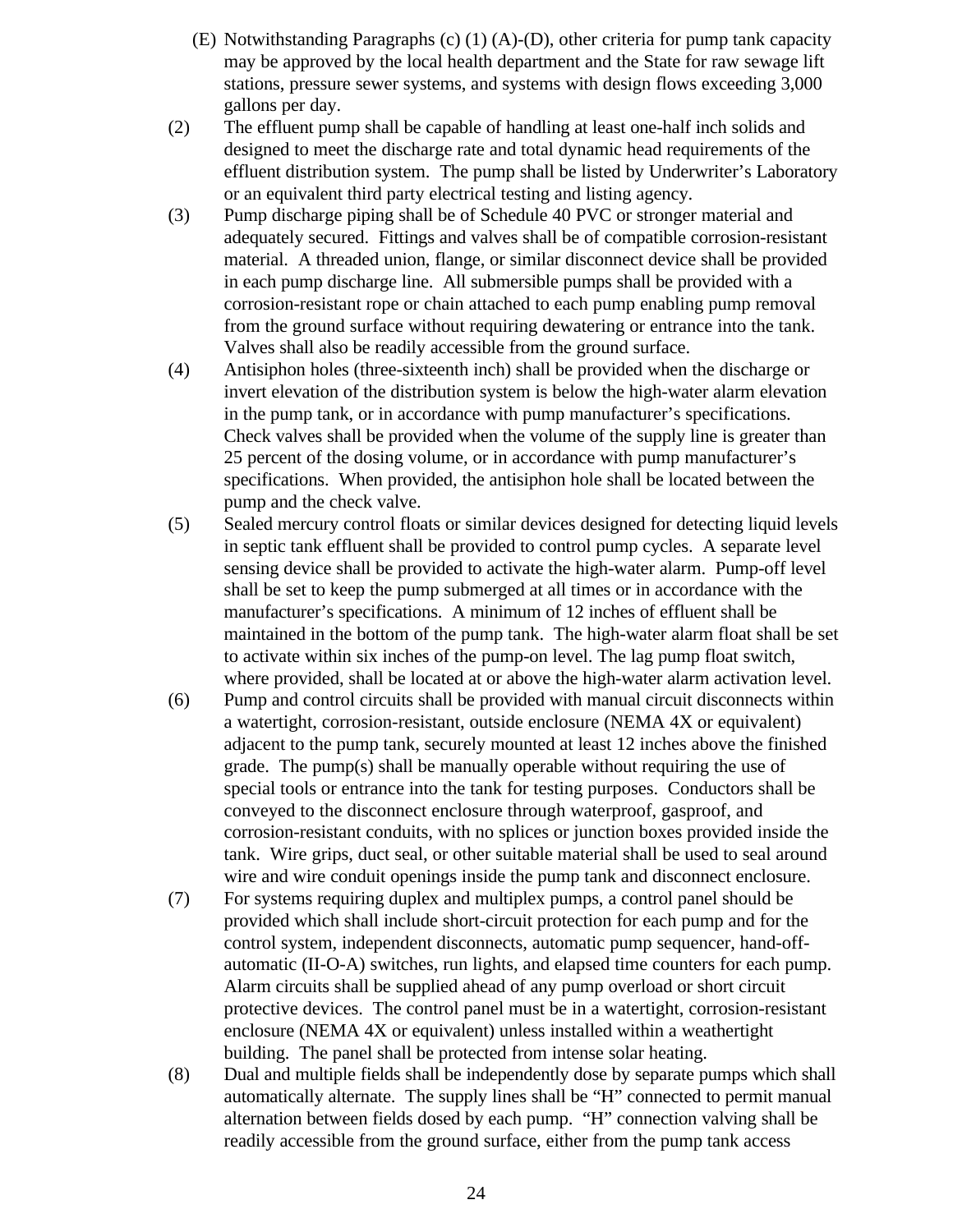manhole or in a separate valve chamber outside the pump tank. Other equivalent methods of dosing dual or multiple fields may be approved by the State.

(9) The pump tank shall have a properly functioning high-water alarm. The alarm circuit shall be supplied ahead of any pump overload and short circuit protective devices. The alarm shall be audible and visible by system users and weatherproof if installed outdoors in an enclosure (NEMA 4X or equivalent).

 (d) Siphons and siphon dosing tanks may be used when at least two feet of elevation drop can be maintained between the siphon outlet invert and the inlet invert in the nitrification field distribution system.

- (1) Siphon dosing tanks shall be designed in accordance with the minimum dose requirements in this Rule and shall meet the construction requirements of this Section. The siphon dose tank shall provide at least 12 inches of freeboard, and the inlet pipe shall be at least three inches above the siphon trip level. The highwater alarm shall be set to activate within two inches of the siphon trip level.
- (2) Siphon dosing tanks shall have a watertight access opening over each siphon with a minimum diameter of 24 inches and extending to finished grade and designed to prevent surface water inflow.
- (3) The slope and size of the siphon discharge line shall be sufficient to handle the peak siphon discharge by gravity flow without the discharge line flowing full. Vents for the discharge lines shall be located outside of the dosing tank or otherwise designed to not serve as an overflow for the tank.
- (4) All siphon parts shall be installed in accordance with the manufacturer's specifications. All materials must be corrosion-resistant, of cast iron, high density plastic, fiberglass, stainless steel, or equal.
- (5) Siphon dosing tanks shall have a properly functioning high-water alarm that is audible and visible by system users and weatherproof if installed outdoors in an enclosure (NEMA 4X or equivalent).

 (c) Raw sewage lift stations shall meet the construction standards of this Section and all horizontal setback requirements for sewage treatment and disposal systems in accordance with Rule .1950(a) of this Section unless the station is a sealed, watertight chamber, in which case the setback requirements for collection sewers in Rule .1950(e) of this Section shall apply. Sealed, watertight chambers shall be of a single, prefabricated unit, such as fiberglass, with sealed top cover, and preformed inlet and outlet pipe openings connected with solvent wells, O-ring seals, rubber boots, stainless steel straps, or equivalent. Dual pumps shall be provided for stations serving two or more buildings or for a facility with more than six water closets. Pumps shall be listed by Underwriter's Laboratories or an equivalent third party electrical testing and listing agency, and shall be grinder pumps or solids-handling pumps capable of handling at least threeinch spheres unless the station serves no more than a single water closet, lavatory, and shower, in which case two-inch solids handling pumps shall be acceptable. Minimum pump capacity shall be 2.5 times the average daily flow rate. The dosing volume shall be set so that the pump-off time does not exceed 30 minutes, except for stations serving single buildings, and pump run-time shall be from three to ten minutes at average flow. Pump station emergency storage capacity and total liquid capacity shall be determined in accordance with Paragraph (c)(1)(D) of this Rule except for a sealed, watertight chamber serving an individual building, in which case a minimum storage capacity of eight hours shall be required. All other applicable requirements for pump tanks and pump dosing systems in accordance with Paragraph (c) of this Rule shall also apply to raw sewage lift stations.

*History Note: Statutory Authority G.S. 130A-335(e) and (f); Eff. July 1, 1982; Amended Eff. January 1, 1990.*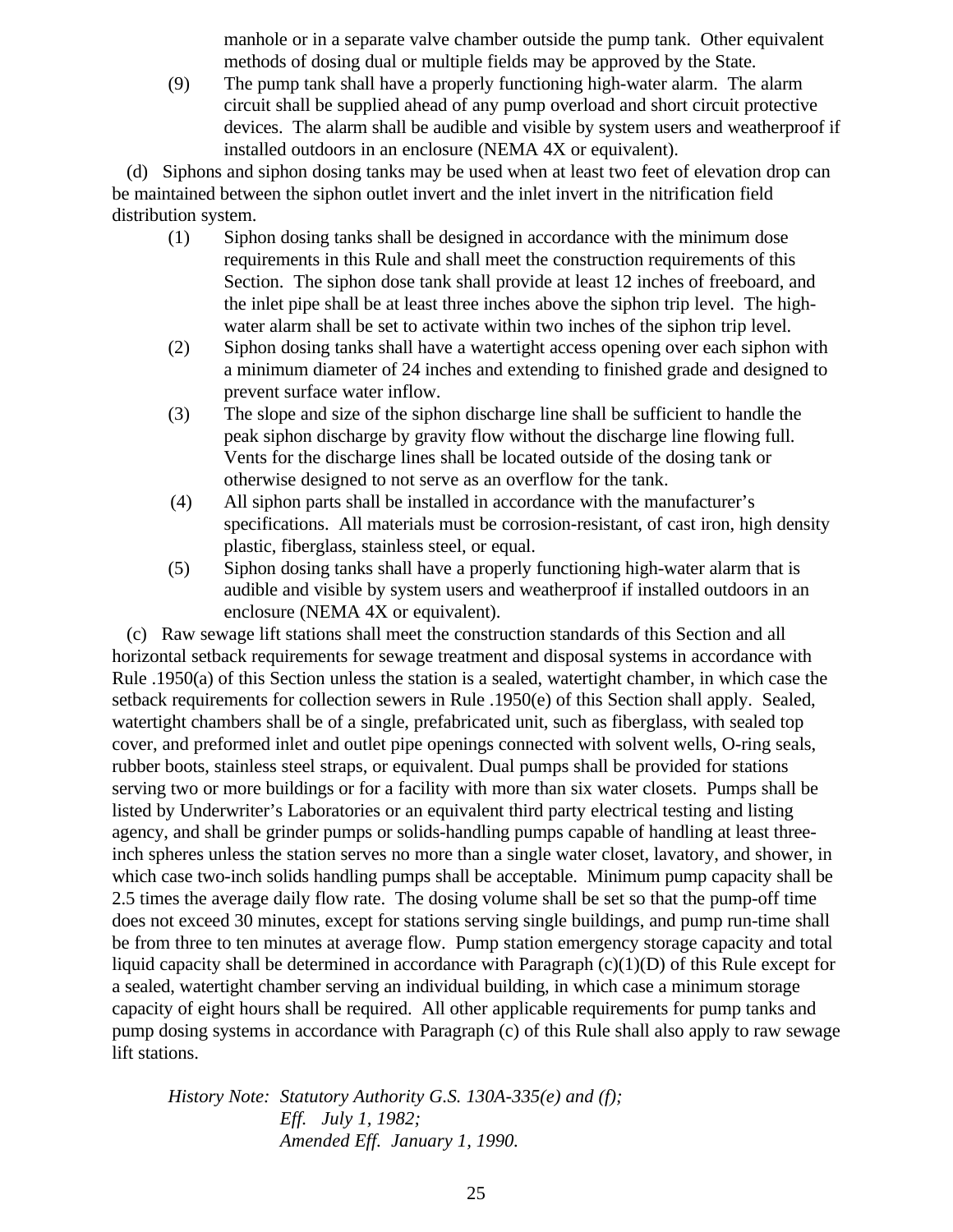## **.1953 PREFABRICATED SEPTIC TANKS AND PUMP TANKS**

 When prefabricated concrete tanks or tanks of other material are used, they shall be constructed in accordance with the plans which have been approved by the State and shall comply with all requirements of this Section. At least three complete sets of plans and specifications for the design of the prefabricated septic tank shall be submitted to the Department of Environment, Health, and Natural Resources, Division of Environmental Health, P. O. Box 27687, Raleigh, North Carolina 27611-7687. Separate plans and specifications for the design of each septic tank or pump tank to be produced shall be submitted to the Division of Environmental Health for approval. These plans and specifications shall show the design of the septic tank in detail, including:

- (1) All pertinent dimensions;
- (2) Reinforcement material;
- (3) Material strength;
- (4) Liquid depth;
- (5) Joint material and method of sealing;
- (6) Access manhole and riser detail;
- (7) Other design features.

*History Note: Statutory Authority G.S. 130A-335(e) and (f); Eff. July 1, 1982; Amended Eff. January 1, 1990.*

## **.1954 MINIMUM STANDARDS FOR PRECAST REINFORCED CONCRETE TANKS**

 (a)The following are minimum standards of design and construction of precast reinforced concrete septic tanks:

- (1) The minimum requirement for the liquid depth is 36 inches.
- (2) A minimum of nine inches freeboard is required, the freeboard being the air space between the top of the liquid and the bottom side of the lid or cap of the tank.
- (3) The length of the septic tank shall be at least twice as long as the width.
- (4) There shall be three inlet openings in the tank, one on the tank end and one on each sidewall of the inlet end of the tank. The blockouts for these openings shall leave a concrete thickness of not less than one inch in the tank wall. The blockouts shall be made for a minimum of four-inch pipe or a maximum of six-inch pipe. No blockouts or openings shall be permitted below the tank liquid level.
- (5) The inlet in the tank shall be a straight pipe.
- (6) The outlet shall be a cast-in-place concrete sanitary tee, a polyvinyl chloride (PVC) sanitary tee, or a polyethylene (PE) sanitary tee, made of not less than class 160 pipe or equivalent fittings and pipe. Class 160 pipe shall have a wall thickness of not less than 0.183 inches. The cast-in-place concrete sanitary tee shall have a minimum thickness of not less than two inches. The tee shall extend down onefourth of the liquid depth. The tee shall be furnished by the manufacturer. The invert of the outlet shall be at least two inches lower in elevation than the invert of the inlet.
- (7) All tanks shall be manufactured with a cast-in-place partition so that the tank contains two compartments. The partition shall be located at a point not less than two-thirds nor more than three-fourths the length of the tank from the inlet end. The top of the partition shall terminate two inches below the bottom side of the tank top in order to leave space for air or gas passage between compartments. The top and bottom halves of the partition shall be cast in such manner as to leave a water passage slot four inches high for the full width of the tank. The partition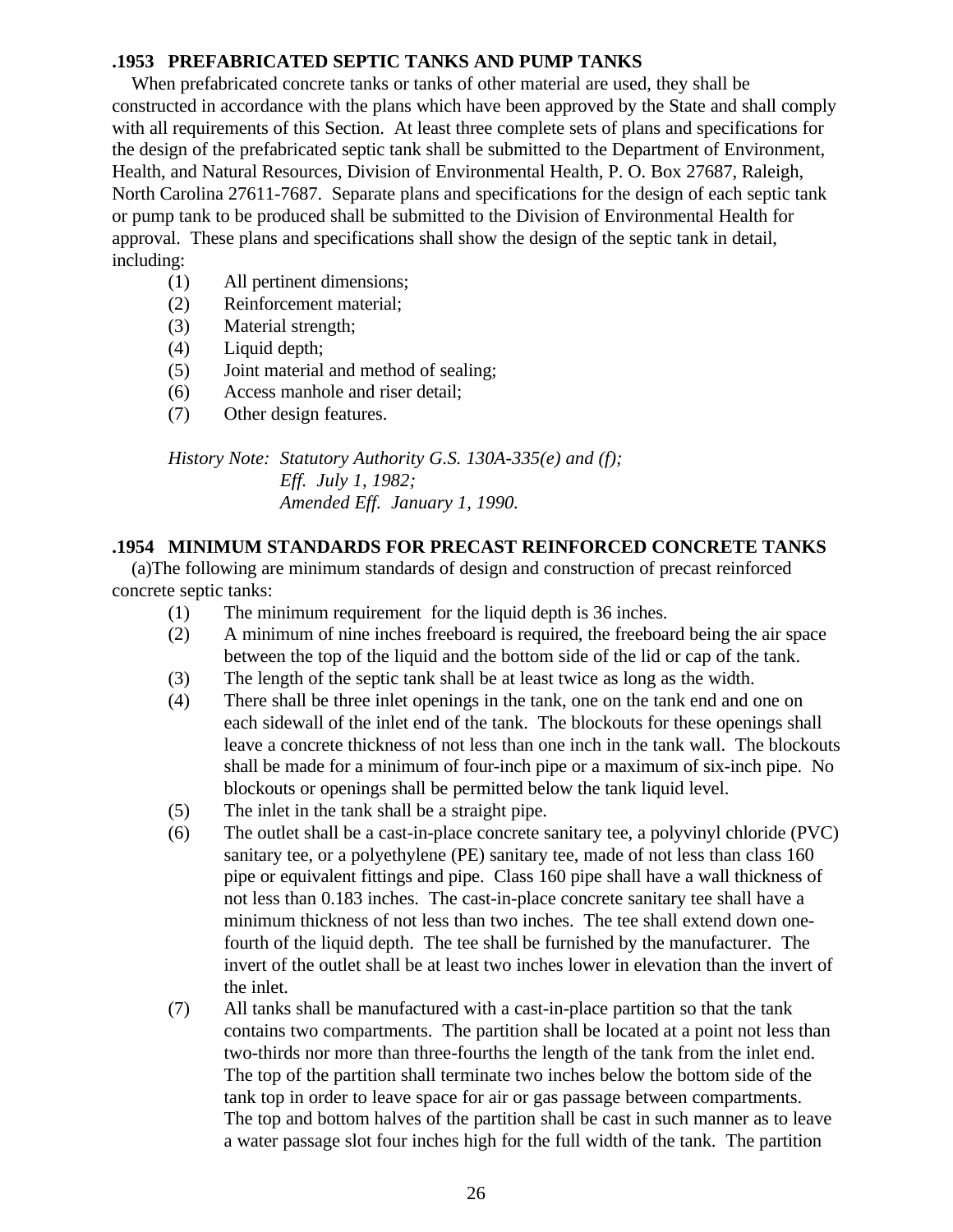(both halves) shall be reinforced by the placing of six-inch by six-inch No. 10 gage welded reinforcing wire. The reinforcing wire shall be bent to form an angle of 90 degrees on the ends in order to form a leg not less than four inches long. When the wire is placed in the mold, the four-inch legs shall lay parallel with the sidewall wire and adjacent to it. It is recognized that there are other methods of constructing a partition or two-compartment tank. Any method other than the one described will be considered on an individual basis for approval by the Division of Health Services. However, the tank wall thickness must remain not less than two and one-half inches thick throughout the tank except for blockouts.

- (8) Adequate access openings must be provided in the tank top. Access shall be provided for cleaning or rodding out of the inlet pipe, for cleaning or clearing the air or gas passage space above the partition, an entrance for inserting the suction hose for tank pumping, and for entrance of a person if internal repairs are needed after pumping. This shall be accomplished by properly locating two manholes with each having a minimum opening of 18 inches by 18 inches as the opening cuts the plane of the bottom side of the top of the tank. The manhole covers shall be beveled on all sides in such manner as to accommodate a uniform load of 150 pounds per square foot without damage to the cover or the top of the tank. If the top of the tank is to be multislab construction, the slabs over the inlet of the tank, partition, and outlet of the tank must not weigh in excess of 150 pounds each. Multislab construction allows for the elimination of the manholes. Manhole covers, opening covers, or slabs shall have a handle of steel or other rot-resistant material equivalent in strength to a No. 3 reinforcing rod (rebar).
- (9) The tank shall be reinforced by using a minimum reinforcing of six-inch by six-inch No. 10 gage welded steel reinforcing wire in the top, bottom ends, and sides of the tank. The reinforcing wire shall be lapped at least six inches. Concrete cover shall be required for all reinforcement. Reinforcement shall be placed to maximum the structural integrity of the tank. The tank shall be able to withstand a uniform loading of 150 pounds per square foot in addition to all loads to which an underground tank is normally subjected, such as the dead weight of the concrete and soil cover, active soil pressure on tank walls, and the uplifting force of the ground water.
- (10) The top, bottom, ends, and sides of the tank must have a minimum thickness of two and one-half inches.
- (11) A minimum 28-day concrete compressive strength of 3,000 pounds per square inch shall be used in the construction of the septic tank. The concrete shall achieve a minimum compressive strength of 3,000 pounds per square inch prior to removal of the tank from the place of manufacture. It shall be the responsibility of the manufacturer to certify that this condition has been met prior to shipment. A septic tank shall be subject to testing to ascertain the strength of the concrete prior to its being approved for installation. Recognized devices for testing the strength of concrete include a properly calibrated Schmidt Rebound Hammer or Windsor Probe Test. Accelerated curing in the mold by use of propane gas or other fuels is prohibited, except in accordance with accepted methods and upon prior approval of the State.
- (12) After curing, tanks manufactured in two sections shall be joined and sealed at the joint by using a mastic, butyl rubber, or other pliable sealant that is waterproof, corrosion-resistant, and approved for use in septic tanks. The sealant shall have a minimum size of one inch nominal diameter or equivalent. Before sealing, the joint shall be smooth, intact, and free of all deleterious substances. Tank halves shall be properly aligned to ensure a tight seal. The sealant shall be provided by the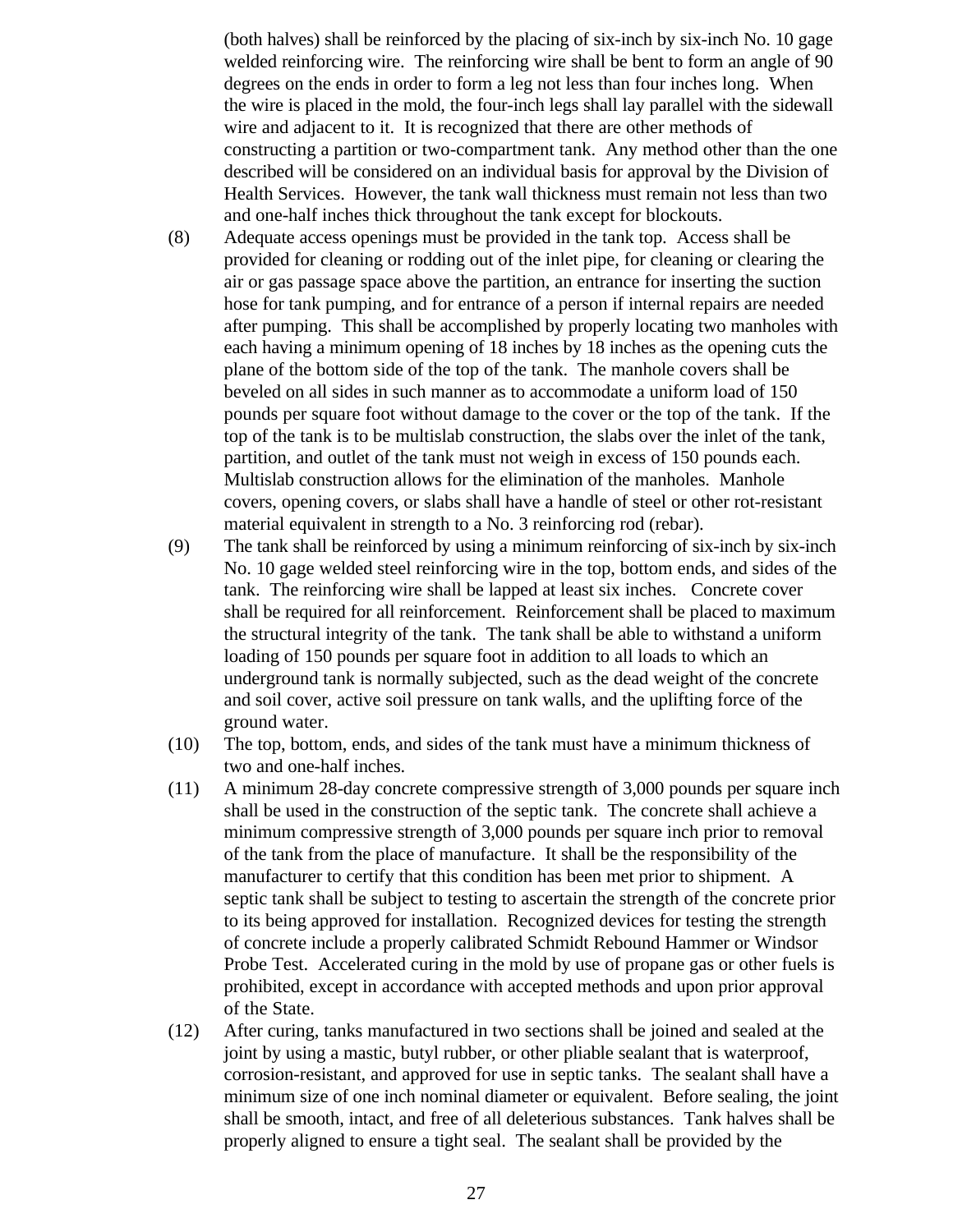manufacturer.

(13) All tanks produced shall bear an imprint identifying the manufacturer, the serial number assigned to the manufacturer's plans and specifications approved by the State, and the liquid or working capacity of the tanks. This imprint shall be located to the right of the blockout made for the outlet pipe on the outlet end of the tank. All tanks shall also be permanently marked with the date of manufacturer adjacent to the tank imprint or on the top of the tank directly above the imprint.

 (b) Pump tanks shall meet the construction requirements of Paragraph (a) of this Rule with the following modifications:

- (1) Tanks shall be cast with a single compartment, or, if a partition is provided, the partition shall be cast to contain a minimum of two four-inch diameter circular openings, or equivalent, located no more than 12 inches above the tank bottom.
- (2) There shall be no requirement as to tank length, width, or shape, provided the tank satisfies all other requirements of this Section.
- (3) The invert of the inlet openings shall be located within 12 inches of the tank top. No freeboard shall be required in the pump tank.
- (4) After joining, tanks manufactured in two sections shall be plastered along the joint with hydraulic cement, cement mortar, or other waterproofing sealant. Other methods of waterproofing tanks may be used as specifically approved in the plans and specifications for the tank. Prior to backfilling, the local health department shall make a finding that a two section tank is watertight if a soil wetness condition is present within five feet of the elevation of the top of the tank.
- (5) Tanks shall be vented and accessible for routine maintenance. A watertight access manhole with removable lid shall be provided over the pump with a minimum diameter of 24 inches. The access manhole shall extend at least to six inches above finished grade and be designed and maintained to prevent surface water inflow. Larger or multiple manholes shall be provided when two or more pumps are required. Pumps shall be removable without requiring entrance into the tank. Manhole lids and electrical controls shall be secured against unauthorized access. Manhole risers shall be joined to the tank top and sealed in accordance with Paragraphs (a)(12) and (b)(4) of this Rule.
- (6) All pump tanks shall bear an imprint identifying the manufacturer, pump tank serial number assigned by the Division of Environmental Health, and the liquid or working capacity of the tank. The imprint shall be located to the left of the outlet blockout. All tanks shall also be permanently marked with the date of manufacturer adjacent to the tank imprint or on the top of the tank directly above the imprint.

 (c) Plans for prefabricated tanks, other than those for precast reinforced concrete tanks, shall be approved on an individual basis as determined by the information furnished by the designer which indicates the tank will provide equivalent effectiveness as those designed in accordance with the provisions of Paragraphs (a) and (b) of this Rule.

 (d) Tanks other than approved prefabricated tanks shall be constructed consistent with the provisions of this Rule except as follows:

- (1) Cast-in-place concrete septic and pump tanks shall have a minimum wall thickness of six inches.
- (2) Concrete block or brick masonry tanks shall have a minimum wall thickness of at least six inches when the design volume is less than 1,000 gallons and a minimum wall thickness of at least eight inches when the design volume is 1,000 gallons or more. All joints between masonry units shall be mortared using masonry cement mortar or equivalent. The joints shall have a nominal thickness of three-eighths inch. All concrete block masonry tanks shall have a minimum wall reinforcement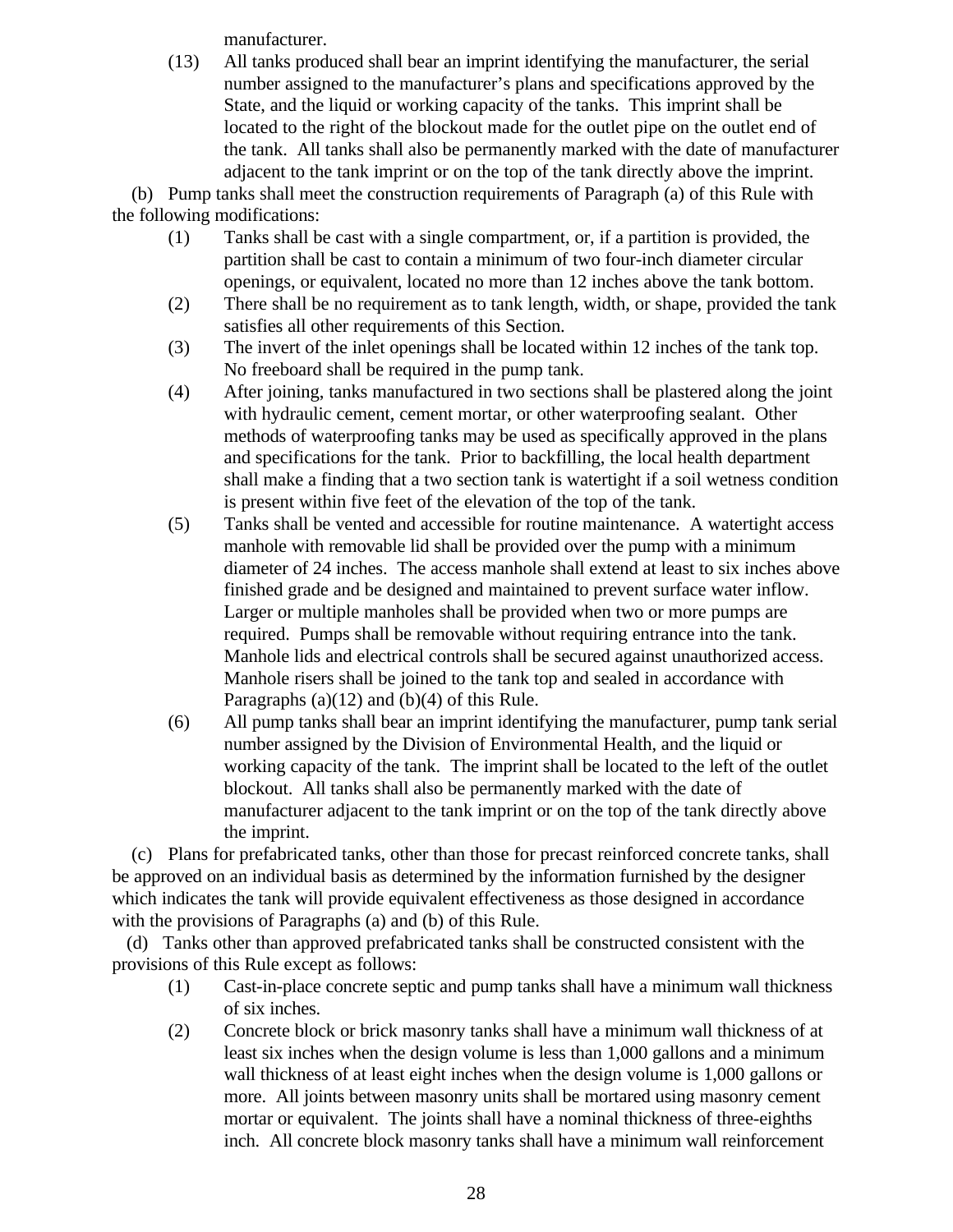of number three reinforcing bars on 20-inch centers, or equivalent. The maximum allowable reinforcement spacing in either direction shall be four feet. All block wall cores shall be filled with concrete with a minimum compressive strength of 3,000 pounds per square inch. All tanks constructed of block or brick shall be plastered on the inside with a 1:3 mix (one part cement, three parts sand) of Portland cement at least three-eighths inch thick or the equivalent using other approved water-proofing material.

(3) The bottom of the built-in-place tank shall be poured concrete with a minimum thickness of four inches. All built-in-place tanks shall be reinforced to satisfy the structural strength requirements of Paragraph (a)(9) of this Rule. Reinforcement shall be placed in both directions through the entire tank, including top, bottom, walls, and ends.

*History Note: Statutory Authority G.S. 130A-335(e) and (f); Eff. July 1, 1982; Amended Eff. January 1, 1990.*

## **.1955 DESIGN CRITERIA FOR CONVENTIONAL SEWAGE SYSTEMS**

 (a) Conventional septic tank systems shall utilize a septic tank of approved construction and design volume which provides primary treatment of the sewage in accordance with the provisions of these rules. The effluent from the septic tank shall be conveyed to an approved nitrification line where the soil provides the final treatment and disposal of the sewage.

 (b) Table II shall be used in determining the maximum long-term acceptance rate for septic tank systems of conventional trench design. The long-term acceptance rate shall be based on the most hydraulically limiting naturally occurring soil horizon within three feet of the ground surface or to the depth of one foot below trench bottom, whichever is deeper.

| SOIL GROUP<br><u>SOIL TEXTURE CLASSES</u><br>(USDA CLASSIFICATION) |                                                                  | LONG-TERM<br><b>ACCEPTANCE RATE</b>                                         |             |
|--------------------------------------------------------------------|------------------------------------------------------------------|-----------------------------------------------------------------------------|-------------|
|                                                                    |                                                                  |                                                                             | $gpd/ft^2$  |
| $\mathbf I$                                                        | Sands                                                            | Sand                                                                        | $1.2 - 0.8$ |
|                                                                    | (With S or PS<br>structure and<br>clay mineralogy)               | Loamy Sand                                                                  |             |
| $\mathbf{I}$                                                       | Coarse Loams                                                     | Sandy Loam                                                                  | $0.8 - 0.6$ |
|                                                                    | (With S or PS<br>structure and<br>clay mineralogy)               | Loam                                                                        |             |
| III                                                                | Fine Loams<br>(With S or PS<br>structure and<br>clay mineralogy) | Sandy Clay Loam<br>Silt Loam<br>Clay Loam<br><b>Silty Clay Loam</b><br>Silt | $0.6 - 0.3$ |
| IV                                                                 | Clays<br>(With S or PS<br>structure and                          | Sandy Clay<br><b>Silty Clay</b><br>Clay                                     | $0.4 - 0.1$ |

#### Table II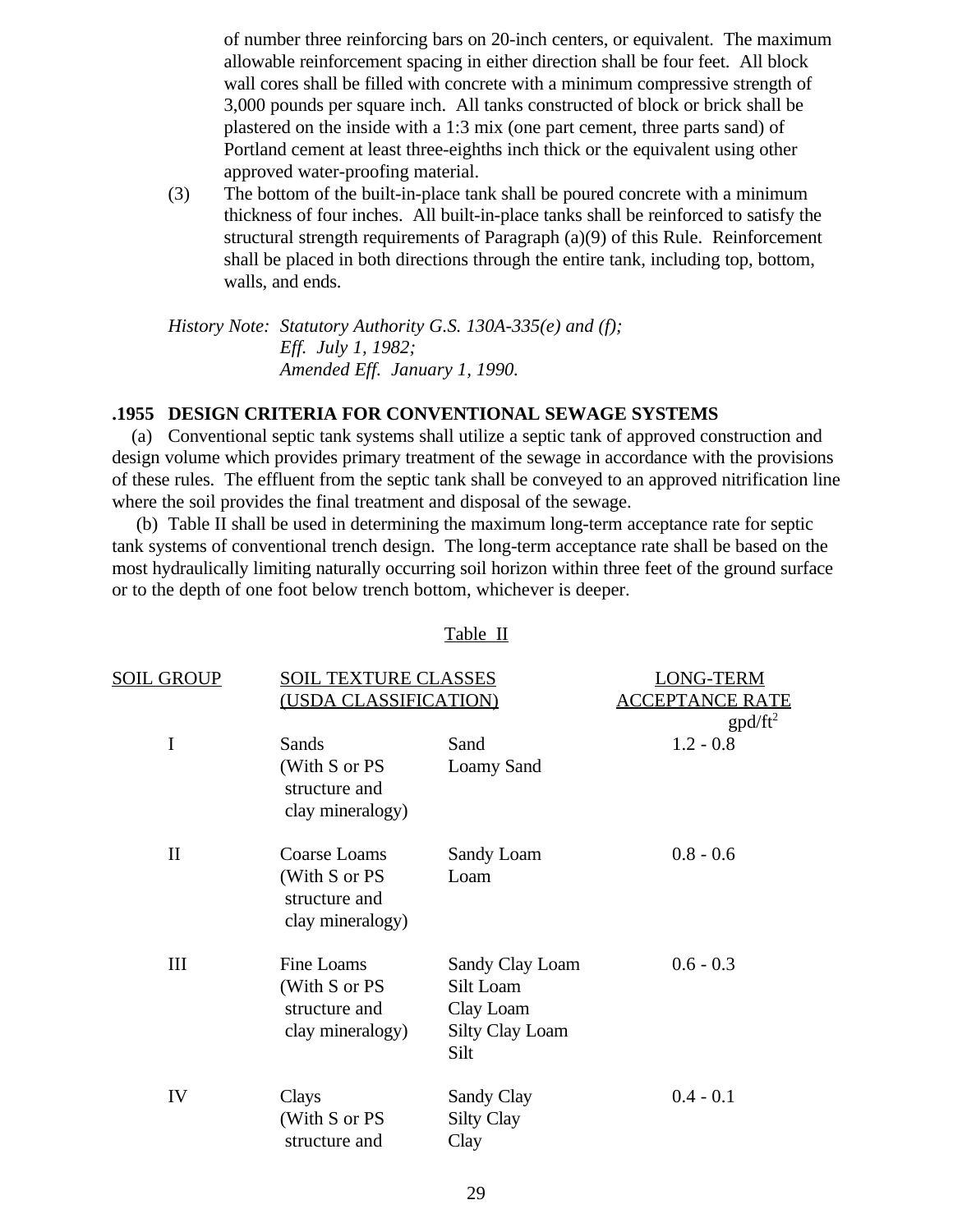## clay mineralogy)

The long-term acceptance rate shall not exceed the mean rate for the applicable soil group for food services facilities, meat markets, and other places of business where accumulation of grease can cause premature failure of a soil absorption system. Long-term acceptance rates up to the maximum for the applicable soil group may be permitted for facilities where data from comparable facilities indicates that the grease and oil content of the effluent will be less than 30 mg/l and the chemical oxygen demand (COD) will be less than 500 mg/l.

 (c) The design daily sewage flow shall be divided by the long-term acceptance rate to determine the minimum area of nitrification trench bottom. The total length of the nitrification line shall be determined by dividing the required area of nitrification trench bottom by the trench width, not to exceed 36 inches. Trenches shall be located not less than three times the trench width on centers with a minimum spacing of five feet on centers.

 (d) The local health department may permit the use of a bed system on sites where the soil texture can be classified into either Soil Groups I, II, or III, meeting the other requirements of this Section, and only on lots which are limited by topography, space, or other site-planning considerations. In such cases, the number of square feet of bottom area needed shall be increased by 50 percent over what would be required for a trench system. Nitrification lines shall be at least 18 inches from the side of the bed and shall have lines on three-foot centers. When the design daily flow exceeds 600 gallons per day, bed systems shall not be used.

 (e) The pipe or tubing used between the septic tank and the nitrification line shall be a minimum of four-inch nominal size Schedule 40 polyvinyl chloride (PVC), polyethylene (PE), or acrylonitrile-butadiene-styrene (ABS) or equivalent with a minimum fall of one-eighth inch per foot. Where an effluent distribution device is used between the septic tank and nitrification line, the pipe or tubing shall be a minimum of three-inch nominal size Schedule 40 polyvinyl chloride (PVC), polyethylene (PE), or acrylonitrile-butadiene-styrene (ABS) or equivalent. However three-inch or greater non-perforated polyethylene (PE) corrugated tubing may be substituted for Schedule 40 pipe between the distribution device and the nitrification line if the following conditions are met:

- (1) the trench has a minimum bottom width of one foot;
- (2) the trench bed is compacted, smooth, and at a uniform grade;
- (3) the pipe is placed in the middle of the trench with a minimum of three inches of clearance between the pipe and the trench walls;
- (4) washed stone or washed gravel envelope is placed in the trench on both sides of the pipe and up to a point at least two inches above the top of the pipe;
- (5) a minimum of six inches of soil cover is placed and compacted over the gravel envelope; and
- (6) earthen dams consisting of two feet of undisturbed or compacted soil are placed at both ends of the trench separating the trench from the distribution device and the nitrification line.

All joints from the septic tank to the nitrification line shall be watertight.

 (f) When four or six-inch diameter corrugated plastic tubing is used for nitrification lines, it shall be certified as complying with ASTM F 405, Standard Specification for Corrugated Polyethylene (PE) Tubing and Fittings, which is hereby adopted by reference in accordance with G.S. 150B-14(c). The corrugated tubing shall have three rows of holes, each hole between onehalf inch and three-fourths inch in diameter, and spaced longitudinally approximately four inches on centers. The rows of holes may be equally spaced 120 degrees on centers around the periphery, or three rows may be located in the lower portion of the tubing, the outside rows being approximately on 120-degree centers. The holes may be located in the same corrugation or staggered in adjacent corrugations. Other types of pipe may be used for nitrification lines provided the pipe satisfies the requirements of this Section for hole size and spacing and the pipe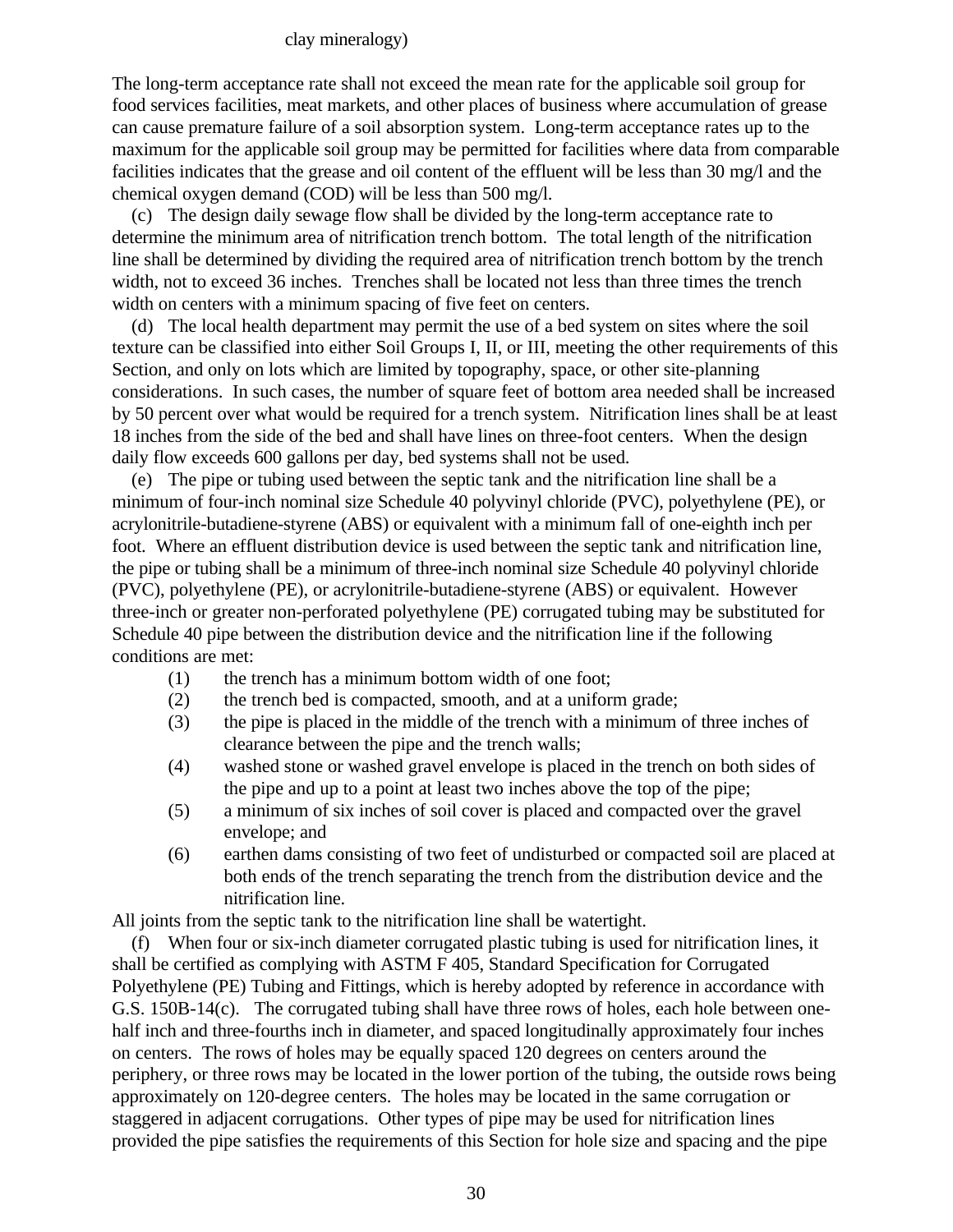has a stiffness equivalent to corrugated polyethylene tubing (ASTM F-405) or stronger. The nitrification line shall be located in the center of the nitrification trench.

 (g) Nitrification trenches shall be constructed as level as possible but in no case shall the fall in a single trench bottom exceed one-fourth inch in 10 feet as determined by an engineer's level or equivalent. When surface slopes are greater than two percent, the bottom of the nitrification trenches shall follow the contour of the ground. An engineer's level or equivalent shall be used for installation and inspection. The nitrification trench shall not exceed a width of three feet and a depth of three feet, except as approved by the local health department.

 (h) Rock used in soil absorption systems shall be clean, washed gravel or crushed stone and graded or sized in accordance with size numbers 3, 4, 5, 57 or 6 of ASTM D-448 (standard sizes of coarse aggregate) which is hereby adopted by reference in accordance with G.S. 150B-14(c). Copies may be inspected in, and copies obtained from the Division of Environmental Health, P.O. Box 27687, Raleigh, North Carolina 27611-7687. The rock shall be placed a minimum of one foot deep with at least six inches below the pipe and two inches over the pipe and distributed uniformly across the trench bottom and over the pipe.

 (i) The soil cover over the nitrification field shall be to a depth of at least six inches. The finished grade over the nitrification field shall be landscaped to prevent the ponding of surface water and runoff of surface water shall be diverted away from the nitrification field. Soil cover above the original grade shall be placed at a uniform depth over the entire nitrification field, except as required to prevent the ponding of surface water, and shall extend laterally five feet beyond the nitrification trench. The soil cover shall be placed over a nitrification field only after proper preparation of the original ground surface. The type of soil cover and placement shall be approved by the local health department.

 (j) Effluent distribution devices, including distribution boxes, flow dividers, and flow diversion devices, shall be of sound construction, watertight, not subject to excessive corrosion, and of adequate design as approved by the local health department. Effluent distribution devices shall be separated from the septic tank and nitrification lines by a minimum of two feet of undisturbed or compacted soil and shall be placed level on a solid foundation of soil or concrete to prevent differential settlement of the device. The installer shall demonstrate that the distribution devices perform as designed.

 (k) Grease traps or grease interceptors shall be required at food service facilities, meat markets, and other places of business, where the accumulation of grease can cause premature failure of a soil absorption system. The following design criteria shall be met:

- (1) The grease trap shall be plumbed to receive all wastes associates with food handling and no toilet wastes;
- (2) The grease trap liquid capacity shall be sufficient to provide for at least five gallons of storage per meal served per day, or at least two-thirds of the required septic tank liquid capacity, or a capacity as determined in accordance with the following:

 $LC = D x GL x ST x IIR/2 x LF$ 

| Where | $LC =$ grease trip liquid capacity (gallons)                                                   |                                               |  |
|-------|------------------------------------------------------------------------------------------------|-----------------------------------------------|--|
|       | $D =$ number of seats in dining area                                                           |                                               |  |
|       | $GL =$ gallons of wastewater per meal $(1.5 \text{ single-service}; 2.5 \text{ full service})$ |                                               |  |
|       | $ST =$ storage capacity factor = 2.5                                                           |                                               |  |
|       | $HR =$ number of hours open                                                                    |                                               |  |
|       | $LF =$ loading factor                                                                          | $=$ (1.25 interstate highway                  |  |
|       |                                                                                                | $= 1.0$ other highways and recreational areas |  |
|       |                                                                                                | $= 0.8$ secondary roads)                      |  |

(3) Two or more chambers must be provided with total length-to-width ratio at least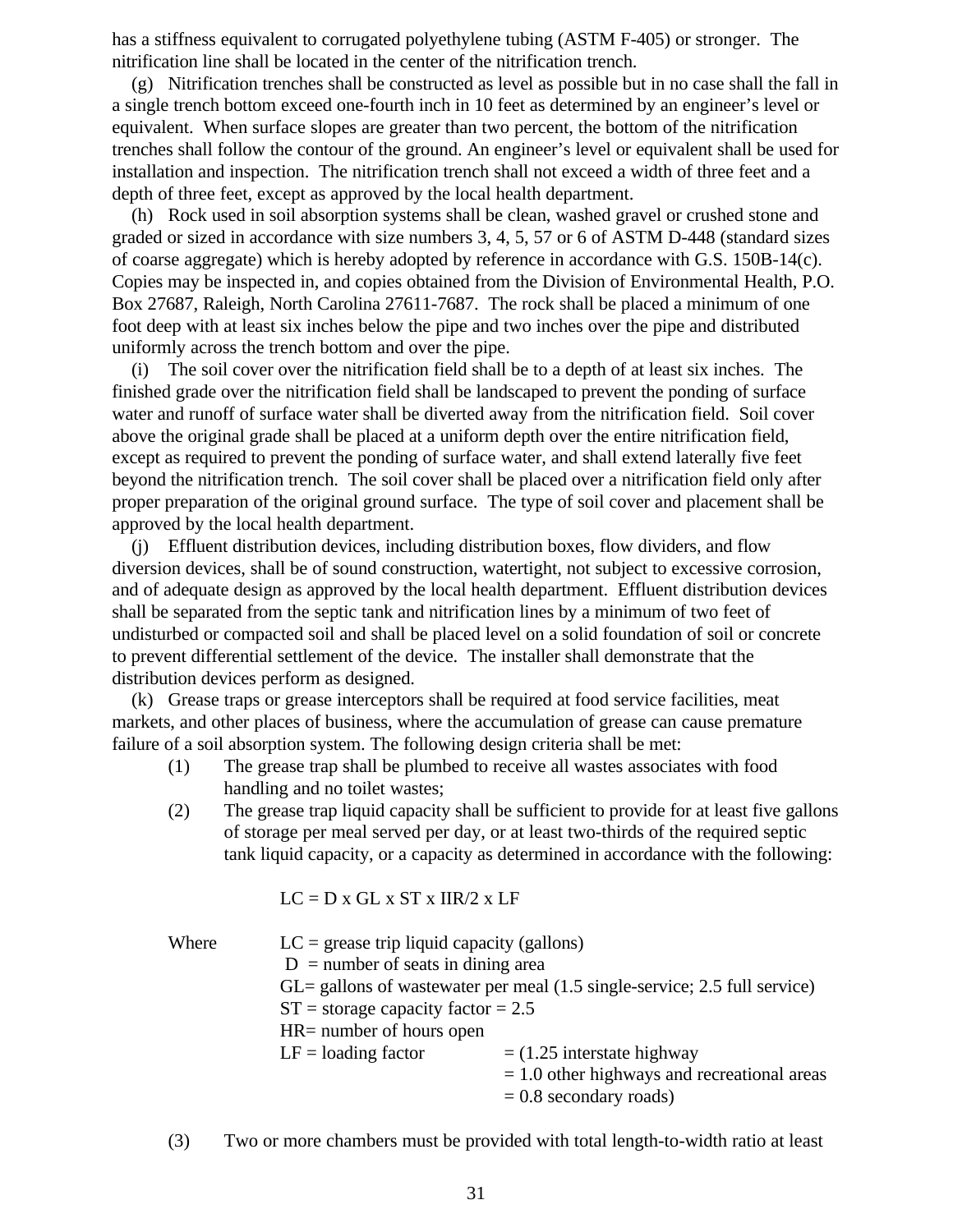2:1. Chamber opening and outlet sanitary tee must extend down at least 50 percent of the liquid depth.

- (4) Access manholes, with a minimum diameter of 24 inches, shall be provided over each chamber and sanitary tee. The access manholes shall extend at least to finished grade and be designed and maintained to prevent surface water infiltration. The manholes shall also have readily removable covers to facilitate inspection and grease removal.
- (5) One tank or multiple tanks, in series, shall be constructed in accordance with Rules .1952, .1953, and .1954 of this Section, and the provisions of Paragraphs (k)(3) and  $(k)(4)$  of this Rule.
- (6) Where it has been demonstrated that specially designed grease interceptors will provide improved performance, the grease trap liquid capacity may be reduced by up to 50 percent.

 (l) Stepdowns or drop boxes may be used where it is determined by the local health department that topography prohibits the placement of nitrification trenches on level grade. Stepdowns shall be constructed of two linear feet of undisturbed soil and constructed to a height which fully utilizes the upstream nitrification trench. Effluent shall be conveyed over the stepdown through nonperforated pipe or tubing and backfilled with compacted soil. Drop boxes shall be constructed so that the invert of the inlet supply pipe is one inch above the invert of the outlet supply pipe which is connected to the next lower drop box. The top of the trench outlet laterals, which allow effluent to move to the nitrification lines, shall be two inches below the invert of the outlet supply line. Area taken up by the stepdowns and drop boxes shall not be included as part of the minimum area required for nitrification trench bottoms.

 (m) Nitrification trenches shall be installed with at least one foot of naturally occurring soil between the trench bottom and saprolite, rock, or any soil horizon unsuitable as to structure, clay mineralogy or wetness. If the separation between the bottom of the nitrification trench and any soil wetness condition is less than 18 inches, and if more than six inches of this separation consists of Group I soils, a low pressure pipe system shall be required.

 (n) If sewage effluent pumps are used, the applicable requirements of Rule .1952 of this Section shall apply.

 (o) Collection sewers shall be designed and constructed in accordance with the following minimum criteria:

- (1) Building drains and building sewers shall be in accordance with the state plumbing code and approved by the local building inspector.
- (2) Pipe material shall be specified to comply with the applicable ASTM standards, with methods of joining and other special installation procedure specified which are appropriate for the pipe to be used.
- (3) Gravity sewers shall be designed to maintain scour velocities of at least two feet per second with the pipe half full and a minimum of one foot per second at the peak projected instantaneous flow rate. Force mains shall be sized to obtain at least a two-foot per second scour velocity at the projected pump operating flow rate.
- (4) Infiltration and exfiltration shall not exceed 100 gallons per day per inch diameter per mile of gravity sewer pipe or 20 gallons per day per inch diameter per mile of pressure pipe in force mains and supply lines.
- (5) Three-foot minimum cover shall be provided for all sewers unless ferrous material pipe is specified. Ferrous material pipe or other pipe with proper bedding to develop design-supporting strength shall be provided where sewers are subject to traffic-bearing loads.
- (6) Manholes shall be used for sewers at any bends, junctions, and at least every 425 feet along the sewer lines. Drop manholes are required where the inlet to outlet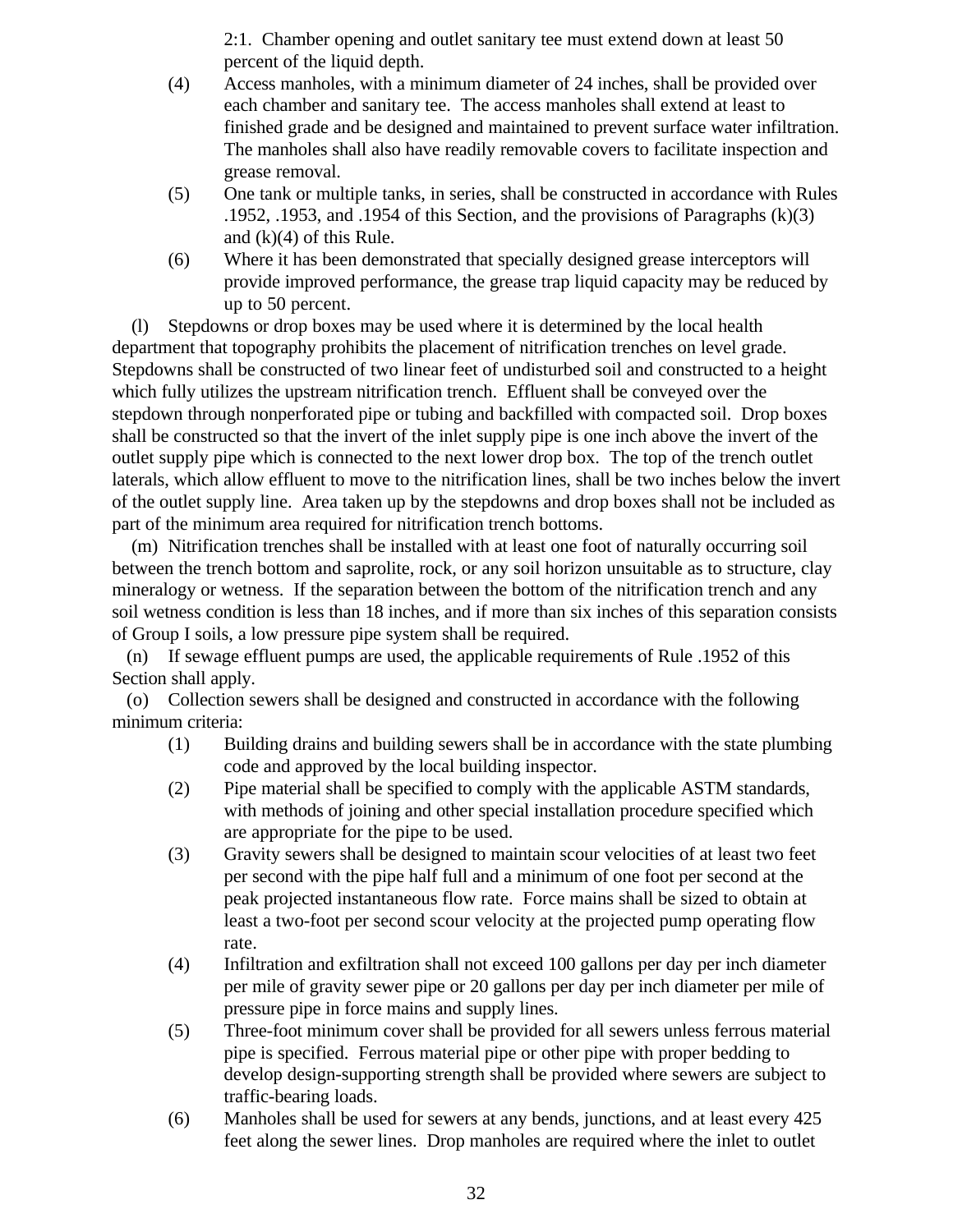elevation difference exceeds 2.5 feet. Manhole lids shall be watertight if located below the 100-year flood elevation, within 100 feet of any public water supply source, or within 50 feet of any private water supply source or any surface waters classified WS-I, WS-II, WS-III, SA, SB, or B.

- (7) Cleanouts may be used instead of manholes for four-inch and six-inch sewers serving one or two buildings or as otherwise allowed by the North Carolina Plumbing Code. When used, cleanouts are required at least every 50 feet for fourinch sewers and every 100 feet for six-inch sewers and at all junctions and bends which exceed 45 degrees.
- (8) Additional ventilation provisions may be required for collection sewers. Air relief valves shall be provided as needed for force mains.

 (p) Alternating dual field nitrification systems may be utilized where soils are limited by high clogging potentials (Soil Groups III and IV) and where the potential for malfunction and need for immediate repair is required. Alternating dual nitrification fields shall be designed with two complete nitrification fields, each sized a minimum of 75 percent of the total area required for a single field and separated by an effluent flow diversion valve. The diversion valve shall be constructed to resist 500 pounds crushing strength, structurally sound, and shall be resistant to corrosion. Valves placed below ground level shall be provided with a valve box and suitable valve stem so that they may be operated from the ground surface.

*History Note: Statutory Authority G.S. 130A-335(e) and (f); Eff. July 1, 1982; Amended Eff. January 1, 1990; August 1, 1988; February 1, 1987.*

## **.1956 MODIFICATIONS TO SEPTIC TANK SYSTEMS**

 The following are modifications to septic tank systems which may be utilized to overcome selected soil and site limitations. Except as required in this Rule, the provisions for design and installation of Rule .1955 of this Section shall apply:

- (1) Sites classified UNSUITABLE as to soil depth or soil wetness may be reclassified as PROVISIONALLY SUITABLE with respect to soil depth or soil wetness conditions by utilizing shallow placement of nitrification trenches in the naturally occurring soil. Shallow trenches may be used where at least 24 inches of naturally occurring soil are present above saprolite, rock, or soil wetness conditions and all other factors are PROVISIONALLY SUITABLE or SUITABLE. Shallow trenches shall be designed and constructed to meet the vertical separation requirements in Rule .1955(m). The long-term acceptance rate shall be based on the most hydraulically limiting naturally occurring soil horizon within 24 inches of the ground surface or to a depth of one foot below the trench bottom, whichever is deeper. Soil cover above the original grade shall be placed at a uniform depth over the entire nitrification field and shall extend laterally five feet beyond the nitrification trench. The soil cover shall be placed over a nitrification field only after proper preparation of the original ground surface. The type and placement of soil cover shall be approved by the local health department.
- (2) Sites classified UNSUITABLE as to soil wetness conditions or restrictive horizons may be reclassified PROVISIONALLY SUITABLE as to soil wetness conditions or restrictive horizons when:
	- (a) Soils are Soil Groups I or II with SUITABLE structure, and clay mineralogy;
	- (b) Restrictive horizons, if present, are less than three inches thick or less than 12 inches from the soil surface;
	- (c) Modifications can be made to meet the requirements in Rule .1955(m) of this Section for the separation between the water table and the bottom of the nitrification trench at all times and when provisions are made for maintenance of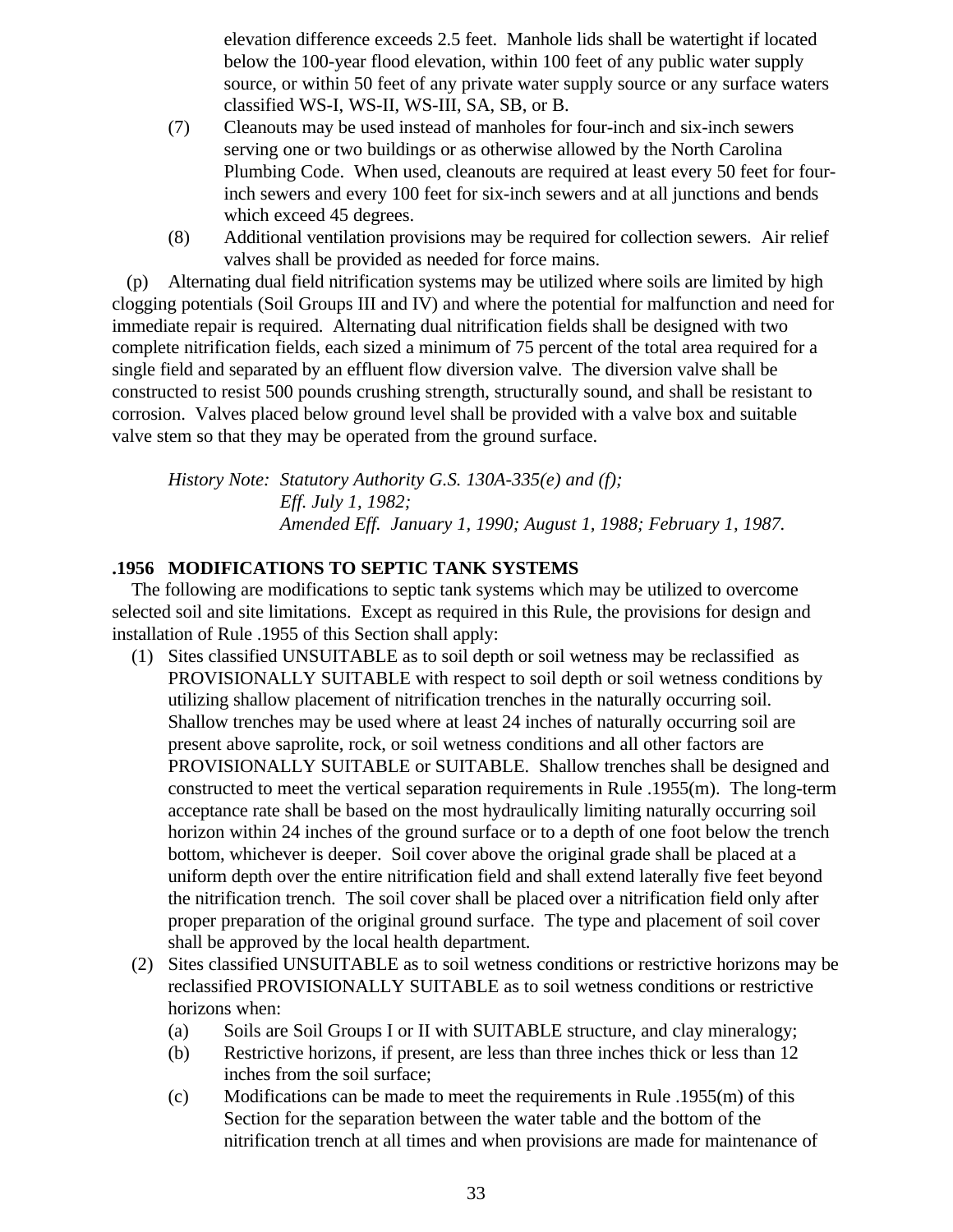the drainage systems;

- (d) Easements are recorded and have adequate width for egress and ingress for maintenance of drainage systems serving two or more lots;
- (e) Maintenance of the drainage system is made a condition of any permit issued for the use or operation of a sanitary sewage system; and
- (f) Drainage may be used in other types of soil when the requirements of Rule .1957(c) in this Section are met.
- (3) Modified nitrification trenches or lines, including large diameter pipe (greater than four inches I.D.), specially designed porous block systems may be permitted by the local health department.
	- (a) Gravelless nitrification trench systems may be substituted for conventional trench systems on any site found to be suitable or provisionally suitable in accordance with Rules .1940 to .1948 to eliminate the need for gravel, minimize site disturbance, or for other site planning considerations. Gravelless nitrification trench systems shall not be used, however, where wastes contain high amounts of grease and oil, such as restaurants.
		- (i) Large diameter pipe systems shall consist of eight-inch or ten-inch (inside diameter), corrugated, polyethylene tubing encased in a nylon, polyester, or nylon/polyester blend filter wrap installed in a nitrification trench, 12 or more inches wide and backfilled with soil classified as soil group I, II, or III. Nitrification area requirement shall be determined in accordance with Rules .1955(b) and .1955(c), or in Rule .1956 (4)(b), Table III of this Section, when applicable, with eight-inch tubing considered equivalent to a two-foot-wide conventional trench and ten-inch tubing considered equivalent to a two and one-half-foot-wide conventional trench. The longterm acceptance rate shall not exceed 0.8 gallons per day per square foot. Tubing and fittings shall comply with the requirements of ASTM F-667, which has been adopted by reference in accordance with G.S. 150B-14(c). Copies of the standards may be inspected in and copies obtained from the Division of Environmental Health, P. O. Box 27687, Raleigh, NC 27611- 7687. The corrugated tubing shall have two rows of holes, each hole between three-eighths and one-half-inch in diameter, located 120 degrees apart along the bottom half of the pipe (each 60 degrees from the bottom center line) and staggered so that one hole is present in the valley of each corrugation. The tubing shall be marked with a visible top location indicator, 120 degrees away from each row of holes. Filter wrap shall be spun, bonded, or spunlaced nylon, polyester, or nylon/polyester blend nylon filter wrap meeting the following minimum requirements:

| Unit Weight:                                           | $Oz/yd^2 = 1.0$ |
|--------------------------------------------------------|-----------------|
| <b>Sheet Grab Tensile:</b>                             | MD - 23 lbs.    |
| Trapezoid Tear:                                        | $MC - 6.2$ lbs. |
| XD - 5.1 lbs.                                          |                 |
| <b>Mullen Burst:</b>                                   | $PSI = 40$      |
| KPa = 276                                              |                 |
| Frazier Air Perm, CFM/ft @ 0.5 "H <sub>2</sub> O: 500" |                 |
|                                                        |                 |

Corrugated Tubing shall be covered with filter wrap at the factory and each joint shall be immediately encased in a black polyethylene sleeve which shall continue to encase the large diameter pipe and wrap until just prior to installation in the trench. Large diameter pipe systems shall be installed in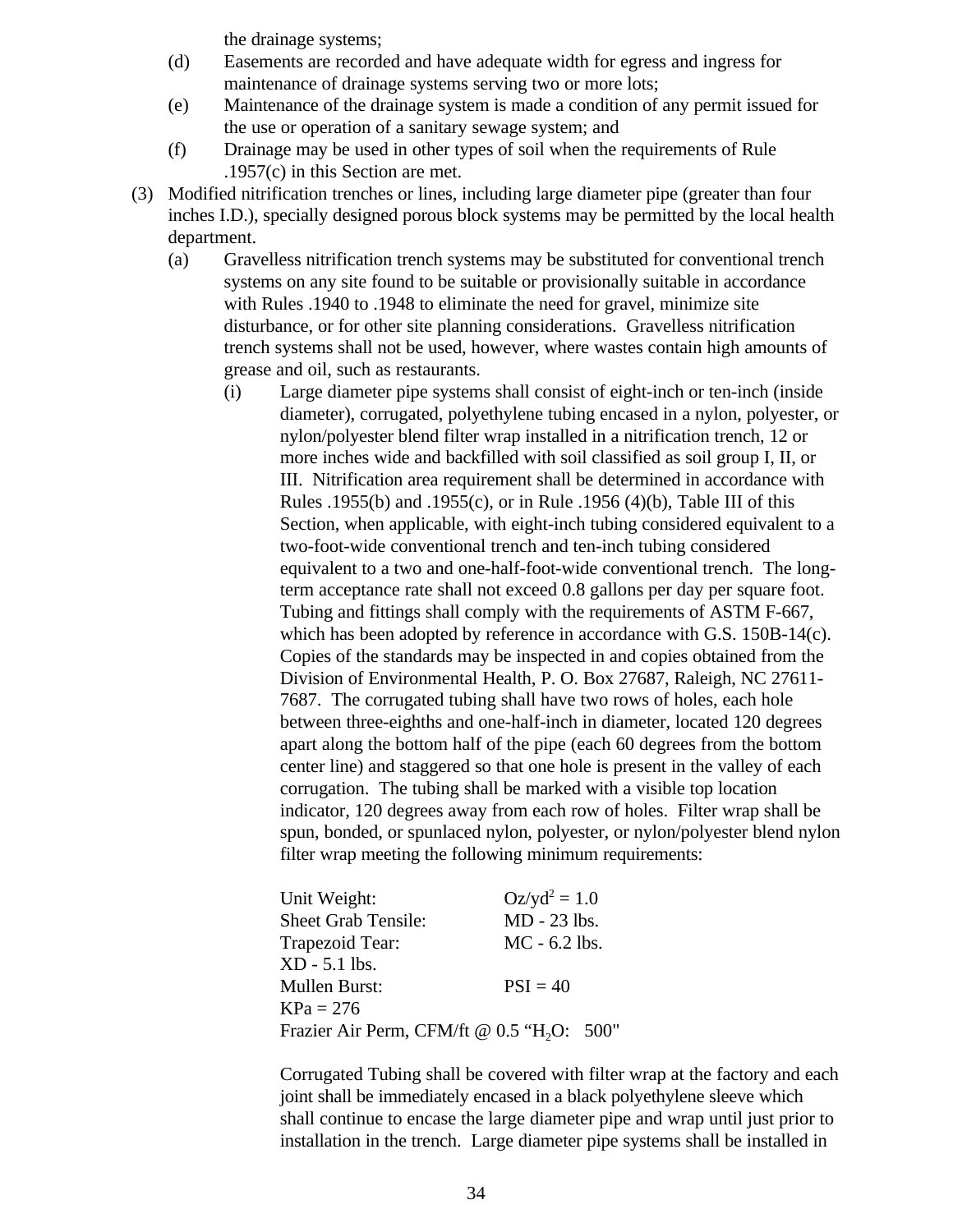accordance with this Rule and the manufacturer's guidelines. The trench bottom and pipe shall be level (with a maximum fall of one inch in 100 feet). Filter wrap encasing the tubing shall not be exposed to sunlight (ultraviolet radiation) for extended periods. Rocks and large soil clumps shall be removed from backfill material prior to being used. Clayey soils (soil group IV) shall not be used for backfill. The near end of the large diameter pipe shall have an eight-inch by four-inch offset adaptor (small end opening at top) suitable for receiving the pipe from the septic tank or distribution device and making a mechanical joint in the nitrification trench.

- (ii) A Prefabricated, Permeable Block Panel System (PPBPS), utilizing both horizontal and vertical air chambers and special construction to promote downline and horizontal distribution of effluent, may be used under the following conditions;
	- (A) the soil and site criteria of this Section shall be met;
	- (B) in calculating the required linear footage for a PPBPS's nitrification field, the linear footage for the nitrification line as determined in Rule .1955(b) and (c), or in Rule .1956(4)(b), Table III when applicable, shall be multiplied by 0.5 for a 16 inch PPBPS;
	- (C) installation of the PPBPS shall be in accordance with these rules except:
		- (I) the PPBPS trench shall be located not less than eight feet on centers;
		- (II) the installation shall be in accordance with the manufacturers' specifications; and
		- (III) the sidewalls of nitrification trenches placed in Group IVa soils shall be raked to open pores which were damaged or sealed during excavation;
	- (D) where design sewage flow is more than 480 gallons per day, the system shall be pressure-dosed; and
	- (E) the long-term acceptance rate shall not exceed 0.8 gallons per day per square foot.
- (b) Other types of nitrification trenches or lines may be approved by the local health department on a site-specific basis provided substantiating data in accordance with Rule .1948(c) are submitted which indicate that the proposed nitrification trench or line will perform equal to or better than a conventional trench or line.
- (4) Sites classified UNSUITABLE as to soil wetness conditions because of the presence of lateral water movement may be reclassified PROVISIONALLY SUITABLE as to soil wetness conditions when such water is intercepted and diverted to prevent saturation of the soil absorption system.
- (5) Stable slopes greater than 30 percent may be reclassified as PROVISIONALLY SUITABLE when:
	- (a) The soil characteristic can be classified as SUITABLE or PROVISIONALLY SUITABLE to a depth of at least one foot below the bottom of the nitrification trench at the upslope side of the trench;
	- (b) Surface water runoff is diverted around the nitrification field if necessary to prevent scouring or erosion of the soil over the field; and
	- (c) The finished grade over the nitrification site is returned to the original topography and adequately seeded, unless otherwise specified by the local health department.

 (6) Sites classified UNSUITABLE as to soil depth, with saprolite present, may be reclassified PROVISIONALLY SUITABLE as to soil depth when the provisions of this Paragraph are met.

(a) An investigation of the site using pits or trenches at locations and to depths specified by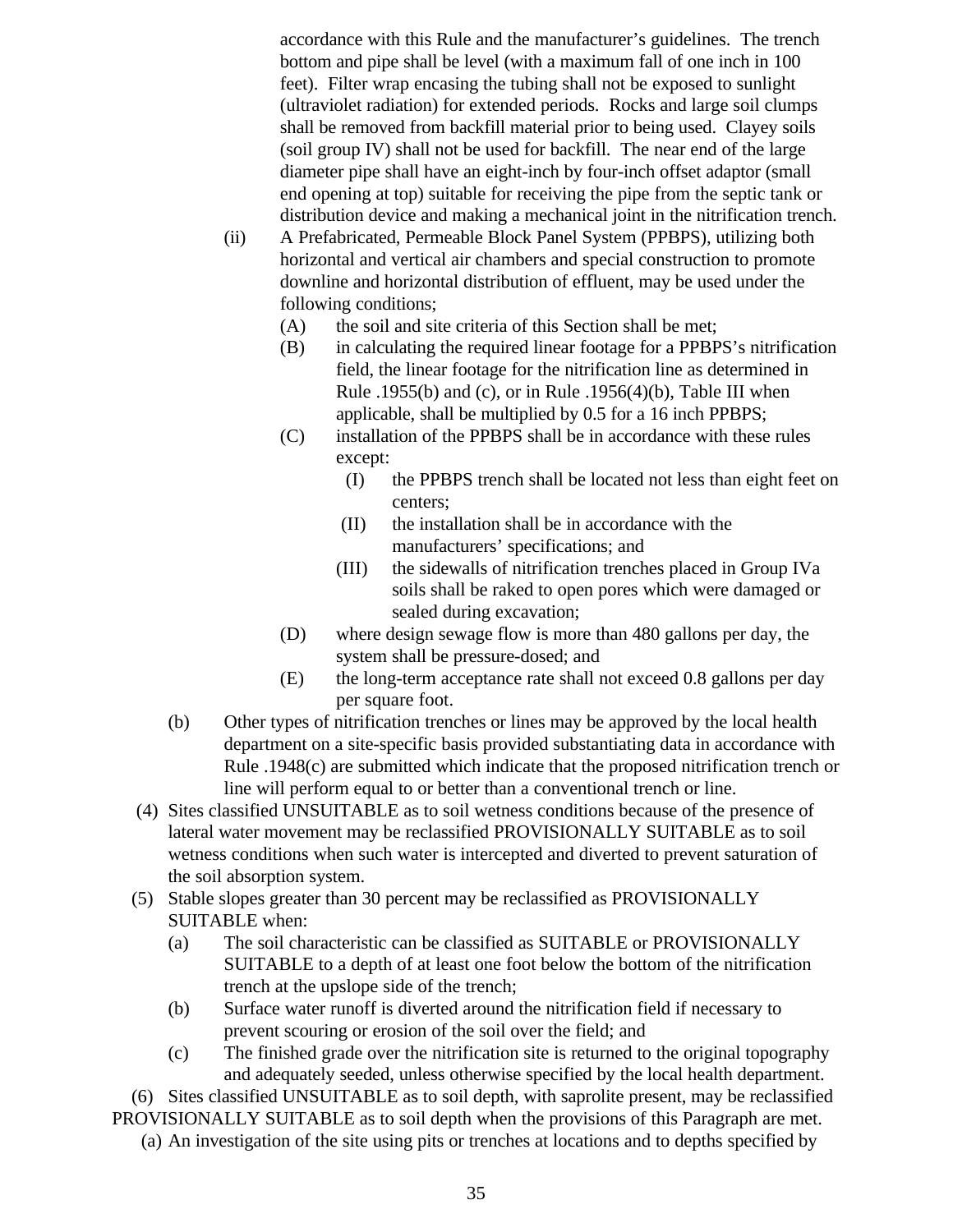the local health department shall be conducted. The following physical properties and characteristics must be present:

- (i) the saprolite shall be weathered from acidic (granite, gneiss, or schist) parent rock types of metamorphic or igneous origin;
- (ii) the saprolite texture shall be suitable and saprolite shall have less then 20 percent clay;
- (iii) clay mineralogy shall be suitable;
- (iv) the saprolite consistence shall be loose, friable to very friable when moist as determined in place and nonsticky or nonplastic when wet;
- (v) the saprolite shall be overlain by at least one foot of SUITABLE or PROVISIONALLY SUITABLE naturally occurring soil; and
- (vi) the saprolite shall have no continuous joints or fractures relic of parent rock to a depth two feet below the proposed trench bottom.
- (b) Table III shall be used in determining the long-term acceptance rate for septic tank systems installed pursuant to Paragraph (6) of this Rule. The long-term acceptance rate shall be based on the most hydraulically limiting, naturally occurring saprolite to a depth of two feet below trench bottom.

|                  |                         | <b>TABLE III</b>  |            |                        |  |
|------------------|-------------------------|-------------------|------------|------------------------|--|
| <b>SAPROLITE</b> | <b>SAPROLITE</b>        |                   |            | <b>LONG-TERM</b>       |  |
| <b>GROUP</b>     | <b>TEXTURAL CLASSES</b> |                   |            | <b>ACCEPTANCE RATE</b> |  |
|                  |                         |                   |            | $\text{gpd/ft}^2$      |  |
|                  | Sands                   | Sand              |            | $0.6 - 0.5$            |  |
|                  |                         | <b>Loamy Sand</b> |            | $0.5 - 0.4$            |  |
| Н                | Coarse Loams            |                   | Sandy Loam | $0.4 - 0.3$            |  |
|                  | (With less)             | Loam              |            | $0.3 - 0.1$            |  |
|                  | than $20\%$ clay)       |                   |            |                        |  |

If a low pressure pipe system is used, the long term acceptance rate in Table III shall be reduced by one-half and the system shall be designed in accordance with Rule .1957(a) of this Section, except that Rule. 1957 (a)(2)(B) and Rule .1957(a)(3) shall not apply. Saprolite textural classifications shall be determined from disturbed materials and determined by Rule  $.1941(a)(1)$ . The local health department may require low-pressure distribution in conventional nitrification trenches, or other modifications available under this rule, to insure adequate effluent treatment and disposal.

- (c) Only ground absorption systems with a design daily flow of 480 gallons or less shall be installed on sites reclassified pursuant to this Paragraph [Rule .1956(4)].
- (d) The nitrification field shall be constructed using nitrification trenches with a maximum width of three feet and a maximum depth of two feet on the downslope side of the nitrification trench. The bottom of a nitrification trench shall be a minimum of two feet above rock or saprolite that does not meet the requirements of Subparagraph (6)(a) of this Rule. However, where SUITABLE or PROVISIONALLY SUITABLE soil underlies the trench bottom, this separation distance may be reduced by subtracting the actual soil depth beneath the trench bottom from 24 inches to establish the minimum separation distance from the trench bottom to rock.
- (e) The bottom of any nitrification trench shall be a minimum of two feet above any wetness condition.
- (f) Surface and subsurface interceptor drains may be required.
- (g) Exceptions to the provisions of Rule .1950(a) found in Rule .1950 and .1951 shall not apply to systems installed pursuant to this Paragraph [Rule .1956(4)].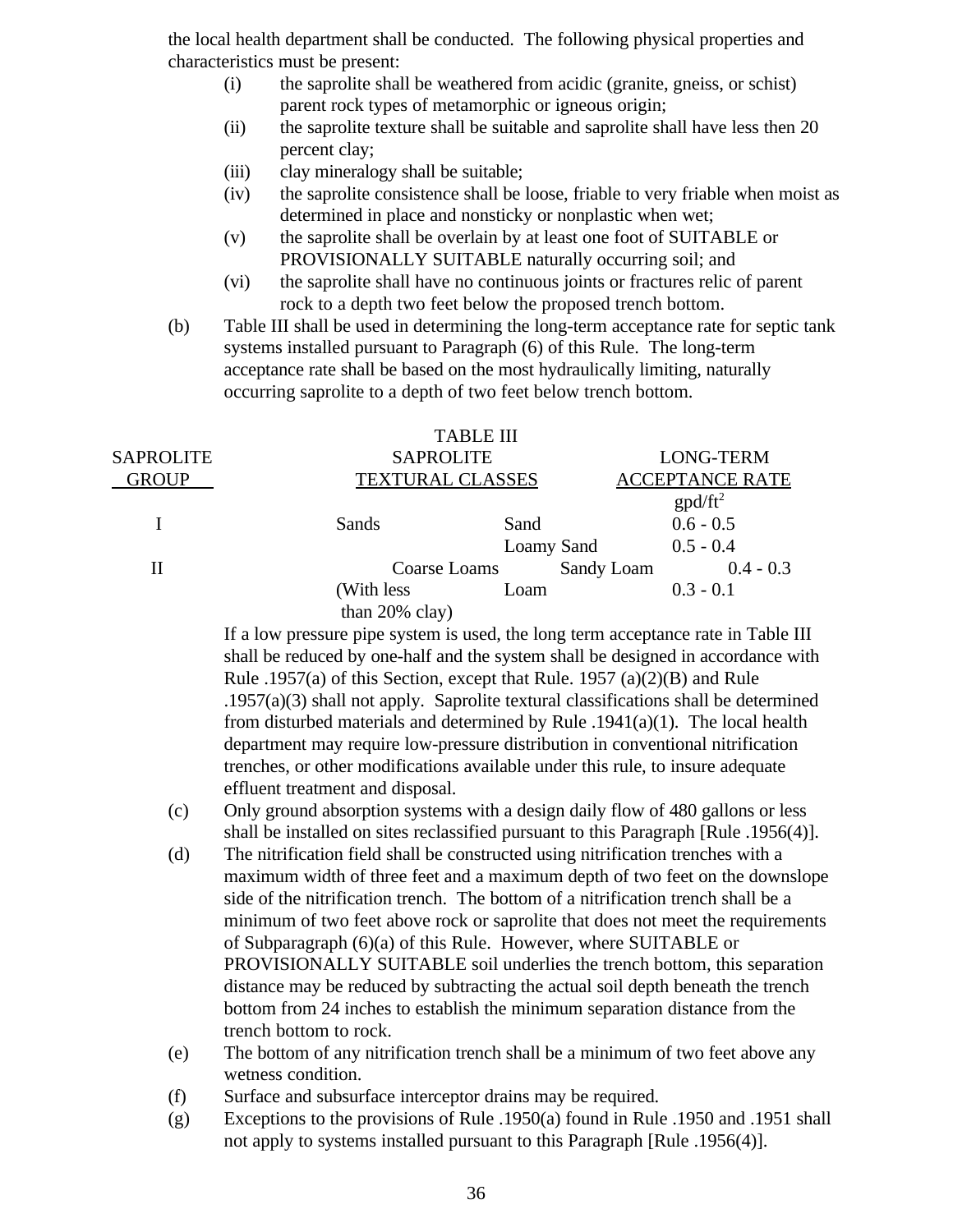*History Note: Statutory Authority G.S. 130A-335(e) and (f); Eff. July 1, 1982; Amended Eff. January 1, 1990; August 1, 1988; October 1, 1983*.

## **.1957 DESIGN CRITERIA FOR DESIGN OF ALTERNATIVE SEWAGE SYSTEMS**

 (a) LOW-PRESSURE PIPE SYSTEMS: Low-pressure (LLP) systems with two to five-foot pressure head may be utilized on sites which are SUITABLE or PROVISIONALLY SUITABLE for conventional or modified systems and on sites where soil and site conditions prohibit the installation of a conventional or modified septic tank system if the requirements of this Paragraph are met.

- (1) The LPP shall consist of the following basic components:
	- (A) a network of small-diameter (one inch to two inches) perforated PVC 160 psi pipe or equivalent placed in naturally occurring soil at shallow depths (generally 12 to 18 inches) in narrow trenches not less than eight inches in width and spaced not less than five feet on center. Trenches shall include at least five inches of washed stone or washed gravel below the pipe and two inches above the pipe; and four inches of soil cover.
	- (B) a properly designed, two-compartment septic tank or other approved pretreatment system and a pumping or dosing tank;
	- (C) a watertight supply manifold pipe, of Schedule 40 PVC or equivalent, for conveying effluent from the dosing chamber to the low-pressure network.
- (2) The soil and site criteria for LPP systems shall meet the following minimum requirements:
	- (A) LPP nitrification fields shall not be installed on slopes in excess of ten percent unless special design procedures to assure proper distribution of effluent over the nitrification field are approved. Landscaping of the LPP distribution field shall be constructed to shed rainwater or runoff. All other requirements of Rule .1940 of this Section shall be met.
	- (B) Site suitability for an LPP system shall be based on the first 24 inches of soil beneath the naturally occurring soil surface. This 24 inches shall consist of SUITABLE or PROVISIONALLY SUITABLE soil as determined in accordance with Rules .1941 through .1944 and .1956 of this Section.
	- (C) Location of the septic tank, other approved pretreatment unit, pumping or dosing chamber, and nitrification field shall be in accordance with Rule .1950 of this Section. Horizontal distances from the nitrification field shall be measured from a margin two and one-half feet beyond the lateral and manifold pipes.
	- (D) There shall be no soil disturbance of the site or repair area for an LPP system except the minimum required for installation.
	- (E) The available space requirements of Rule .1945 of this Section shall apply.
- (3) Table IV shall be used in determining the long-term application rate for LPP systems. The long-term acceptance rate shall be based on the most hydraulically limiting, naturally occurring soil horizon within two feet of the ground surface or to a depth of one foot below the trench bottom, whichever is deeper.

|                   | TABLE IV                     |                        |
|-------------------|------------------------------|------------------------|
| <b>SOIL GROUP</b> | <b>SOIL TEXTURAL CLASSES</b> | LONG-TERM              |
|                   | (USDA CLASSIFICATION)        | <b>ACCEPTANCE RATE</b> |
|                   |                              | <u>gpd/ft</u>          |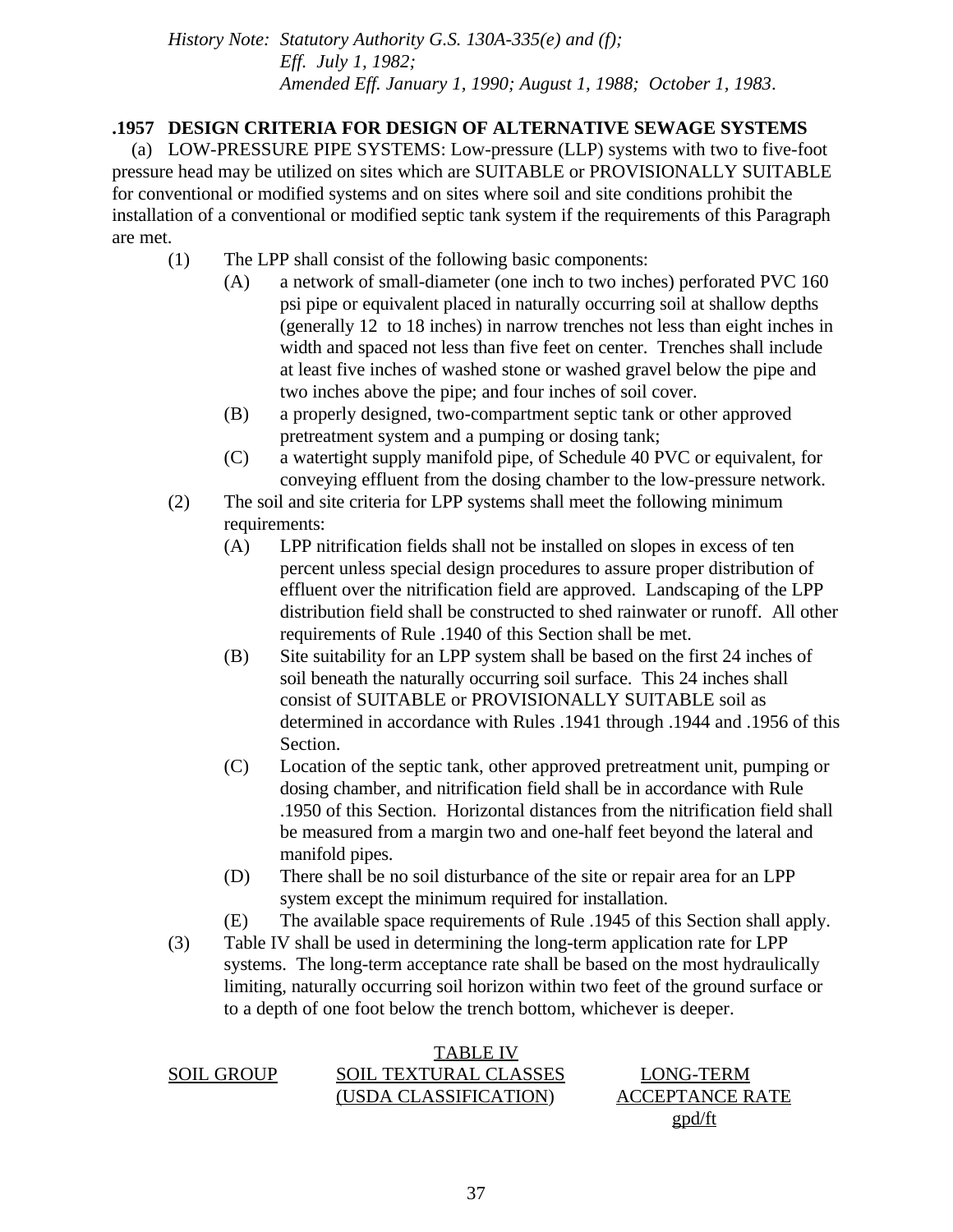| I        | Sands<br>(With S or PS<br>structure and<br>clay mineralogy)        | Sand<br>Loamy Sand                                                          | $0.6 - 0.4$  |
|----------|--------------------------------------------------------------------|-----------------------------------------------------------------------------|--------------|
| $\rm II$ | Coarse Loams<br>(With S or PS<br>structure and<br>clay mineralogy) | Sandy Loam<br>Loam                                                          | $0.4 - 0.3$  |
| Ш        | Fine Loams<br>(With S or PS<br>structure and<br>clay mineralogy)   | Sandy Clay Loam<br>Silt Loam<br>Clay Loam<br><b>Silty Clay Loam</b><br>Silt | $0.3 - 0.15$ |
| IV       | Clays<br>(With S or PS<br>structure and<br>clay mineralogy)        | Sandy Clay<br><b>Silty Clay</b><br>Clay                                     | $0.2 - 0.05$ |

The long-term acceptance rate shall not exceed the mean rate for the applicable soil group for food service facilities, meat markets, and other places of business where accumulation of grease can cause premature failure of a soil absorption system. Long-term acceptance rates up to the maximum for the applicable soil group may be permitted for facilities where data from comparable facilities indicates that the grease and oil content of the effluent will be less than 30 mg/1 and the chemical oxygen demand (COD) will be less than 500 mg/1.

- (4) In calculating the number of square feet for the nitrification field, the design sewage flow shall be divided by the long-term acceptance rate from Table IV. In calculating the minimum length of trenches in the LPP system, the total square footage of the nitrification field shall be divided by five feet.
- (5) Low-pressure systems shall be designed for uniform distribution of effluent. The trenches shall be level and parallel to the ground elevation contours.
	- (A) The maximum lateral length shall yield no more than a ten-percent difference in discharge rate between the first and last hole along the lateral.
	- (B) Minimum hole size shall be 5/32-inch for at least two-thirds of the field lateral lines. Smaller holes (no less than 1/8-inch) may be used in no more than one-third of the lateral lines where necessary to balance flow distribution on sloping sites. However, for systems serving restaurants, foodstands, meat markets, and other establishments where effluent is expected to have a high clogging potential, the minimum hole size shall be 5/32-inch.
	- (C) Maximum hole space shall be as follows: Soil Group I, five feet; Soil Group II, six feet; Soil Group III, eight feet; and Soil Group IV, ten feet.
	- (D) The following design provisions are required for sloping sites: (i) Separately valved manifolds are required for all subfield segments where the elevation difference between the highest and lowest laterals exceeds three feet. (ii) The hole spacing, hole size or both, shall be adjusted to compensate for relative head differences between laterals branching off a common supply manifold and to compensate for the bottom lines receiving more effluent at the beginning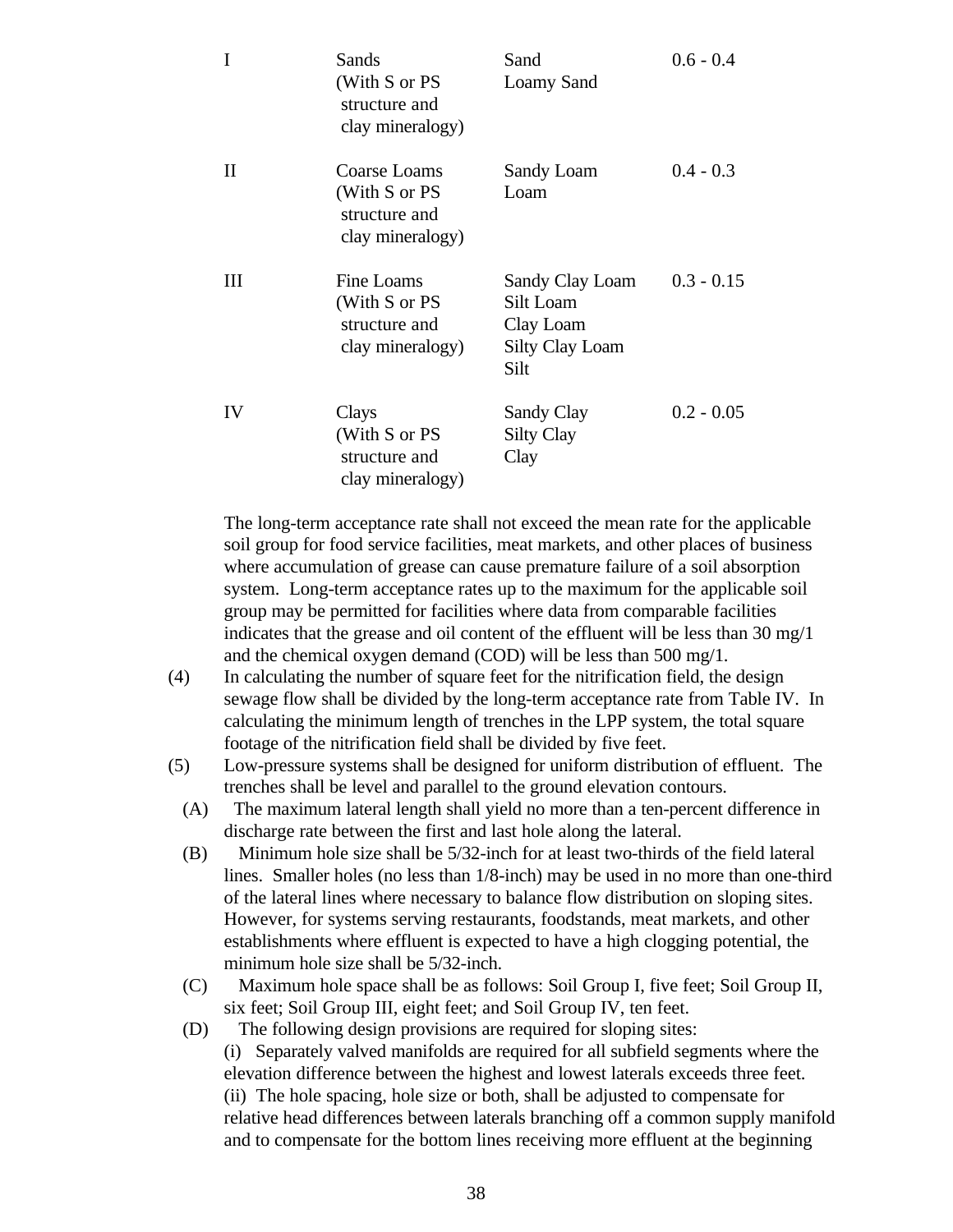and end of a dosing cycle. The lateral network shall be designed to achieve a ten to 30 percent higher steady state (pipe full) flow rate into the upper lines, relative to the lower lines, depending on the amount of elevation difference. (iii) Maximum elevation difference between the highest and lowest laterals in a field shall not exceed ten feet unless the flow is hydraulically split between subfield segments without requiring simultaneous adjustment of multiple valves.

- (E) Turn-ups shall be provided at the ends of each lateral, constructed of Schedule 40 PVC pipe or equivalent, and protected with sleeves of larger diameter pipe (six inches or greater). Turn-ups and sleeves shall be cut off and capped at or above the ground surface, designed to be protected from damage, and easily accessible.
- (F) The supply manifold shall be sized large enough relative to the size and number of laterals served so that friction losses and differential entry losses along the manifold do not result in more than a 15 percent variation in discharge rate between the first and last laterals.

(i) The ratio of the supply manifold inside cross sectional area to the sum of the inside cross sectional areas of the laterals served shall exceed 0.7:1.

(ii) The reduction between the manifold and connecting laterals shall be made directly off the manifold using reducing tees.

(iii) Cleanouts to the ground surface shall be installed at the ends of the supply manifold.

- (G) Gate valves shall be provided for pressure adjustment at the fields whenever the supply line exceeds 100 feet in length. Valves shall be readily accessible from the ground surface and adequately protected in valve boxes.
- (6) Septic tanks, pump tanks, pump dosing systems, siphons, and siphon dosing tanks shall be provided in accordance with Rule .1952 of this Section.
- (A) Design flow rate shall be based upon delivering two feet to five feet of static pressure head at the distal end of all lateral lines.
- (B) Dose volume shall be between five and ten times the liquid capacity of the lateral pipe dosed, plus the liquid capacity of the portions of manifold and supply lines which drain between doses.

 (b) FILL SYSTEM: A fill system (including new and existing fill) is a system in which all or part of the nitrification trench(es) is installed in fill material. A fill system, including an existing fill site, may be approved where soil and site conditions prohibit the installation of a conventional or modified septic tank system if the requirements of this Paragraph are met.

- (1) Fill systems may be installed on sites where at least the first 18 inches below the naturally occurring soil surface consists of soil that is suitable or provisionally suitable with respect to soil structure and clay mineralogy, and where organic soils, restrictive horizons, saprolite or rock are not encountered. Further, no soil wetness condition shall exist within the first 12 inches below the naturally occurring soil surface and a groundwater lowering system shall not be used to meet this requirement. Fill systems shall not be utilized on designated wetlands unless the proposed use is specifically approved in writing by the designating agency. The following requirements shall also be met:
- (A) Nitrification trenches shall be installed with at least 24 inches separating the trench bottom and any soil horizon unsuitable as to soil structure, clay mineralogy, organic soil, rock or saprolite. However, if a low pressure pipe system is used, the minimum separation distance shall be 18 inches.
- (B) Nitrification trenches shall be installed with at least 18 inches separating the trench bottom and any soil wetness condition. This separation requirement for soil wetness conditions may be met with the use of a groundwater lowering system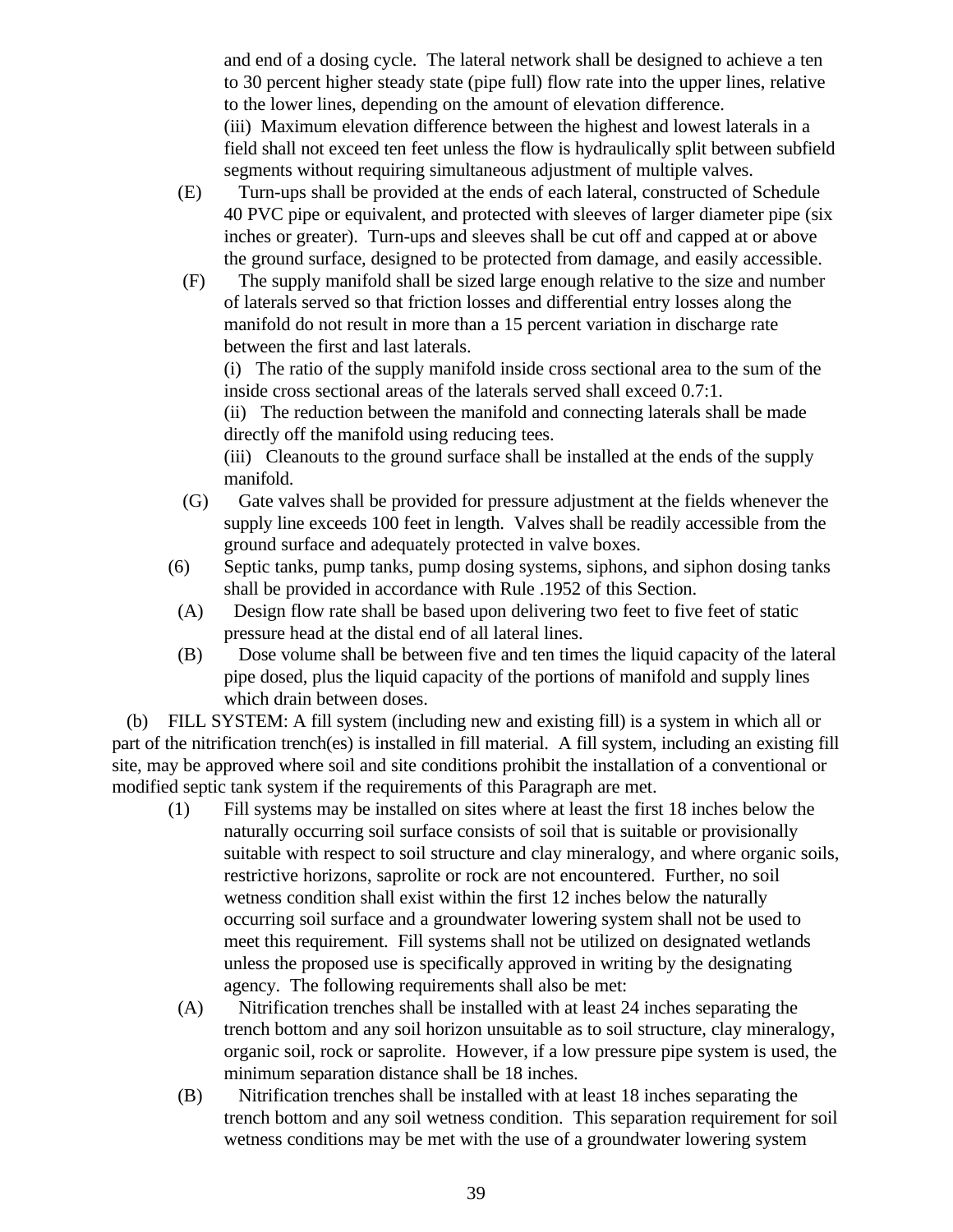only in Soil Groups I and II, with suitable structure and clay mineralogy. However, if a low pressure pipe system is used, the minimum separation distance shall be 12 inches.

- (C) Systems shall be installed only on sites with uniform slopes less than 15 percent. Storm water diversions and subsurface interceptor drains or swales may be required upslope of the system.
- (D) The long-term acceptance rate shall be based on the most hydraulically limiting soil horizon within 18 inches of the naturally occurring soil surface or to a depth one foot below the trench bottom, whichever is deeper. The lowest long-term acceptance rate for the applicable soil group shall be used for systems installed pursuant to this Rule. The long-term acceptance rate shall not exceed 0.8 gallons per day for gravity distribution or 0.4 gallons per day for low-pressure pipe systems.
- (E) If the fill system uses low-pressure pipe distribution, all the requirements of Paragraph (a) of this Rule, except Paragraph (a)(2)(B), shall apply. Systems with a design daily flow greater than 480 gallons per day shall use low-pressure pipe distribution.
- (F) Fill material shall have such soil texture to be classified as sand or loamy sand (Soil Group I) up to the top of the nitrification trenches. The final six inches of fill used to cover the system shall have a finer texture (such as Group II, III) for the establishment of a vegetative cover. Existing fill material shall have no more than ten percent by volume of fibrous organics, building rubble, or other debris and shall not have discreet layers containing greater than 35 percent of shell fragments.
- (G) Where fill material is added, the fill material and the existing soil shall be mixed to a depth of six inches below the interface. Heavy vegetative cover or organic litter shall be removed before the additional fill material is incorporated.
- (H) The fill system shall be constructed as an elongated berm with the long axis parallel to the ground elevation contours of the slope.
- (I) The side slope of the fill shall not exceed a rise to run ratio of 1:4.
- (J) The outside edge of the nitrification trench shall be located at least five feet horizontally from the top of the side slopes.
- (K) The fill system shall be shaped to shed surface water and shall be stabilized with a vegetative cover against erosion.
- (L) The setback requirements shall be measured from the projected toe of a 1:4 side slope.
- (M) The available space requirements of Rule .1945 of this Section shall apply.
- (2) An existing fill site that does not meet the requirements of Paragraph  $(b)(1)$  of this Rule may be utilized for a sanitary sewage system if the following requirements are met:
- (A) Substantiating data are provided by the lot owner (if not readily available to the local health department) indicating that the fill material was placed on the site prior to July 1, 1977.
- (B) The fill material placed on the site prior to July 1, 1977 shall have such soil texture to the be classified as sand or loamy sand (Group I) for a depth of at least 24 inches below the existing ground surface. This fill material shall have no more than ten percent by volume of fibrous organics, building rubble, or other debris. This fill shall not have discreet layers containing greater than 35 percent of shell fragments. However, if at least 24 inches of Group I fill material was in place prior to July 1, 1977, additional fill with soil texture classified as Group I may be added to meet the separation requirements of Paragraph (b)(2)(D) of this Rule.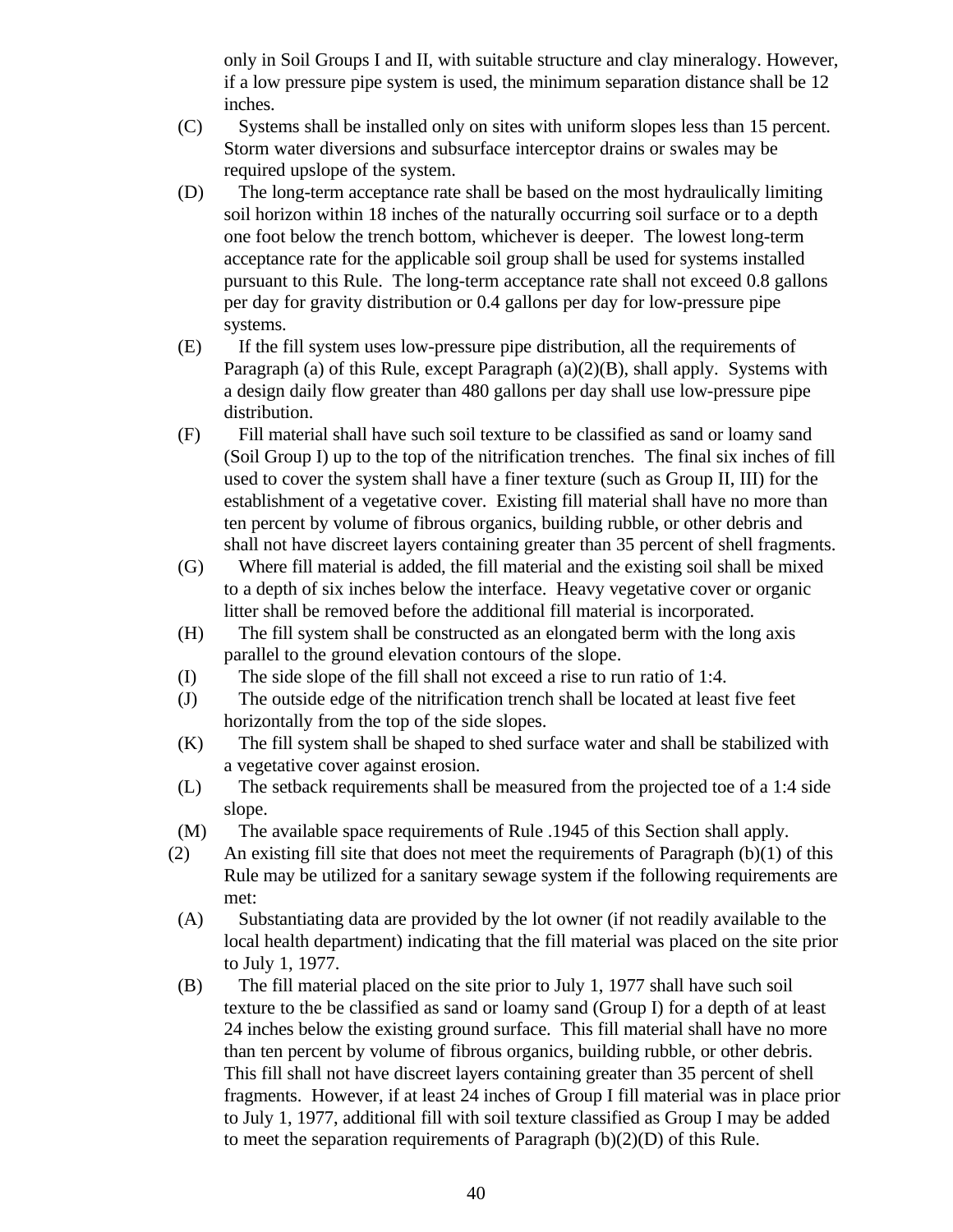- $(C)$  Soil wetness conditions, as determined by Rule .1942(a) in this Section, are 18 inches or greater below the ground surface of the fill placed on the lot prior to July 1, 1977. This requirement shall be met without the use of a groundwater lowering system.
- (D) Low-pressure pipe distribution shall be used and shall meet all the requirements of Paragraph (a) of this Rule, except (a)(2)(B). The long-term acceptance rate shall not exceed 0.4 gallons per day per square foot. Nitrification trenches shall be installed with at least 24 inches separating the trench bottom and any soil wetness condition or any soil horizon unsuitable as to soil structure, clay mineralogy, organic soil, rock, or saprolite. This separation requirement may be met by adding additional Group I soil, but shall not be met with the use of a groundwater lowering system. Where fill is to be added, the requirements of Paragraph  $(b)(1)(C)$ ,  $(F)$ ,  $(G)$ ,  $(H)$ ,  $(I)$ ,  $(J)$ ,  $(K)$ , and  $(L)$  shall also be met.
- (E) The available space requirements of Rule .1945 of this Section shall apply.
- (F) The design flow shall not exceed 480 gallons per day.
- (3) Other systems may be installed in fill if the requirements of Paragraph (c) of this Rule are met.

 (c) A site classified as UNSUITABLE which cannot be approved for a system in accordance with Rule .1956, and Paragraphs (a) or (b) of this Rule may be used for a ground absorption sewage treatment and disposal system if written documentation, including engineering, hydrogeologic, geologic, or soil studies, indicates to the local health department that the proposed system can reasonably be expected to function satisfactorily. Such sites shall be reclassified as PROVISIONALLY SUITABLE if the local health department determines that the adequate substantiating data indicates that:

- (1) a ground absorption system can be installed so that the effluent will receive adequate treatment;
- (2) the effluent will not contaminate ground water or surface water; and
- (3) the effluent will not be exposed on the ground surface or be discharged to surface waters where it could come in contact with people, animals, or vectors.

The State shall review the substantiating data if requested by the local health department.

*History Note: Statutory Authority G.S. 130A-335(e) and (f); Eff. July 1, 1982; Amended Eff. January 1, 1990.*

## **.1958 NON-GROUND ABSORPTION SEWAGE TREATMENT SYSTEMS**

 (a) Where an approved privy, an approved septic tank system, or a connection to an approved public or community sewage system is impossible or impractical, this Section shall not prohibit the state or local health department from permitting approved non-ground absorption treatment systems utilizing heat or other approved means for reducing the toilet contents to an inert or stabilized residue or to an otherwise harmless condition, rendering such contents non-infectious or non-contaminating. Alternative systems shall be designed to comply with the purposes and intent of this Section.

 (b) Holding tanks shall not be considered as an acceptable sewage treatment and disposal system and their use is prohibited, except when all the sewage is collected by an approved public management entity and properly disposed of in an approved sanitary sewage system.

 (c) Incinerating, composting, vault privies, and mechanical toilets shall be approved by the state agency or local health department only when all of the sewage will receive adequate treatment and disposal.

(d) Sewage recycling systems which discharge treated wastewater meeting the state drinking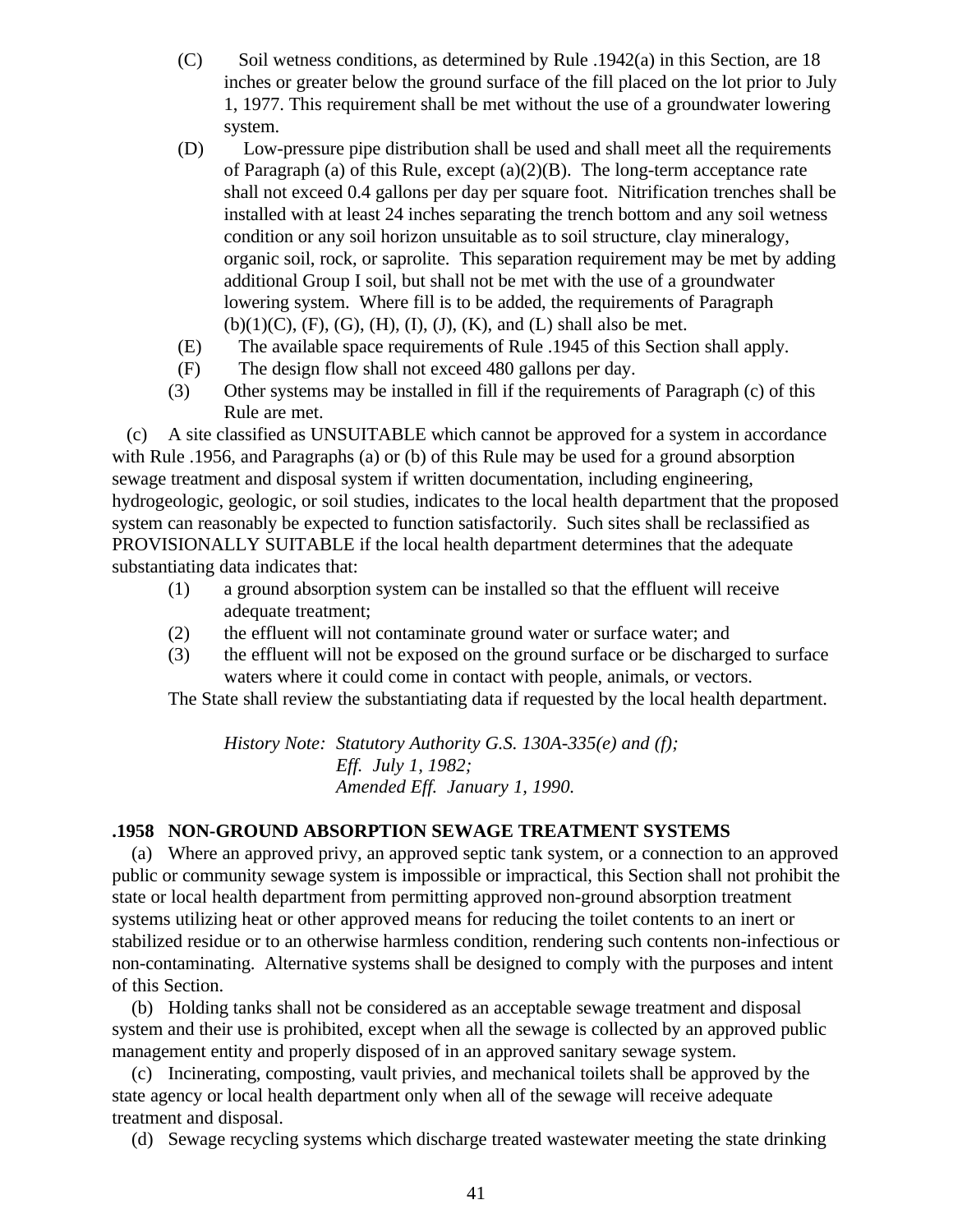water standards may be used only for toilet flushing and recycled sewage shall not be used for body contact or human consumption. Such systems must be specifically approved by the state or local health department.

 (e) Chemical or portable toilets for human waste may be used at mass gatherings, construction sites, and labor work camps. Chemical or portable toilets proposed for use at a labor work camp shall have an operation permit from the local health department upon a showing by the owner or controller that the chemical or portable toilet shall be maintained in a sanitary condition. Chemical or portable toilets shall have a watertight waste receptacle constructed of nonabsorbent, acid resistant, noncorrosive material. The chemical or portable toilet waste collected shall be discharged into an approved sewage treatment and disposal system.

*History Note: Statutory Authority G.S. 130A-335(e) and (f); Eff. July 1, 1982; Amended Eff. January 1, 1990.*

## **.1959 PRIVY CONSTRUCTION**

 (a) An "approved privy" shall consist of a pit, floor slab, and seat assembly housed in a building which affords privacy and reasonable protection from the weather.

- (1) The pit shall consist of an excavation at least 42 inches square and in no case shall the bottom of an excavation be closer than one foot from the seasonally high water table or rock.
- (2) The pit shall be properly curbed to prevent caving. In sandy or loose soil, the curb shall extend the full depth of the pit. In tight soils, partial curbing is acceptable if it prevents caving.
- (3) The privy floor slab shall be constructed of reinforced concrete. Where it is impractical to secure or construct reinforced concrete floor assemblies, wood construction will be accepted provided the floor slab is made of rough sub-flooring and covered with tight tongue-and-groove flooring or other type flooring materials to provide strength and prevent entrance of flies and mosquitoes to the privy pit. Where wood construction is used, floors shall be anchored to at least four-inch by four-inch sills. All wood material within 12 inches of finished grade should be treated to prevent rot and insect infestation.
- (4) Wood used for riser, seat assemblies, and the floor slab shall be tongue-and-groove or plywood (exterior or marine) material.
- (5) Privies shall not be used for the disposal of water-carried sewage.

*History Note: Statutory Authority G.S. 130A-335(e); Eff. July 1, 1982.*

## **.1960 MAINTENANCE OF PRIVIES**

 (a) Any person owning or controlling the property upon which a privy is located shall be responsible for these requirements:

- (1) The privy building shall afford a reasonable degree of protection from bad weather conditions.
- (2) When the pit becomes filled to within 18 inches of the top of the ground, the privy building shall be moved to a new pit and the old pit completely covered with earth.
- (3) If the pit caves in, a new pit shall be provided.
- (b) The tenant or person occupying the property shall be responsible for these requirements:
	- (1) The walls, floors, and seat of the privy and grounds immediately adjacent to the building shall be kept in a clean and decent condition.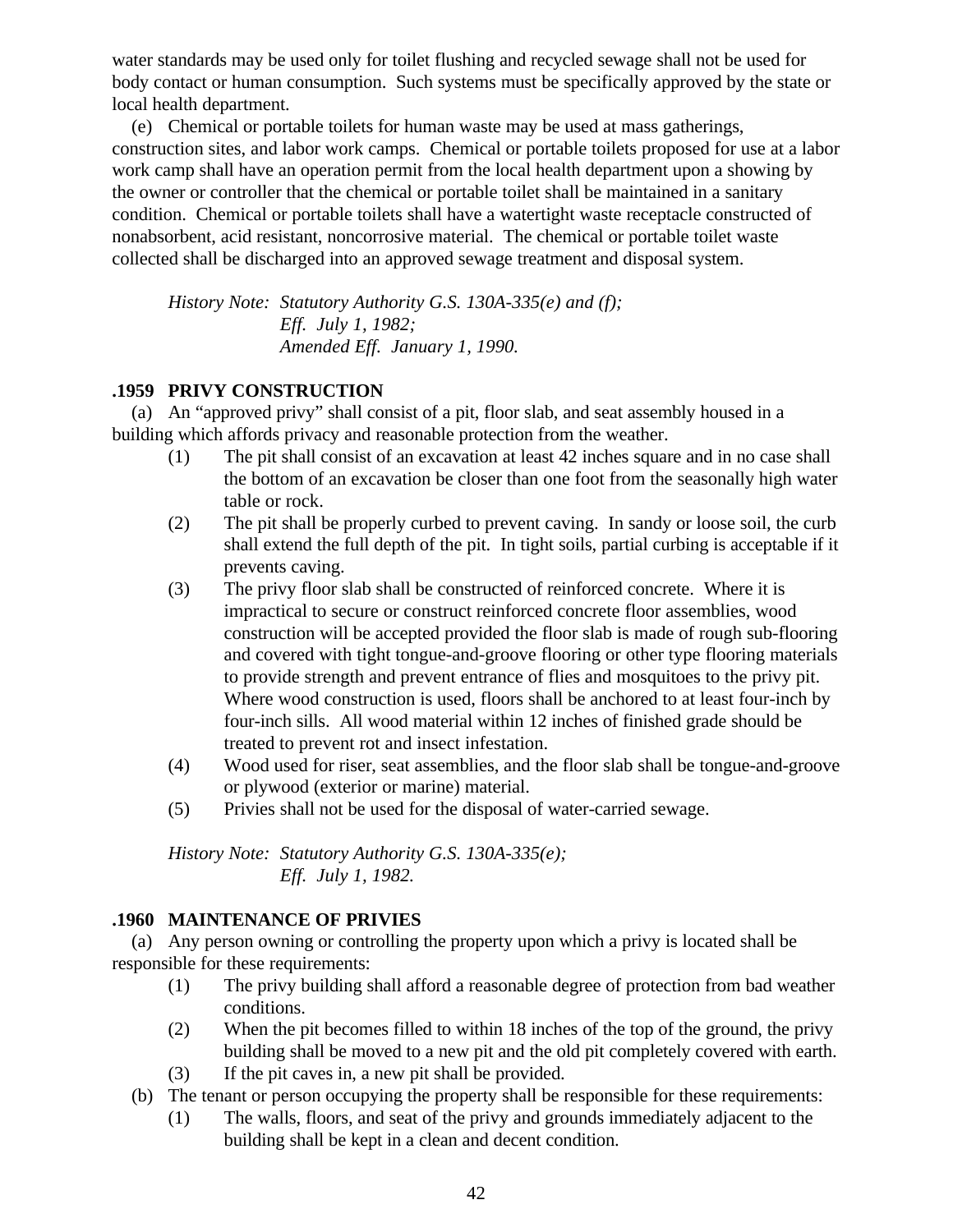- (2) Fowl and other animals shall not be harbored in the privy building.
- (3) Seat cover shall be hinged and closed at all times when the privy is not in use.
- (4) Flies shall be excluded from the pit at all times.
- (5) Ashes, garbage, and trash shall be kept out of the pit.

*History Note: Statutory Authority G.S. 130A-335(e) and (f); Eff. July 1, 1982; Amended Eff. January 1, 1990.*

## **.1961 MAINTENANCE OF SEWAGE SYSTEMS**

 (a) Any person owning or controlling the property upon which a ground absorption sewage treatment and disposal system is installed shall be responsible for the following items regarding the maintenance of the system:

- (1) Ground absorption sewage treatment and disposal systems shall be maintained at all times to prevent seepage or discharge of sewage or effluent to the surface of the ground or to surface waters.
- (2) Ground absorption sewage treatment and disposal systems shall be checked, and the contents of the septic tank removed, periodically to ensure proper operation of the system.

 (b) System management in accordance with Tables V(a) and V(b) shall be required for all systems installed or repaired after January 1, 1991. After January 1, 1991, system management in accordance with Tables V(a) and V(b) shall be required for all existing Type V and VI systems. After July 1, 1990, no improvement permit shall be issued for Type IV, Type V, or Type VI systems, unless a management entity of the type specified in Table V(b) is specifically authorized, funded, and operational to carry out this management program in the county or service district in which the proposed system is to be located. A contract shall be executed between the system owner and a management entity prior to the issuance of the Operation Permit. A condition of the Operation Permit shall be that a properly executed contract between the system owner and a management entity shall be in effect for as long as the system is in use. Inspections of the system shall be performed by a management entity at the frequency specified in Table V(b). The management entity shall report the results of their inspections to the local health department at the specified reporting frequency. However, where inspections indicate the need for system repairs, the management entity shall notify the local health department within 48 hours. The management entity shall be responsible for assuring routine maintenance procedures in accordance with the conditions of the Operation Permit

#### TABLE V(a)

| System<br>Classification | System<br>Description                                                                                | Permits<br>Required                          | System<br>Review<br>Frequency |
|--------------------------|------------------------------------------------------------------------------------------------------|----------------------------------------------|-------------------------------|
| Type I                   | a. Privy<br>b. Chemical toilet<br>c. Incinerating toilet<br>d. Other toilet system<br>e. Grease trap | Improvement<br>Permit<br>Operation<br>Permit | N/A                           |

#### LOCAL HEALTH DEPARTMENT RESPONSIBILITIES

Minimum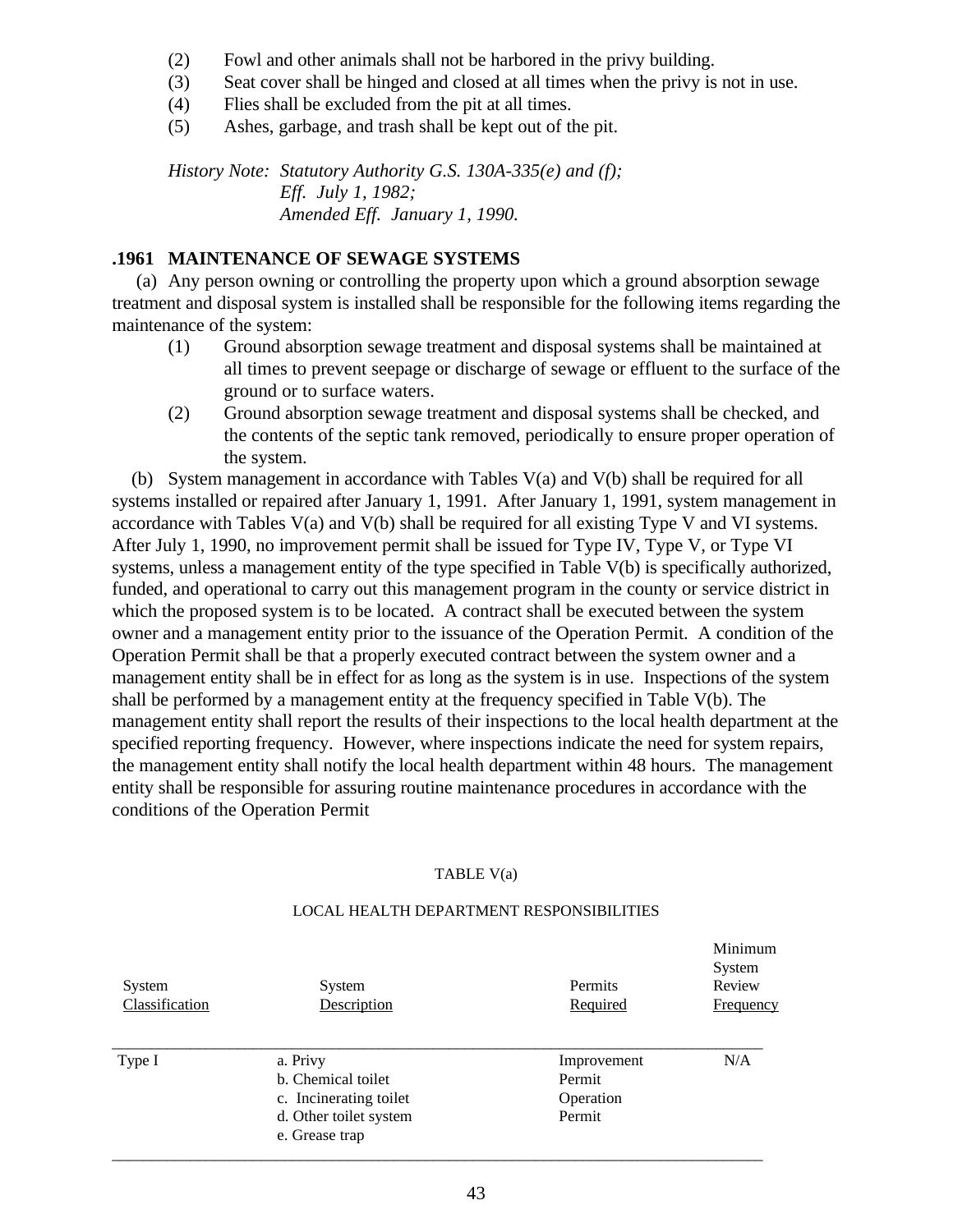| Type II                  | a. Conventional septic system<br>(single-family or 480 GPD<br>or less)                                                                                                                                                                                                    |                                           | Improvement<br>Permit                                                              | N/A    |
|--------------------------|---------------------------------------------------------------------------------------------------------------------------------------------------------------------------------------------------------------------------------------------------------------------------|-------------------------------------------|------------------------------------------------------------------------------------|--------|
|                          | b. Conventional septic system<br>with 750 linear feet of<br>nitrification line or less<br>c. Conventional system with<br>shallow placement                                                                                                                                |                                           | Certificate<br>of<br>Completion                                                    |        |
| Type III                 | a. Septic system<br>single effluent pump<br>b. Gravity mound<br>c. Dual gravity field<br>d. PPBPS system, gravity dosed<br>e. Large diameter pipe system<br>f. Other non-conventional<br>trench systems                                                                   |                                           | Improvement<br>Permit<br>Operation<br>Permit                                       | 5 yrs. |
| Type IV                  | a. LPP<br>b. Pressure mound<br>c. System with more than<br>1 pump or siphon<br>d. PPBPS system with pressure<br>distribution<br>e. Other trench systems with pressure<br>distribution<br>f. Open ditch drainage for 2 or more lots<br>g. Sand filter pretreatment systems |                                           | Improvement<br>Permit<br>Operation<br>Permit                                       | 3 yrs. |
| Type V                   | a. Pump drainage<br>b. Package treatment plants<br>c. Chemical treatment plants<br>d. Other mechanical, biological,<br>or chemical pretreatment systems<br>e. Any $> 3,000$ -GPD system with a<br>nitrification field designed for<br>$>1,500$ GPD                        |                                           | Improvement<br>Permit<br>Operation<br>Permit                                       | 2 yrs. |
| Type VI                  | a. Any $> 3,000$ GPD system<br>with mechanical, biological,<br>or chemical pretreatment<br>system<br>b. Wastewater reuse/recycle<br>c. Holding tanks                                                                                                                      |                                           | Improvement<br>Permit<br>Operation<br>Permit                                       | 1 yr.  |
|                          |                                                                                                                                                                                                                                                                           | TABLE V(b)                                |                                                                                    |        |
|                          |                                                                                                                                                                                                                                                                           | <b>MANAGEMENT ENTITY RESPONSIBILITIES</b> |                                                                                    |        |
| System<br>Classification | Management<br>Entity                                                                                                                                                                                                                                                      | Frequency                                 | Minimum System<br>Inspection/Maintenance Certified Reporting<br>Operator Frequency |        |

| Type I   | Owner | N/A | N/A | N/A |
|----------|-------|-----|-----|-----|
| Type II  | Owner | N/A | N/A | N/A |
| Type III | Owner | N/A | N/A | N/A |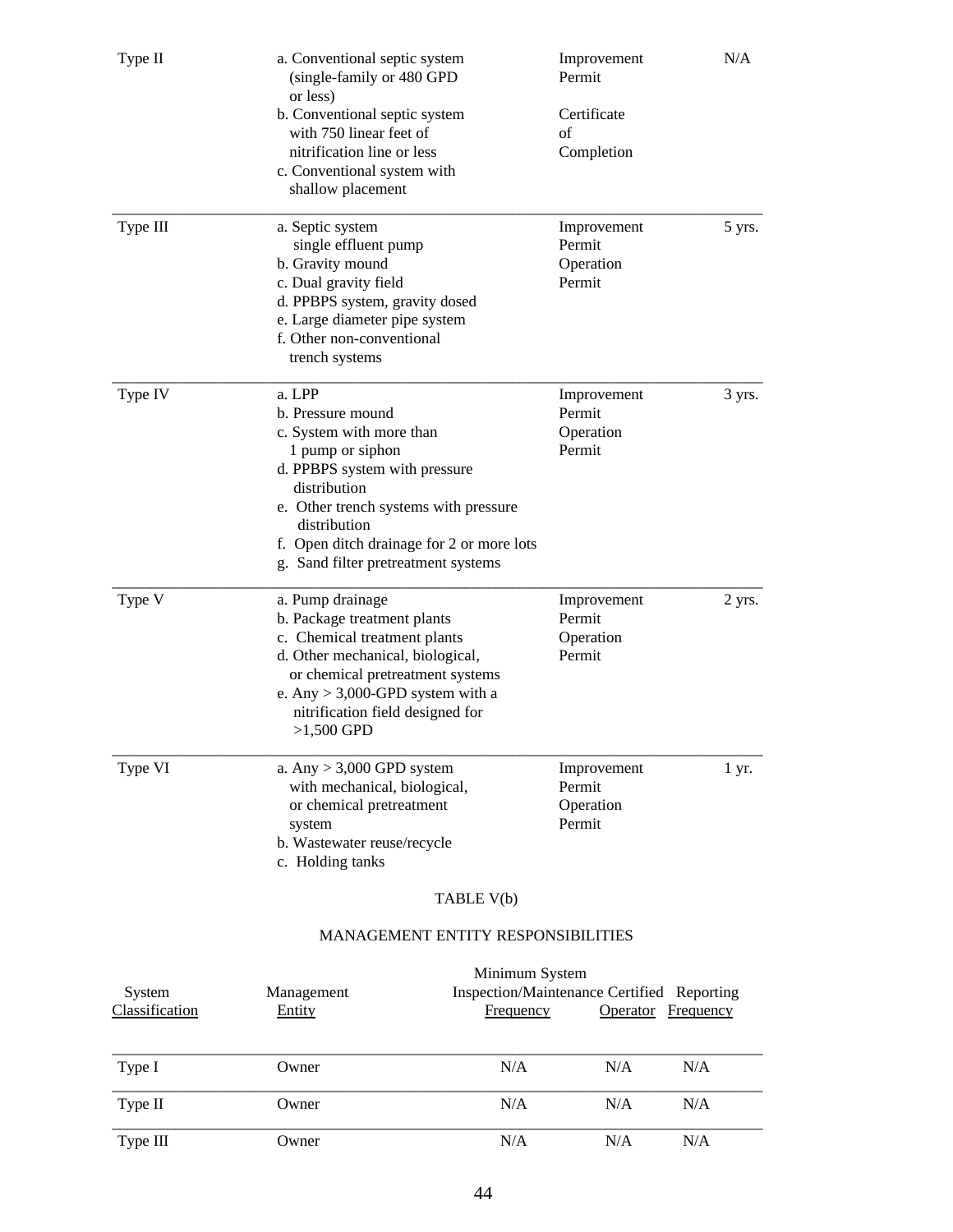| Type IV | Public Management<br>Entity<br><b>Certified Operator</b>                | 2/yr.                                                                                                                            | Optional | 1/yr. |
|---------|-------------------------------------------------------------------------|----------------------------------------------------------------------------------------------------------------------------------|----------|-------|
|         | Certified Installer                                                     |                                                                                                                                  |          |       |
| Type V  | Public Management<br>Entity<br>Certified Operator<br>(Type $V(c)$ only) | 12/yr                                                                                                                            | Required | 2/yr. |
| Type VI | <b>Public Management Entity</b>                                         | a. $1/wk(3000-10000$ GPD)<br>2/wk(10000-25000 GPD)<br>3/wk(25000-50000 GPD)<br>$5/wk (> 75000$ GPD)<br>b. 12/yr.<br>c. $12/yr$ . | Required | 4/yr. |

 (c) A sewage collection, treatment, and disposal system that creates or has created a public health hazard or nuisance by surfacing of effluent or discharge directly into ground water or surface waters, or that is partially or totally destroyed shall be repaired within 30 days of notification by the state or local health department unless the notification otherwise specifies a repair period in writing. If a system described in the preceding sentence has for any reason been disconnected, the system shall be repaired prior to reuse. The State or local health department shall use its best professional judgment in requiring repairs that will reasonably enable the system to function properly. If, for any reason, a sewage collection, treatment, and disposal system is nonrepairable, the system shall not be used.

 *History Note: Statutory Authority G.S. 130A-294; 130A-335(e) and (f); Eff. July 1, 1982; Amended Eff. January 1, 1990; August 1, 1988.*

#### **.1962 EXEMPTION**

 The provisions of this Section shall not apply to properly functioning sewage treatment and disposal systems in use or for which a valid permit has been issued prior to the effective date of these Rules. This exemption is applicable only where the sewage flow and sewage characteristics are unchanged.

 *History Note: Statutory Authority G.S. 130A-335(e); Eff. July 1, 1982.*

#### **.1963 DISUSE OF SEWAGE SYSTEM**

 *History Note: Statutory Authority G.S. 130A-335(e); Eff. July 1, 1982. Repealed Eff. August 1, 1988.*

#### **.1964 INTERPRETATION AND TECHNICAL ASSISTANCE**

 (a) The provisions of this Section shall be interpreted, as applicable, in accordance with the recognized principles and practices of soil science, geology, engineering, and public health.

 (b) The State will provide technical assistance. Local health departments may obtain technical information and assistance from appropriate personnel as may be needed for interpretation of this Section.